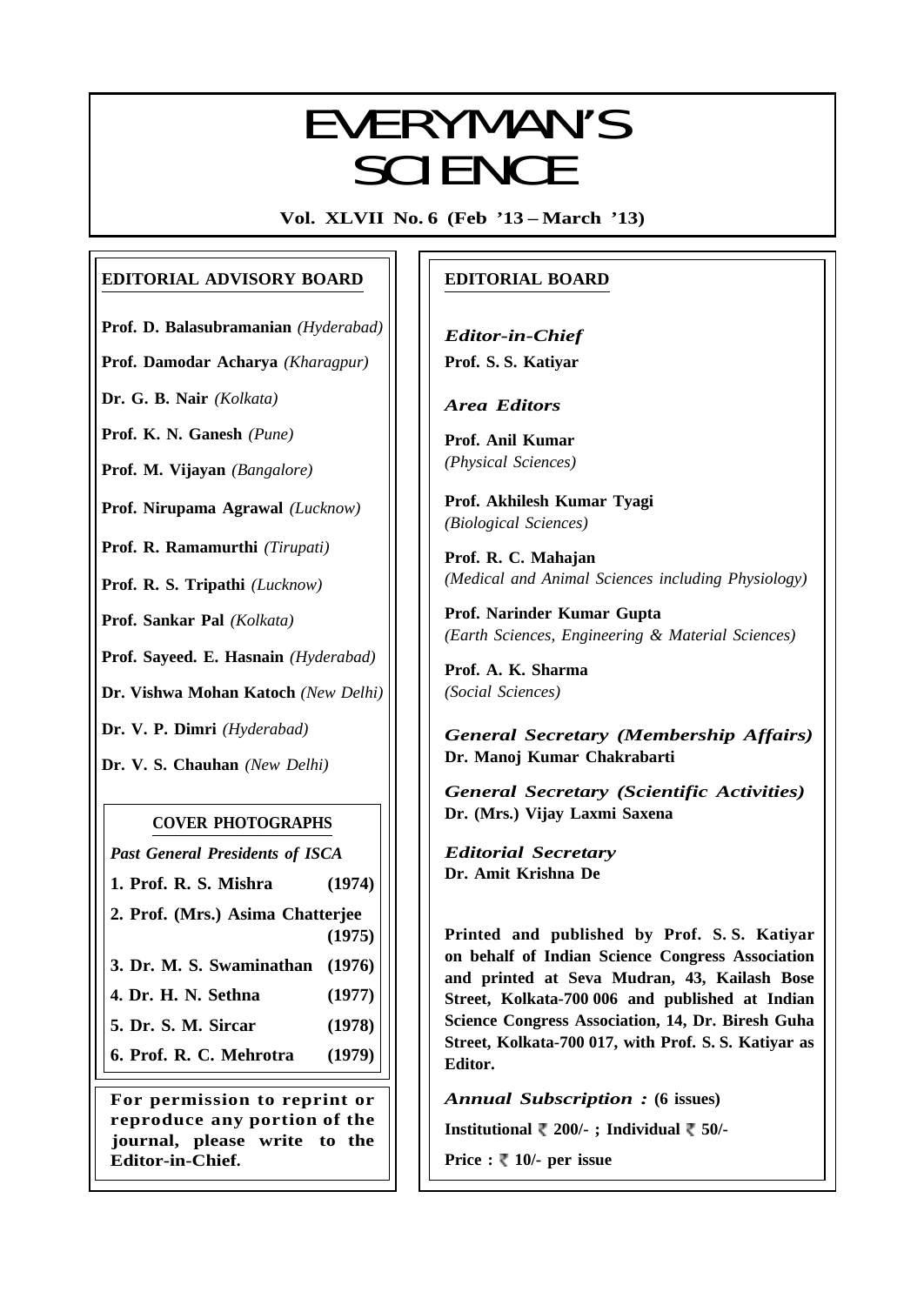# CONTENTS

**Everyman's Science Vol. XLVII No. 6, Feb '13 — Mar '13**

| <b>EDITORIAL:</b>                                            |     |
|--------------------------------------------------------------|-----|
| Menace of Poor-Quality of Medicines Available in India       |     |
| R. Sehgal, A. Mewara, K. Goyal, CS Gautam and RC Mahajan     | 335 |
| <b>ARTICLES:</b>                                             |     |
| <b>Presidential Address : Energy Strategies for India</b>    |     |
| R. C. Mehrotra                                               | 338 |
| Rain Water Harvesting: A Solution for Problem of Water       |     |
| in Urban Sector                                              |     |
| Satish V. Kulkarni                                           | 355 |
| <b>Telomerase Reverses Aging</b>                             |     |
| Sreemoyee Chatterjee and Shruti Agrawal                      | 359 |
| <b>Health and Nutritional Benefits of Beans</b>              |     |
| Sheel Sharma, Nidhi Agarwal and Archana                      | 363 |
| Learning Styles and its Classroom Application                |     |
| Kaberi Saha                                                  | 372 |
| Dioxins: A Threat to Human World                             |     |
| S. Parthiban, M. Ranjithkumar, V. Kumar and K. Ravikumar     | 376 |
| A Multidisciplinary Framework of Assessment and              |     |
| <b>Management in Cerebral Palsy</b>                          |     |
| Vijay Batra                                                  | 380 |
| Phytase-Important Enzyme for Animal, Human                   |     |
| <b>Nutrition and Environment</b>                             | 384 |
| Iti Gontia-Mishra, Khushboo Bardiya-Bhurat and Sharad Tiwari |     |
| KNOW THY INSTITUTIONS                                        | 388 |
|                                                              |     |
| <b>CONFERENCES / MEETINGS / SYMPOSIA / SEMINARS</b>          | 393 |
| <b>S &amp; T ACROSS THE WORLD</b>                            | 395 |
|                                                              |     |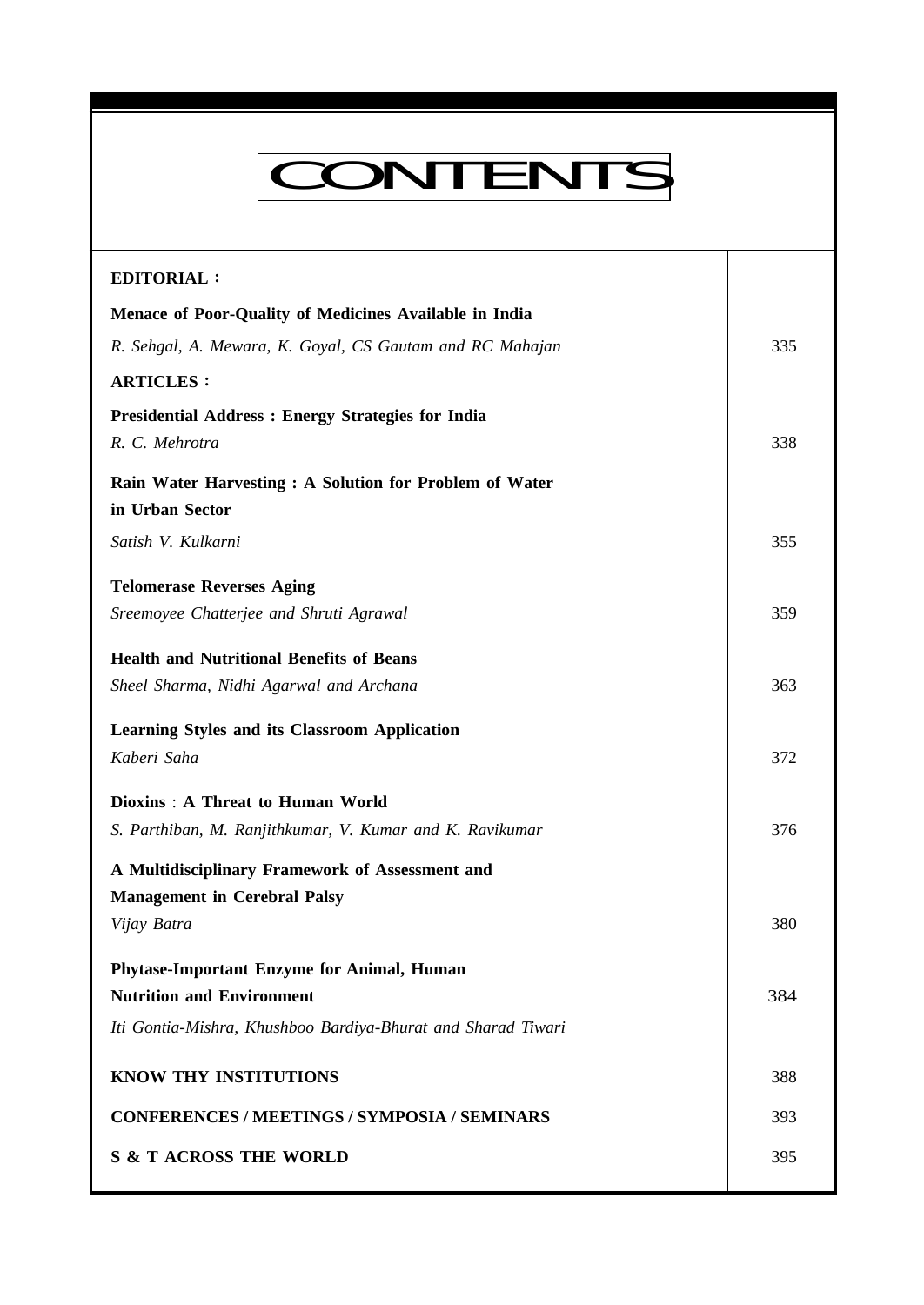### **EDITORIAL**

### **MENACE OF POOR-QUALITY OF MEDICINES AVAILABLE IN INDIA**

India has a huge burden of communicable and non-communicable diseases. Major communicable diseases include HIV (Human immunodeficiency virus), TB (Tuberculosis), malaria, diarrhoea, acute respiratory infections, and infections related to maternal and perinatal conditions; while noncommunicable diseases, which account for the second largest share of disease burden in India include cancers, cardio-vascular disorders (CVD), stroke in young, diabetes, respiratory conditions such as asthma and chronic obstructive pulmonary disease (COPD), and mental health disorders. The true burden of all the diseases may be beyond estimation as there is paucity of high-quality epidemiological information and validated data to arrive at any baseline estimations on prevalence or incidence. With such a wide spectrum of diseases in a heavily populated developing country like India, there arises a correspondingly high demand of affordable and good quality pharmaceuticals products. To meet this need, there has been a significant increase in the number of licensed drugmanufacturers.

The Indian pharmaceutical industry is growing fast, and caters to one of the most complex health systems in the globe. The consumers include government hospitals and primary health centers which cater mainly to the poor population, corporate hospitals which offer medical tourism as well as health services to the local elite, private medical practitioners, and also the unqualified practitioners who prescribe a full range of treatments, often from several systems of medicines.The increased production of drugs to be supplied to this huge market, thus, has led to fall in prices and greater accessibility and better treatment options,which is beneficial to the end consumer. However, at the same time, factors like poorly regulated pharmaceutical market, poor compliance of Good Manufacturing Practices (GMP), production of spurious drugs, over-the-counter availability, selfmedication and prescriptions by unqualified practitioners pose a huge threat to the health of people.1

The 'poor-quality medicines' have now emerged as a major public health problem in India. These may include counterfeit drugs which are maliciously produced by the manufacturer, substandard drugs produced incompetently, wrongly labeled, or contaminated with pathogens, leading to ineffectiveness and direct harm, or degraded medicines due to improper storage. The production of poor-quality drugs could be multiple factors. These could be due to supply of inactive ingredients by the supplier to the manufacturer or selling of counterfeit medicines by the manufacturer itself. Recently, Ranbaxy pleaded guilty against serious charges of selling adulterated medicines with intent to defraud. Their medicines failed to meet specifications and they intentionally made false statements to the government. It has also been seen that pharmaceutical companies targeting their home market produce the highest percentage of substandard medicines. In these cases most of such manufacturers do not comply with GMP standards, hence their products for local sale are not up to the standards produced by internationally traded generic products.2

Poor-quality medicines are even sold for deadly diseases such as malaria.3 According to WHO,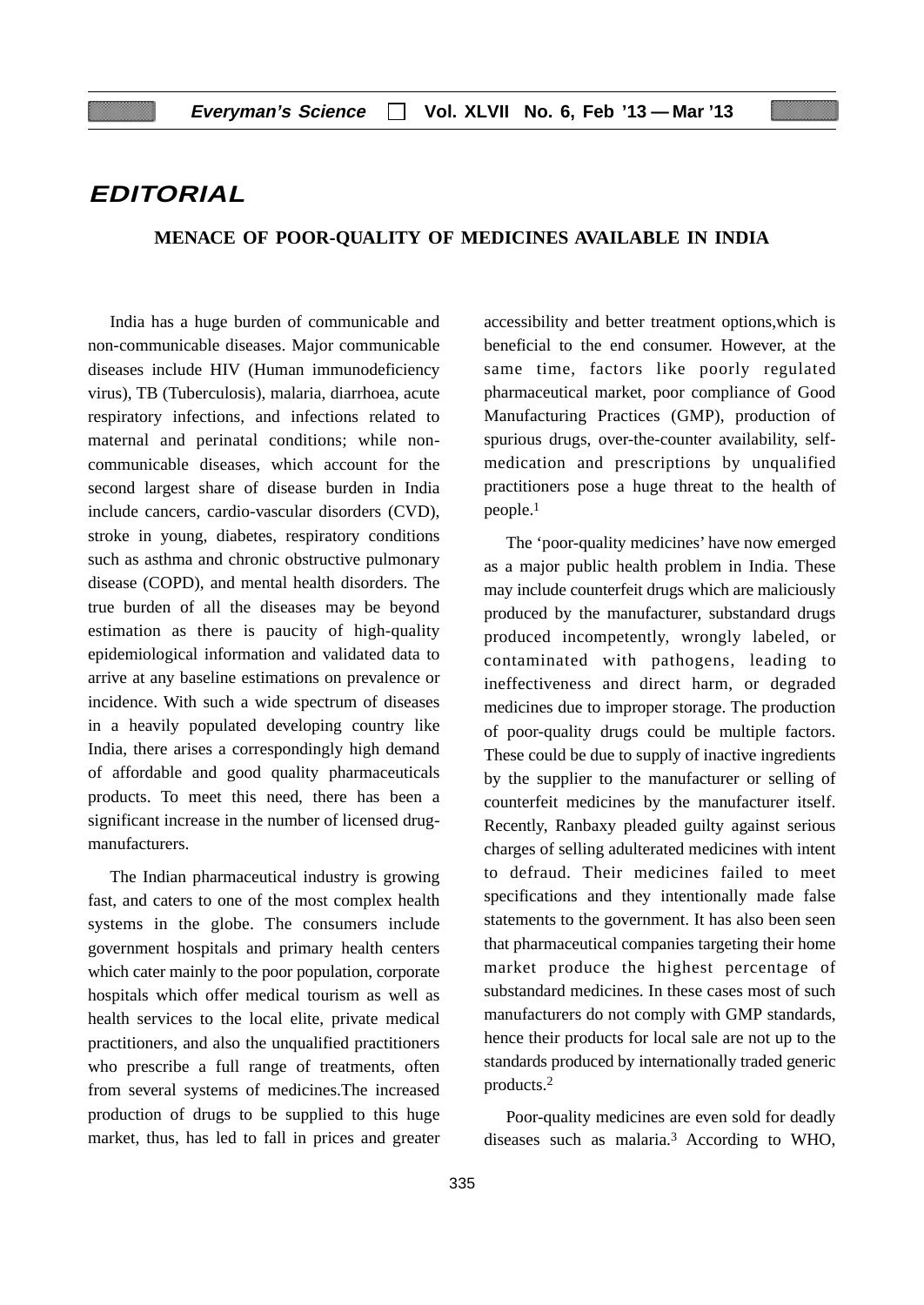antibiotics and antimalarials are the most common counterfeited drugs in the developing countries. As a collateral damage of using substandard antibiotics as well as irrational use of antibiotics, past several years have seen a number of reports of superbugs resistant to most of the first line and many second line antibiotics from India: methicillin-resistant *Staphylococcus aureus,* vancomycin-intermediate *S*. *aureus,* vancomycin-resistant *S. aureus* (VRSA)4, the so-called ESKAPE organisms (an acronym for *Enterococcus faecium, S. aureus, Klebsiella pneumoniae, Acinetobacter baumannii, Pseudomonas aeruginosa,* and enterobacter species)<sup>5</sup>, multidrug-resistant TB (MDR-TB), extensively-drug-resistant TB (XDR-TB), and more recently, the reports of New Delhi metallo-βlactamase (NDM) in isolates of *K. pneumonia* and *E. coli* in 2008, and totally-drug-resistant TB (TDR-TB)6 i.e. *M. tuberculosis* strains resistant to 5 first line drugs and 7 second line drugs from India in 2012. If this menace of epidemic proportions of antibiotic resistance is not controlled, there could be a return to the pre-antibiotic era, where many people could suffer or die from untreatable infections.

There is an urgent need at both national and international levels to lay down strict legislature regarding manufacturing of drugs, as well as strict implementation of these regulations, including surprise checks and visits to production facilities to maintain the required quality.<sup>7</sup> There should be a board whose members can work in collaboration with international agencies to keep a check on quality control. The WHO recommends that each country should have a "central coordinating body with overall responsibility and accountability for all aspects of drug regulation for the entire country."8 In 2003, Indian government constituted a committee under the Chairmanship of Dr. R. A. Mashelkar (Ex Chief CSIR) to examine the counterfeit drug

problem.9 The committee's report highlighted that many of the states in India do not have functional drug testing laboratories and are not well equipped and staffed. The Committee also recommended creation of a National Drug Authority to upgrade and implement the prevailing rules and regulations regarding manufacturing of medicines. Since then, the creation of a National Drug Authority has been proposed several times in India but has yet to be enacted. Another burning issue concerns with formulation of a national policy to control the rising trend of antimicrobial resistance, by implementing rational antibiotic usage in the country, both in hospitals and over the counters. Also, the concepts of rational antibiotic usage need to be inculcated in medical students, both at the undergraduate and post-graduate levels, and this warrants modifications in the existing medical curricula.

It remains an important issue that good quality medicines be made affordable to poor populations of developing countries. A family living in extreme poverty may decide that buying cheap medicine is a risk worth taking rather than not taking an expensive medicine at all, thus being denied of adequate healthcare. Poverty and lack of education provide platform for some companies to propagate low quality medicines just to make huge profits.This further presents an opportunity for the multinational companies to push their medicines for extended patents, as well as for renewal of to-be-expired patents by 'ever-greening' strategies, which could hurt an access to quality generic medicines. A strong political will and administrative commitment, thus, will be an inherent requirement in the battle to provide equitable healthcare facilities for everyone.

> *R. Sehgal, A. Mewara, K. Goyal, CS Gautam, RC Mahajan* **PGIMER, Chandigarh**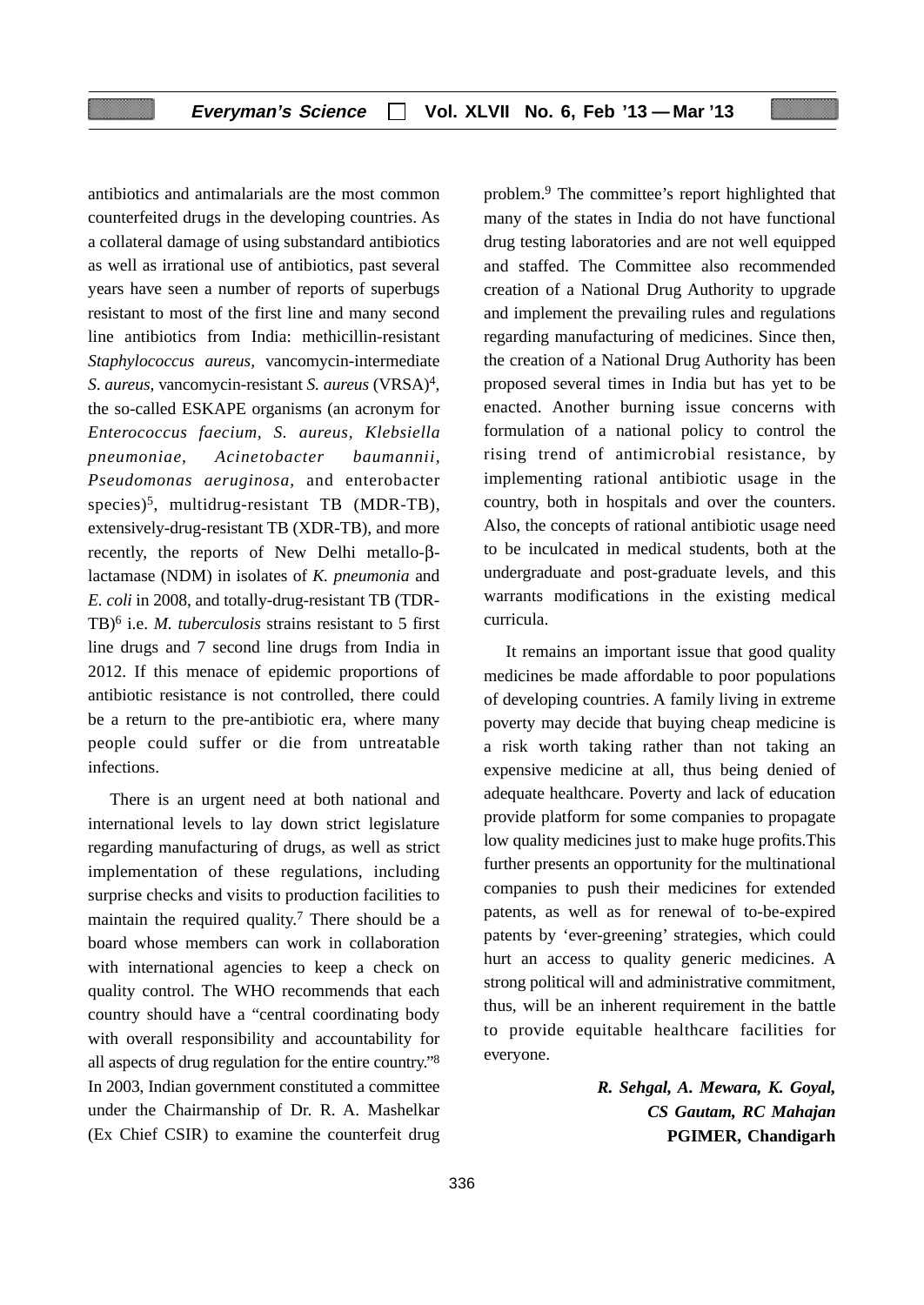#### **REFERENCES**

- 1. C.S. Gautam, A. Utreja, G.L. Singal. *Postgrad Med J,* **85**, 251-256, 2009.
- 2. R. Bate, L. Mooney, J. Milligan*, Pharmacologia,* **3***,* 46-51, 2012.
- 3. A. M. Dondorp, P. N. Newton, M. Mayxay, W. V. Damme, F. M. Smithuis, S. Yeung *et al., Tropical Medicine & International Health,* **9***,* 1241-46, 2004.
- 4. G. A. Menezes, B. N. Harish, S. Sujatha, K. Vinothini, S. C. Parija, *JMed Microbiol,* **57**, 911-2, 2008.
- 5. D. Yong, M. A. Toleman, C. G. Giske, H. S. Cho, K. Sundman, K. Lee, T. R. Walsh, *Antimicrob Agents Chemother,* **53**, 5046-5054, 2009.
- 6. Z. F. Udwadia, R. A. Amale, K. K. Ajbani, C. Rodrigues. *Clin Infect Dis,* **54**, 579-581, 2012.
- 7. P. Brhlikova, I. Harper, R. Jeffery, N. Rawal, M. Subedi, M. Santhosh, *Global Health,* **7**,10, 2011.
- 8. World Health Organization (2002) Effective Drug Regulation : A Multi country Study. (Available at : http://www.who.int/ medicinedocs/pdf/s2300e/s2300e.pdf.)
- 9. Report of 2003 by the expert committee on, "A comprehensive examination of drug regulatory issues, including the problem of spurious drugs."(Available at: http:// cdsco.nic.in/html/Final%20Report%20 mashelkar.pdf)

*A new scientific truth does not triumph by convincing its opponents and making them see the light, but rather because its opponents eventually die, and a new generation grows up that is familiar with it.*

*— Max Planck*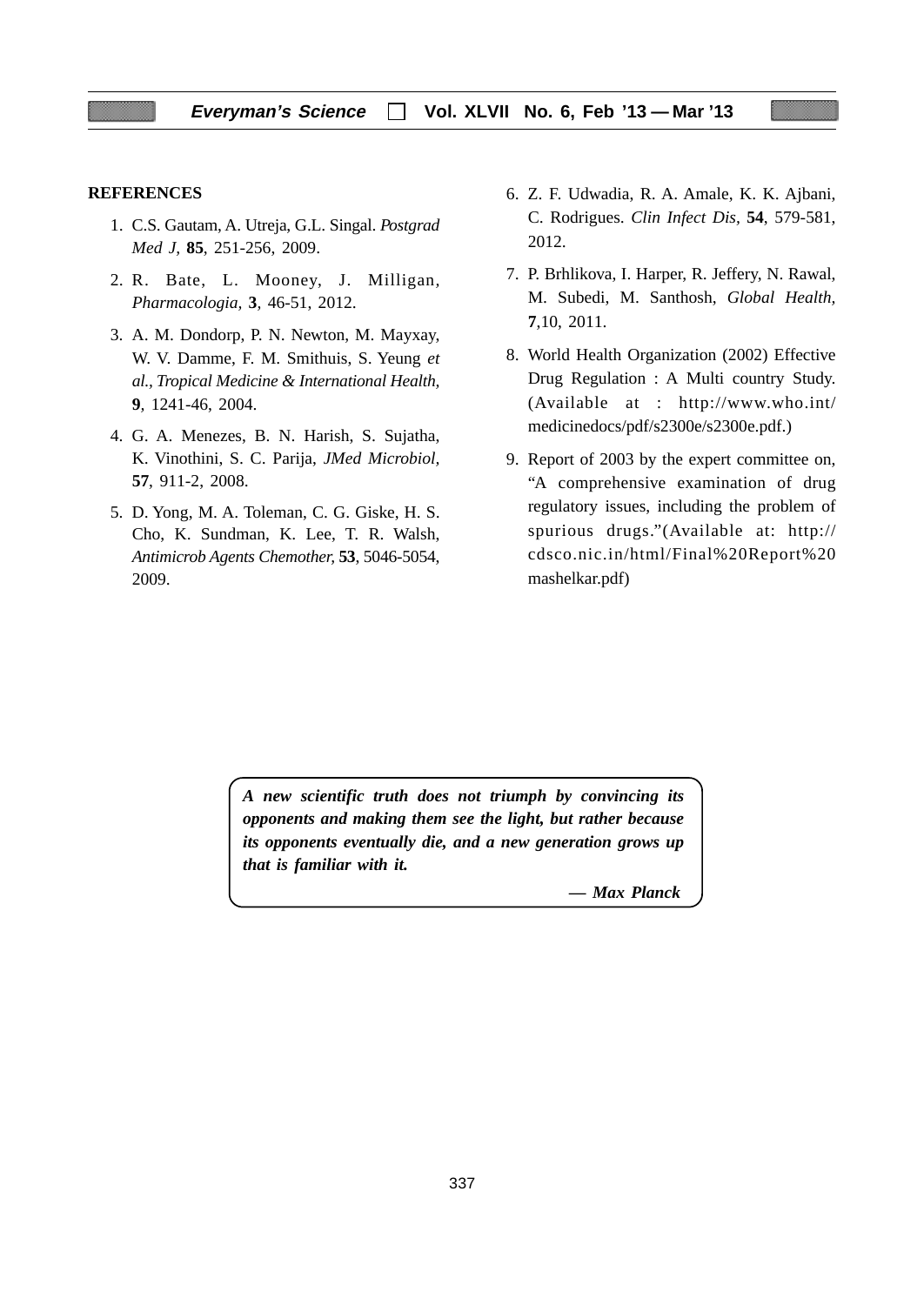### **PRESIDENTIAL ADDRESS**

# **SCIENCE AND TECHNOLOGY IN INDIA DURING THE COMING DECADE(S)**

R. C. Mehrotra, D.Phil (Alld), Ph.D., D.Sc. (London), F.N.A.Sc., F.A.Sc., F.N.A.

et me at the very outset take this opportunity of expressing my gratitude to the scientists of the country for the honour they have done to me by electing me to the exalted office of the President of the Indian Science Congress for the current year, Founded in 1913, the annual meetings of the Science Congress have grown through the last sixty-six years in size, stature, number of sections and participants. Since its inception, the annual sessions of the Science Congress have provided a forum for exchange of ideas to the scientific community. For a number of years, the deliberations were mainly divided in separate sections dealing with different disciplines where research workers either presented their individual research work or held discussions on topics of mutual interest. With the increasing urge of the scientific community to contribute its mite towards solution of national problems, a new innovation was introduced three years ago with the adoption of a Focal Theme for every session around which discussions have been organized not only in various sections but also in a collective form. The Focal Theme for the last three sessions have been :

- 1. Science and Integrated Rural Development,
- 2. Survey, Conservation and Utilisation of Resources, and
- 3. Science Education and Rural Development.

The theme chosen for the current session is : Science and Technology in India during the coming decade (s).

The august presence of our Prime Minister Shri Morarji Desai is a source of inspiration to all of us. With a life dedicated to truth and righteousness, marked with unflinching devotion and firm determination in the service of the nation, his words of wisdom and advice would no doubt evoke a creative response among all the devotees of science.

### **AGE OF SCIENCE, ITS TECHNOLOGICAL AND HUMANISTIC ASPECTS**

In the modern age of Science and Technology, the importance of Science education and training of scientific personnel has been receiving the foremost attention all over the world for the last 3-4 decades. In a less developed country like ours, the question assumes even greater importance as our material progress as well as national security are intimately related to the number of well-trained scientists available and their capacity to handle efficiently the multifarious problems which face the country.

In spite of the rapid progress made in our country since 1947, it cannot be denied that the gap between the technologically advanced countries and ours has been widening further. India is one of the countries which has been the cradle of an ancient civilization and prominent names like Aryabhatt,

General President, 66<sup>th</sup> Indian Science Congress held during January, 1979 at Hyderabad.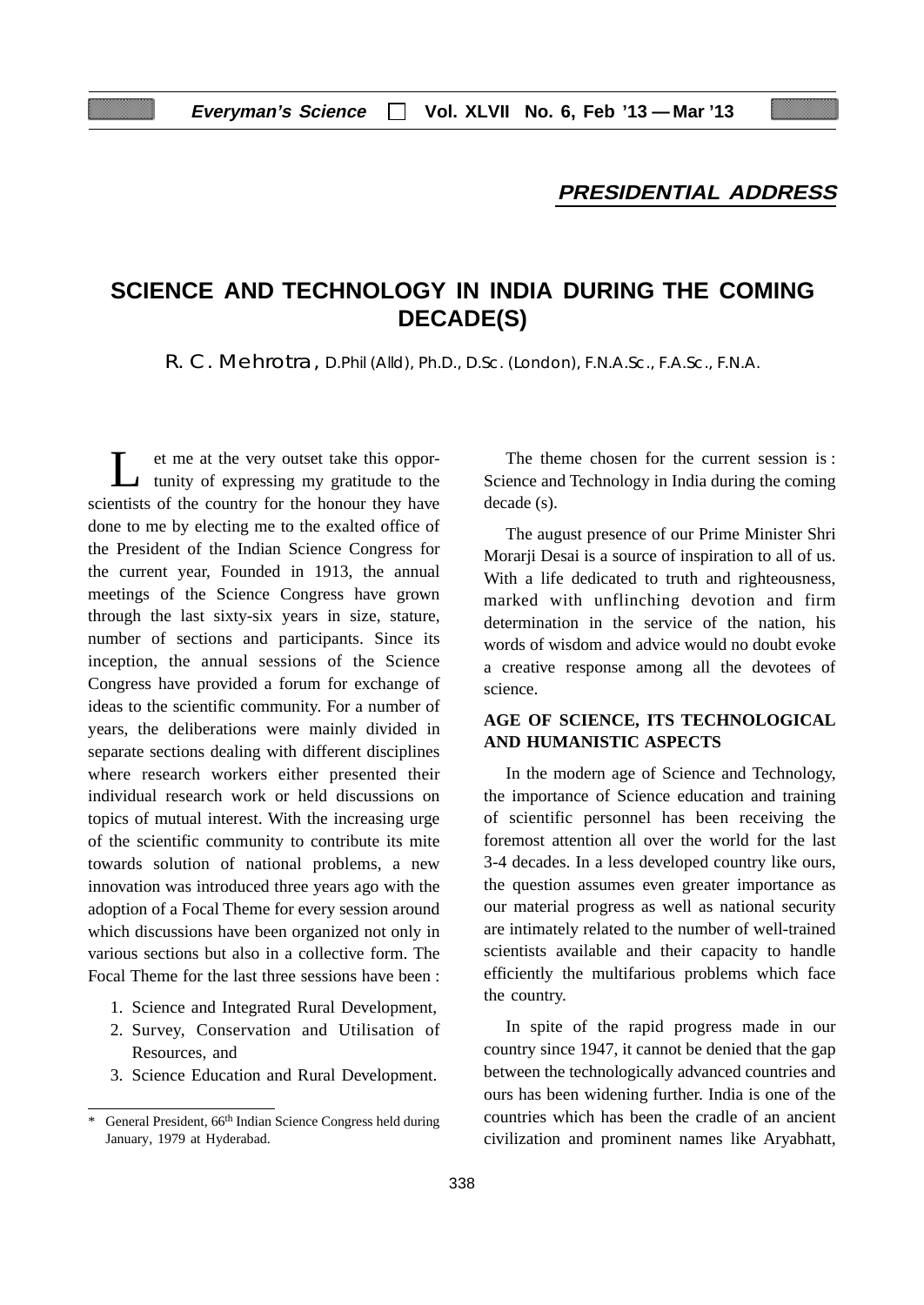Varahamihir, Bhaskaracharya, Nagarjun, Ramanuj, Patanjali, Charak and Shushrut come immediately to mind as leaders of scientific thought in the world of their times. However, there appears to be dark period from about the 13th century. Unfortunately, during the period of 18th and 19th centuries when the West was able to build up a strong scientific and technological base as a result of industrial revolution and scientific researches, our nation remained deprived of the benefits of the new scientific developments under the shackles of a foreign rule.

Modern scientific research appears to have been initiated in India in the 1920's. The individual efforts of a few dedicated scientists like Mahendra Lal Sircar, Shrinivas Ramanujan, Jagdish Chandra Bose, Chandrashekhar Venkata Raman, Prafulla Chandra Ray, Meghanad Saha, Birbal Sahani, Sisir Kumar Mitra, Sahnti Swarup Bhatnagar, Karyamanikan Shrinivas Krishnan and Homi Jahangir Bhaba put India on the scientific map of the world and their personal contributions can certainly be compared with those of their contemporaries in any part of the world. However, these were isolated examples. The country, as a whole, remained educationally and scientifically very backward till the emergence of independence in 1947. Not only was there initially a big gap to be bridged, but the developed countries have also been in the meantime making advances in their Science and Technology at a tremendous pace (with a doubling period of about eight to ten years), thus enhancing the gap even further.

A glaring feature of the world today is its division into two blocs one, represented by 400 million people in Europe and North America, has a per capita annual income of more than Rs. 10,000, whereas the other, with more than a billion people in Asia, Africa and South America, has a per capita income of less than Rs. 1,000. In addition to this large difference the western world is saving and investing productively about 10% of its income, i.e., about Rs. 1,000 a year per head, in advancing their technology to create more wealth. The West is thus saving and is able to invest more than the East is spending on all its needs. It is no wonder that the gap in wealth between the two blocs is steadily widening.

Such gross disparities are a source of grave anxiety not only to the poorer but even to the richer countries because in the rapidly shrinking world of today, this imbalance is a potent source of psychological dissatisfaction, discontent and upheavals. With instability and suspicion in relations amongst rich nations and the proliferation of authoritarian regimes amongst the poorer ones, the danger of a global conflict cannot be eliminated. In this context, the anxiety of the peoples of the world for the risk of their total annihilation in a nuclear war is quite understandable. However, the suggestion being mooted by some developed nations, that developing countries should not indulge in any such exercise while they continue to add to their arsenal more and more deadly nuclear weapon, appears to be unfair and would increase the disparities in this direction also. It is worth emphasising that our country has from the very beginning limited all her nuclear researches towards peaceful purposes only.

Due to insufficient precautions taken and uncontrolled exploitation of Science and Technology without keeping the large-range interests of the society in the forefront, serious problems like air and water pollution and accumulation of waste materials are tending to create misapprehensions in the minds of the people of most advanced countries about the possible evil consequences of too fast a growth of technology, Consequently, there appears to be a type of "drift away from Science" in some of these countries. It is gratifying to note that in our country we are becoming cautions in these directions and already, effective steps are being taken for checking the pollution of environment from uncontrolled growth of industry. Although it would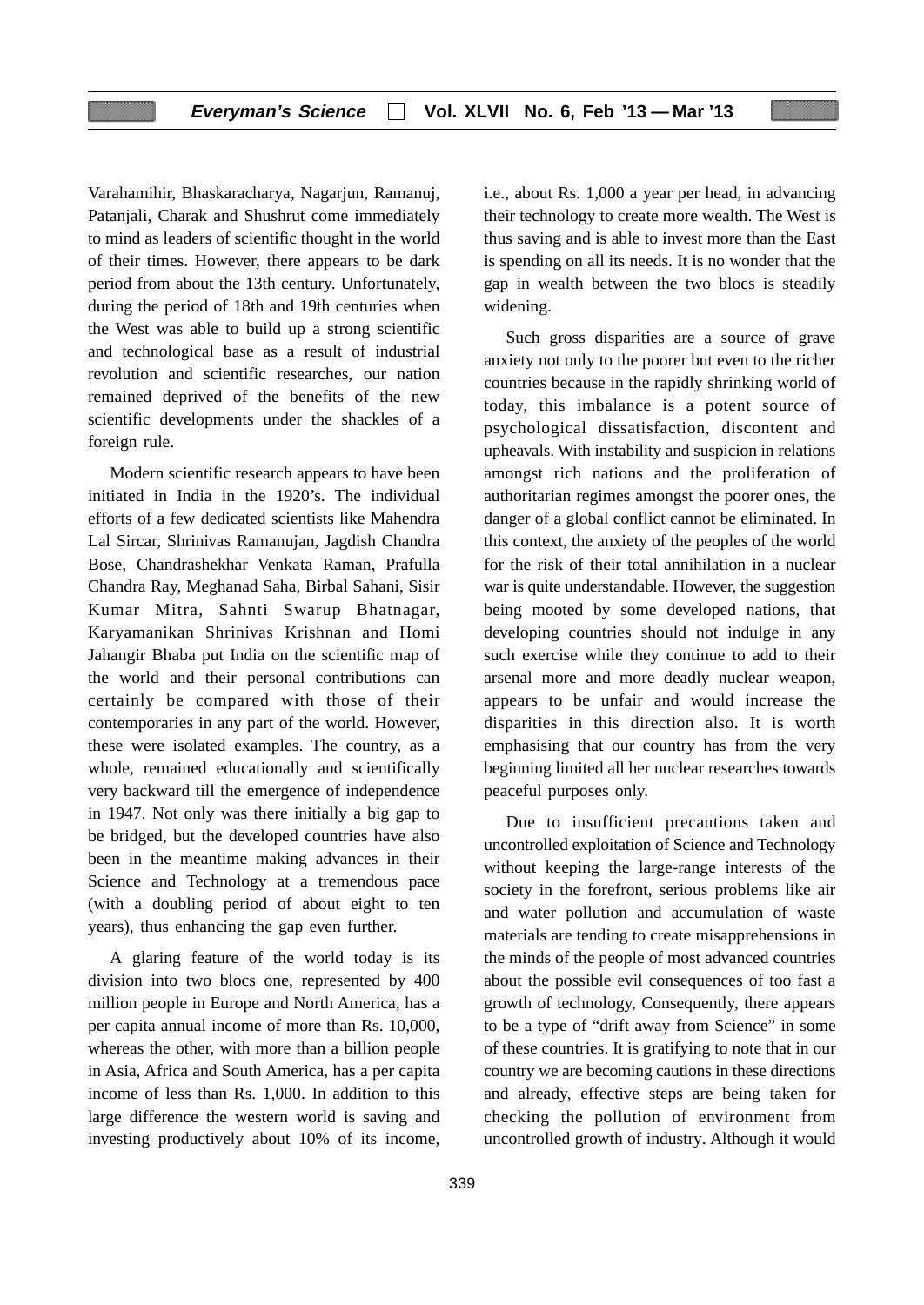be advisable for us to draw suitable lessons from the experience of others and not to commit the same mistakes, yet it would be unfortunate if following the fashion of the West, developing countries like ours also slacken their efforts towards the development of Science.

Another common pretext being explicitly or implicitly advanced sometimes for not enhancing the inputs for faster development of Science in our country is that its fruits are not reaching the common man and have yet made only an insignificant impact on the rural sector which constitutes 80% of the country's population. While these deficiencies of our scientific and technological progress are partly true and concerted attempts are being made to make our scientific and technological efforts more relevant to the needs of the country, it has also to be realized that the challenges faced by our scientists and technologists have been unprecedented in the history of mankind. In view of the fastly rising cost of scientific research, much more enhanced inputs are absolutely essential for the large body of our highly trained scientists and technologists to play their effective role in the progress of the nation. It must, however, be emphasized that although increased financial support would be of great help in our efforts, not much can be achieved without the spirit of dedication and patriotism which were probably the main factors for the spectacular success of some of our individual top scientists in the preindependence days, who obviously worked against much greater odds and without any support whatsoever from any source.

In the context of above remarks, it may not be out of place at this stage to say a few words about the recent changes in the philosophical and ethical aspects of Science. The origin of scientific thought could be traced in the philosophical pursuits of scholars through the centuries. In the eighteenth and nineteenth centuries, with the advent of the experimental era, the world of Science tended to break off its metaphysical ties. More and more

accurate experimental measurements, fitting the data in the form of a hypothesis/theory and then testing the theory with even more precise measurements became predominant factors in the development of modern Science in the 19th century. The extraordinary progress made in unraveling the secrets of nature and the apparent successes achieved in trying to control its processes gave the scientists an overconfidence that nothing was "beyond Science". Spectacular success of materialistic Science led to the development of a philosophy of "logical positivism" according to which truth in Science merely connotes "verifiable in fact". These trends finally culminated in a school of thought amongst the scientists according to which every thing in the world could be interpreted in terms of scientific principles and anything which cannot be so understood or explained in the framework of Science was "irrational". On the basis of this attitude, even human life could be regarded merely as a simple biological process. The origin of moral and ethical values — qualities which govern human kinship and make him a social fellow helping even in his scientific pursuits, is as yet beyond the realms of scientific analysis and understanding. Nobody would suggest that such values are irrational merely because they are beyond the realms of Science. In fact, the qualities and values which appear to be essential for the success of any scientific worker are not much different from those which have been advocated by most of the religious leaders for betterment of mankind.

In a paper entitled "Impact of Science on Moral Values" (*Man, Science and Society;* pages 277-282, published by the Indian Institute of advanced Studies, Simla, 1972), I had tried to identify some of the essential qualities for the success of scientists as :

- 1. Dedication to and a relentless desire for the search of truth;
- 2. Capacity to analyse data and the courage to dissent from accepted explanations on the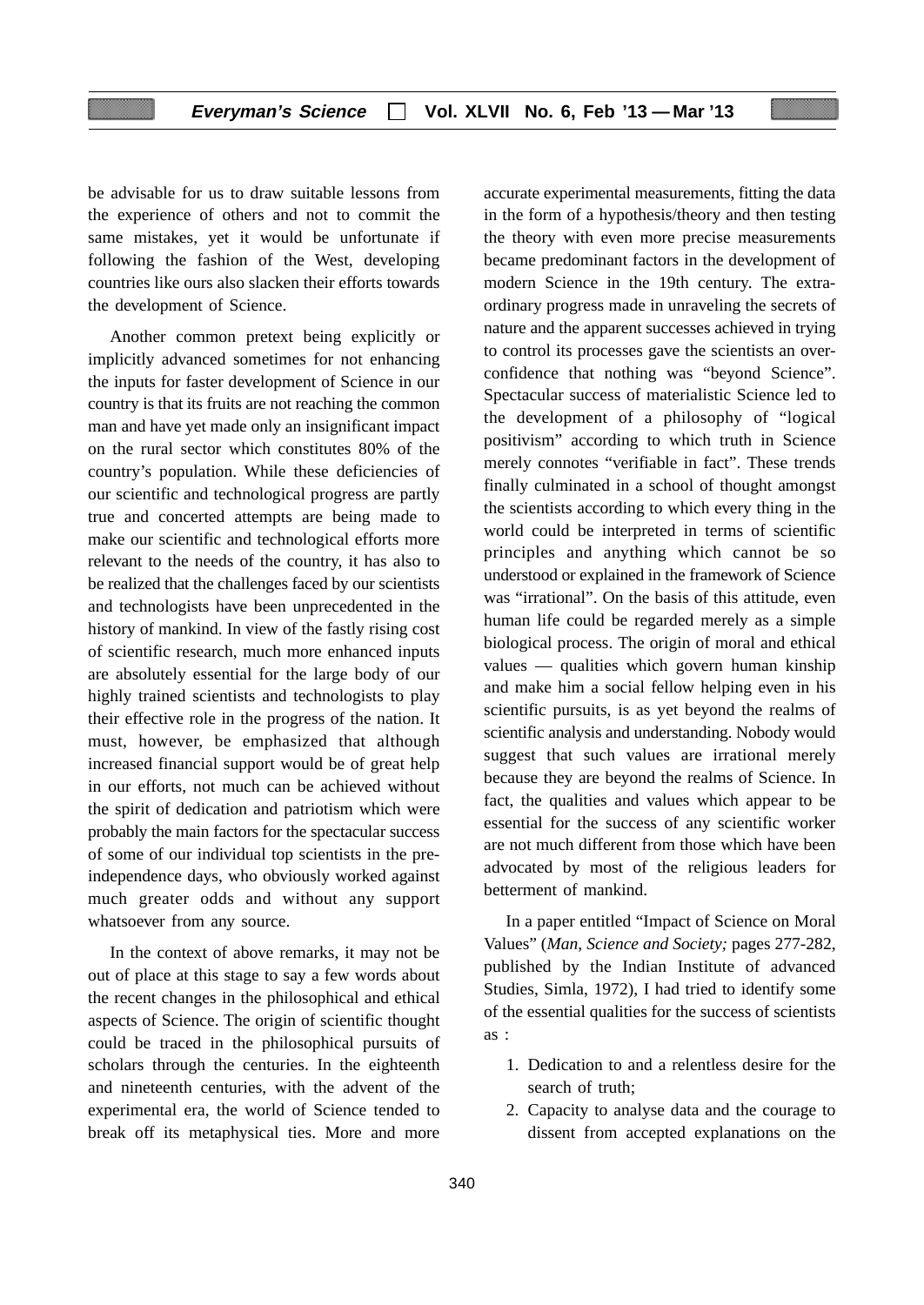basis of new facts or possible better interpretations, without losing respect for earlier workers;

- 3. Tolerance arising not from indifference but derived from mutual respect; and
- 4. Feelings of humility and imperfection.

It may be worthwhile to say a few words more about the last quality of "imperfection". A good teacher while trying to explain the present status and knowledge about any topic tries to arouse questions about some unexplained facts. It is only in the search for imperfection in the work of earlier workers and thinkers that any progress in scientific thought and methodology can take place. This feeling of imperfection has achieved even a greater philosophical significance since the discovery of the principle of "uncertainty" by the Nobel Prize winner Heisenberg. That our most delicate techniques of measurement themselves disturb the "fact" sufficiently not to render it "absolutely verifiable", has given to the scientific method an air of "imperfection" which sounds like a human quality and has brought Science nearer to the values which man has cherished for long. "Reducing the limits of imperfection to move towards perfection which is in itself unachievable", is a dictum universally accepted in the highest form of scientific activity and is really so close to philosophical or religious beliefs in their most abstract forms.

Einstein once said "Science is lame without religion, and religion is blind without science". Dr. D. S. Kothari while delivering lectures on *Science and Religion* at the University of Delhi towards the end of 1977 observed : "As science advances, and as it gets more abstract and more mature, its contribution becomes increasingly significant to the profoundest and most intractable, of all problems, the mystery of our *being".*

The following words of Julian Huxley in this direction have to my mind, a special meaning today and would be worthy of our closest attention in future as we progress more and more in the field of materialistic aspects of Science :

"The new and central factor in the present situation is that the evolutionary process, in the person of mankind, has for the first time become conscious of itself. We are realizing that we need a global evolutionary policy, to which we shall have to adjust our economic and social and national policies". 'To succeed in this we need to reorganize our Science, to switch the various branches of Science out of their separate channels, and bring them together in a cooperative effort. In particular we must switch more and more of our scientific efforts from the exploration of outer space to that of inner space, the realm of our own minds, and the psychometabolic processes at work in it. It is here that the greatest discoveries will be made, here that the largest and most fruitful territories await our occupancy. All branches of Science and learning, from biophysics to social anthropology, from psychiatry to aesthetics can join in this great venture of exploration".

My main intention in making the above brief remarks was to focus attention on the rapidly emerging new image of Science and on the renewed alliance between Science and Philosophy. With our deep philosophical heritage and contributions that we have made in these directions for centuries, we have to ponder over these aspects even more deeply. The world is looking towards us for enlightenment and let us hope that we would not disappoint it in these expectations. It is, therefore, gratifying to note the efforts of our prominent scientists like E.C.G. Sudarshan who has created a stir in the scientific world by postulating the possibilities of velocities greater than that of light. In a recent article published in a book entitled *"Science and Technology in India"* (Vikas, 1977), the author has identified six basic principles of the "temper of science" as :

- 1. Rationality *(karyakarana viveka),*
- 2. Humility *(anahamkara),*
- 3. Experimentation and innovation *(svatantranvesana),*
- 4. Relentlessness *(nirdaksinya),*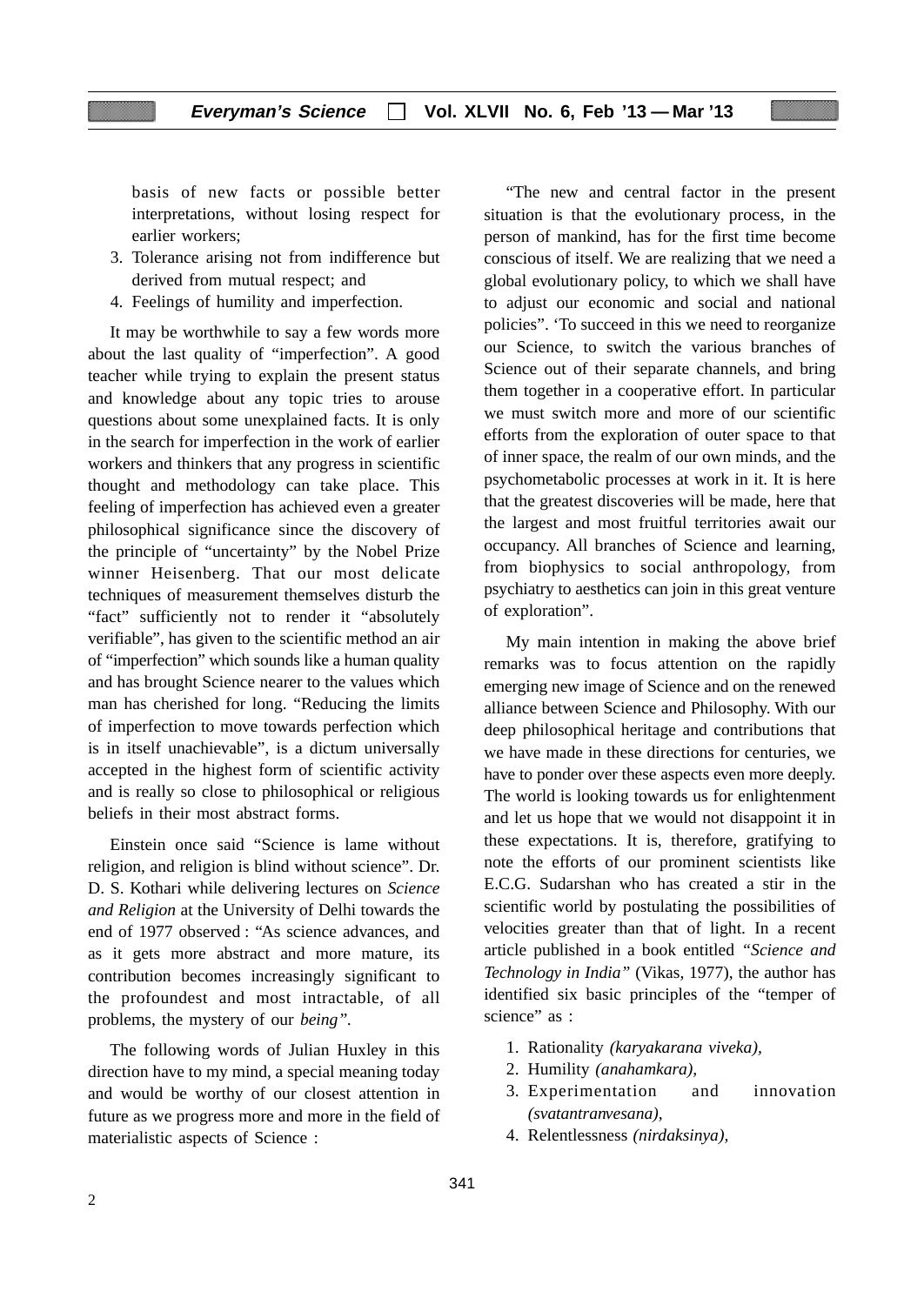- 5*.* Integrity *(arjavam),* and
- 6. Creativity *(pratibha).*

Another new facet of Science to which I would like merely to draw your attention is that it is now being increasingly recognized as an instrument of social change of the people in addition to its effective role in economic development of the region. In this context, the following words taken from the Nobel Prize winning work : *Economic Growth and Structure* (1966) of Kuznets appear to be particularly relevant :

"By application of Science to problems of economic production and human welfare we imply that it is distinguished by a climate of human opinion, by *some dominant views on the relation of man to the universe,* that foster Science and its application. In this connection, *it is particularly important to stress the interrelations of technological,* social and spiritual changes. Application of Science *via* Technology would not have taken place without changes in social institutions. New attitudes were needed to accommodate and foster adjustment of social institutions and practices to the exploitation of the potential provided by science-based technology".

### **GROWTH OF SCIENCE AND TECHNOLOGY IN INDEPENDENT INDIA**

It is well-known that ever since independence, the national investment on Science and Technology has been continuously increasing. The following Tables 1 and 2 give an idea of the basic expenditure on scientific research and development sector-wise and organisation-wise :

### **Table–1 National expenditure (in crores of rupees) on scientific research and development**

| Year                  |      |       |       |        | 1948-49 1958-59 1965-66 1973-74 1974-75 1975-76 1976-77 |        |        |
|-----------------------|------|-------|-------|--------|---------------------------------------------------------|--------|--------|
| Central<br>Government |      | 21.78 | 62.45 | 199.05 | 279.44                                                  | 354.44 | 418.70 |
| State<br>Governments  |      | 1.60  | 3.51  | 24.13  | 29.28                                                   | 32.33  | 45.91  |
| Private Sector        |      | 0.15  | 2.43  | 30.35  | 35.68                                                   | 42.42  | 48.81  |
| Total                 | 1.10 | 23.53 | 68.39 | 253.53 | 344.40                                                  | 429.19 | 513.42 |

**Table–2 Science and Technology budget (in crores of rupees) of major organisations**

| <b>Name of Organisation</b> | 1974-75 | 1975-76 | 1976-77 |
|-----------------------------|---------|---------|---------|
| Department of Atomic        |         |         |         |
| Energy                      | 47.52   | 52.83   | 66.71   |
| Department of Space         | 28.10   | 34.91   | 41.08   |
| Council of Scientific $\&$  |         |         |         |
| Industrial Research         | 30.12   | 37.49   | 44.44   |
| Defence Research and        |         |         |         |
| Development Organisation    | 40.16   | 45.00   | 52.77   |
| Indian Council of           |         |         |         |
| Agricultural Research       | 28.58   | 32.94   | 37.03   |
| Department of Electronics   | 9.29    | 5.73    | 5.19    |
| Indian Council of Medical   |         |         |         |
| Research                    | 2.98    | 2.75    | 4.05    |

In addition to the financial support, the Indian Parliament was probably one of the first in the world to adopt a "Science Policy" resolution in 1958, the preamble and concluding portions of which exemplify a resolve that would help any under-developed country in solving its problems:

"The key to national prosperity, apart from the spirit of the people, lies, in the modern age, in the effective combination of three factors, technology, raw materials and capital, of which the first is perhaps the most important, since the creation and adoption of new scientific techniques can, in fact, make up for a deficiency in natural resources, and reduce the demands on capital. But technology can only grow out of the study of Science and applications..."

"The Government of India have decided to pursue and accomplish these ... by offering good conditions of service to scientists and according to them an honoured position by associating scientists with the formulation of policies, and by taking such other measures as may be deemed necessary from time to time".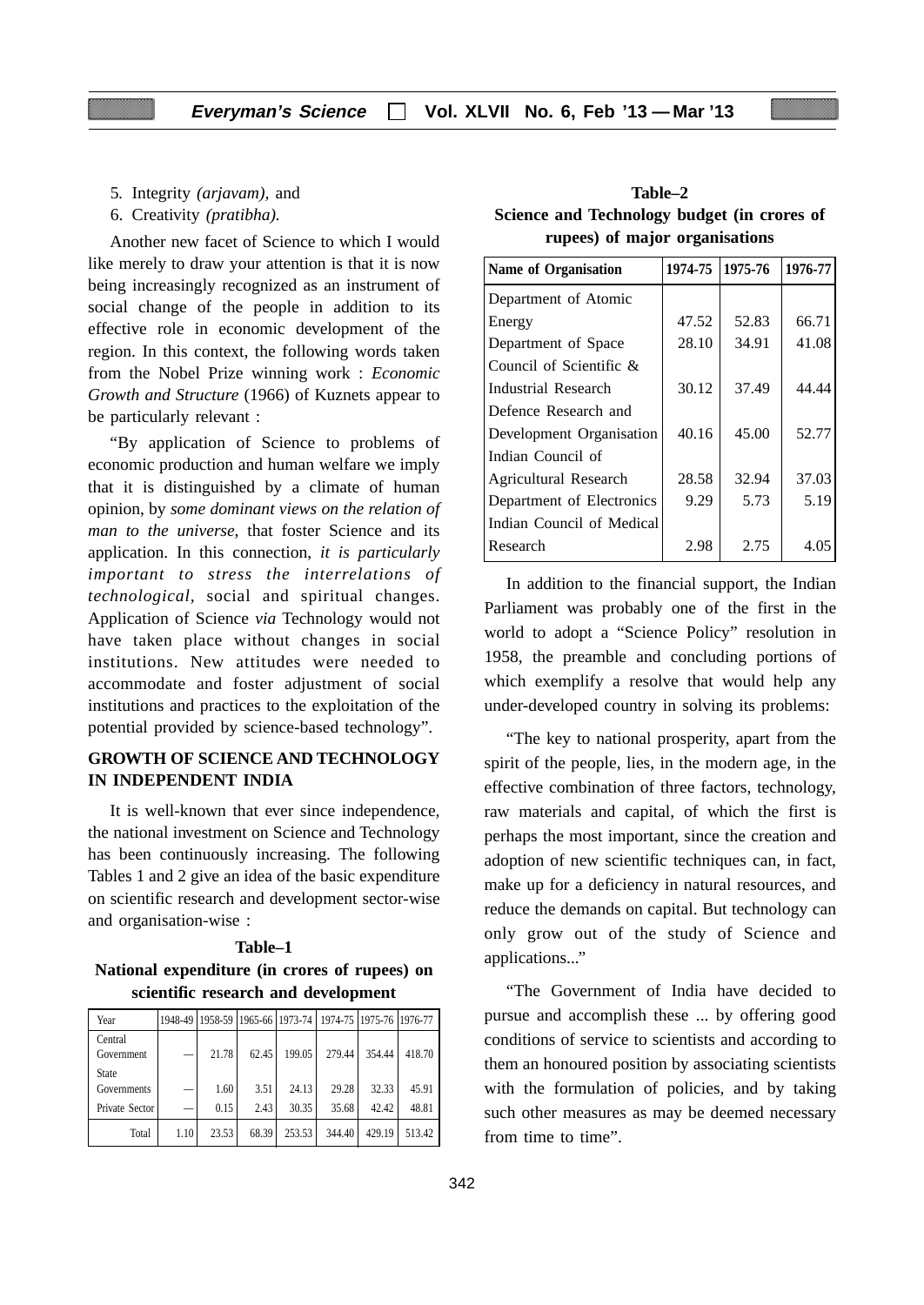Since independence, India has taken long strides towards agricultural and industrial progress. Today, she is the world's tenth most industrialised country. India has the third largest number of trained technical personnel after the USA and the USSR. She is the world's fourth largest food grain producer and a leader in wheat research. Exports from India to various parts of the world include a whole spectrum of products from hides and skins to power generating equipments to "turnkey" processes in the face of a stiff international competition.

The data in Table 3 gives a bird's eye-view of the progress made in the production of a few selective items since independence.

It is evident from the data presented in the above three tables that our country has made substantial progress in Science and Technology during the last three decades. In addition to technologies based on "know-how" imported from abroad, the applied research carried out in scientific organisations listed in Table 2 has led to the establishment of a large number of industries based on indigenous "know how" developed in our own laboratories. A perusal of the data in Table 1, however, shows clearly that the major effort in Science and research development is still confined to the public sector. Unfortunately, the private industry which is a major beneficiary of the establishment of a technological base in the country does not contribute more than an insignificant fraction (10%) of the total financial input. This to my mind is a serious lacuna which harms the industry itself in the long run, as it is not able to keep itself up-to-date and adopt modifications towards the improvement of its quality and efficiency.

| <b>Item</b>               | <b>Productions shortly</b><br>after independence | <b>Present estimated</b><br>production |
|---------------------------|--------------------------------------------------|----------------------------------------|
| Agricultural output       | 50 million tonnes                                | 125 million tonnes                     |
| <b>Steel</b>              | 1.4<br>, 1<br>,,                                 | 10.6<br>,,                             |
| Alluminium                | 4000<br>tonnes                                   | 2.1 lac tonnes                         |
| Copper                    | 7000<br>, ,                                      | 24,000 tonnes                          |
| Nitrogenous fertilizers   | 9000<br>, ,                                      | 20 lac tonnes                          |
| Phosphatic                | 9000<br>,,                                       | 5 lac tonnes                           |
| Petroleum (crude oil)     | lac tonnes                                       | 125<br>lac tonnes                      |
| Sulphuric acid            | 1<br>,,<br>,,                                    | 18<br>, ,<br>, ,                       |
| Soda ash                  | 0.5<br>, 1<br>,,                                 | 6<br>,,<br>,,                          |
| Caustic soda              | 0.1<br>,<br>,,                                   | 5<br>,,<br>, ,                         |
| Cement                    | 25<br>, 1<br>,,                                  | 195<br>, ,<br>,,                       |
| Iron Ore                  | 30<br>, ,<br>,,                                  | 425<br>,,<br>,,                        |
| Coal (including lignite)  | 300<br>٠,<br>, ,                                 | 1100<br>٠,                             |
| Machine tools             | Rs. 0.2 crores worth                             | Rs. 115 crores worth                   |
| Automobiles               | Rs. 15,000                                       | 92,000                                 |
| Motor Cycles and Scooters |                                                  | $2.3$ lacs                             |
| Cycles                    | 75,000                                           | 27 lacs                                |
| Sewing machines           | 20,000                                           | 4 lacs                                 |
| Electricity generated     | 5000 million kwh                                 | 9000 million kwh                       |
| Electronic items          | Rs. 180 crores worth (1971)                      | Rs. 500 crores worth                   |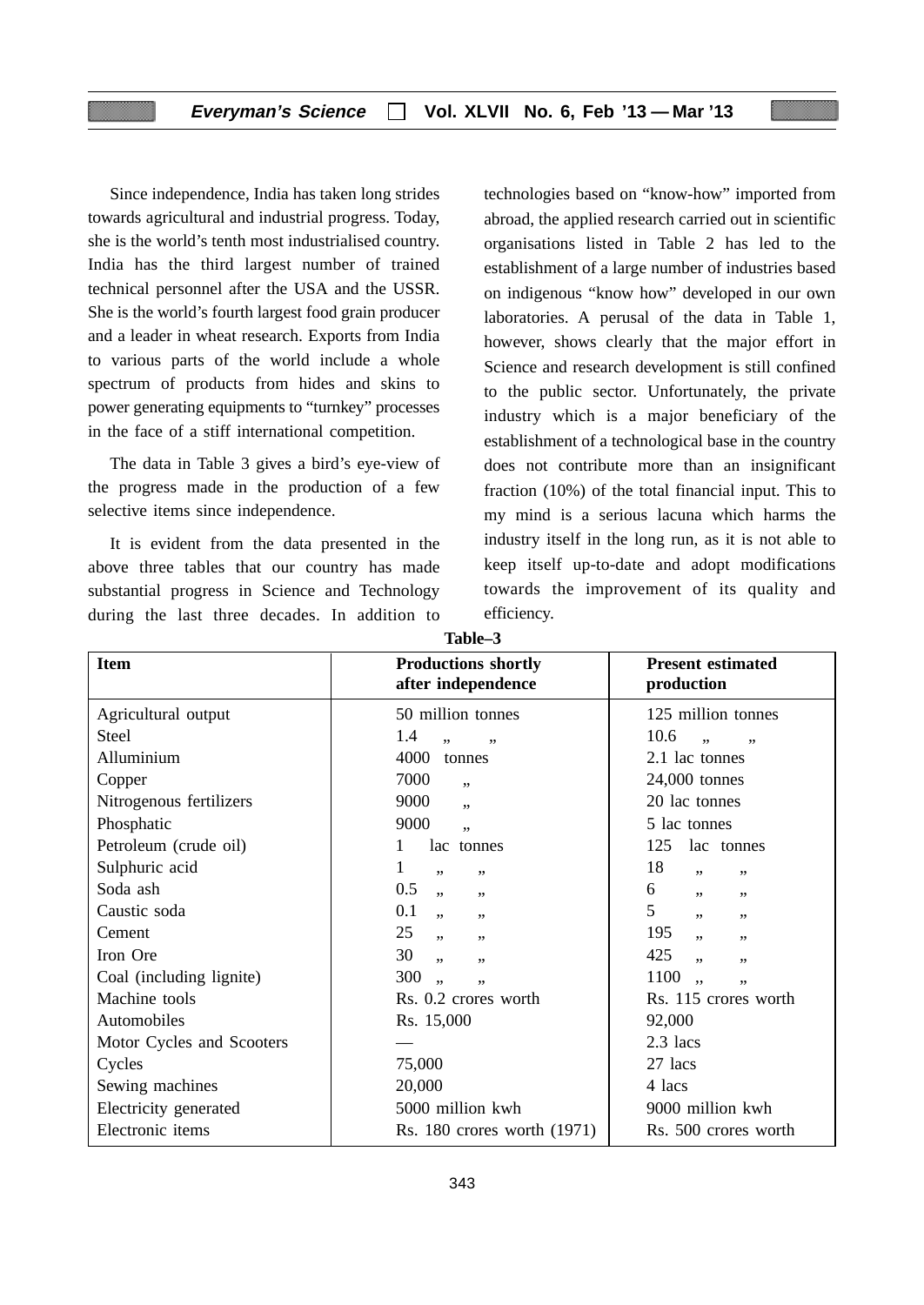Notwithstanding India's considerable scientific and technological strength, it must be admitted that till recently there has been little conscientious attempt at harnessing this strength for tackling the problems of rural poverty and backwardness. The possible reason for this seems to be a lack of appreciation of the precise role of Science and Technology in rural development. For this purpose, therefore, the problems of rural development need to be identified in precise terms so that they can be resolved by application of modern scientific knowledge. To obtain effective and real results, it is essential that scientists with proper motivation and commitment should be encouraged to spend extended periods of time in rural environment in order to get a direct feedback at the grass-roots level, both in respect of the actual problems capable of scientific solutions and the organisational framework required for this purpose.

It is again a happy development that Science and managerial problems of labour-intensive technologies are receiving priority attention. For example, the handloom industry ranks next only to agriculture in its employment generating potential. There are about 3.8 million handlooms in the country employing 10 million people. Soon after the present Government assumed office in March 1977, a policy decision was laken that the content and scope of handloom development programmes should be expanded by doubling the plan outlays for the same. The handicraft sector, which includes a large number of traditional crafts other than handlooms, employs 1.9 million workers. Handicrafts and handloom exports are now around Rs. 450 million a year. Obviously, labour-intensive sectors like these require urgent and concerted efforts on the part of scientists and management experts so that the benefits of modern Science and Technology are able to reach the largest number of the weaker sections of our society.

### **ROLE OF EDUCATIONAL INSTITUTIONS IN THE GROWTH OF SCIENCE AND TECHNOLOGY IN INDIA**

Even before the establishment of postgraduate teaching departments in some of the Universities for which lead was taken by the Calcutta University during the period 1915-17 under the stewardship of Ashutosh Mukherjee — some of the premier affiliated colleges did have Science departments; the Presidency College, for example, was the venue of the researches of J. C. Bose in Plant Sciences and P. C. Ray in Chemistry, The education in engineering appears to have been started in India with the introduction of a course in Electrical Engineering in 1915 at the Indian Institute of Science, Bangalore. This was soon followed in 1917 by a course in Metallurgy at the Banaras Hindu University due to the foresight of Madan Mohan Malaviya. There has been a rapid increase in the number of universities and colleges with a consequential increase in the overall expenditure on education in the country since independence. It was, however, unfortunate that till recently Science departments in the universities did not receive much direct financial support for their research activities.

It is well recognized that the teaching institutions at the higher level are not able to discharge their primary function of imparting suitable training to the students it the undergraduate and particularly at the postgraduate level without their teachers having been exposed to research methodology and the best results are achieved when teaching and research are carried out actively in collaboration with each other within the same institution.

The departments of Science in the universities were unfortunately in the initial years of independence depleted of some of their capable staff who were attracted away by the better conditions of service in the newly established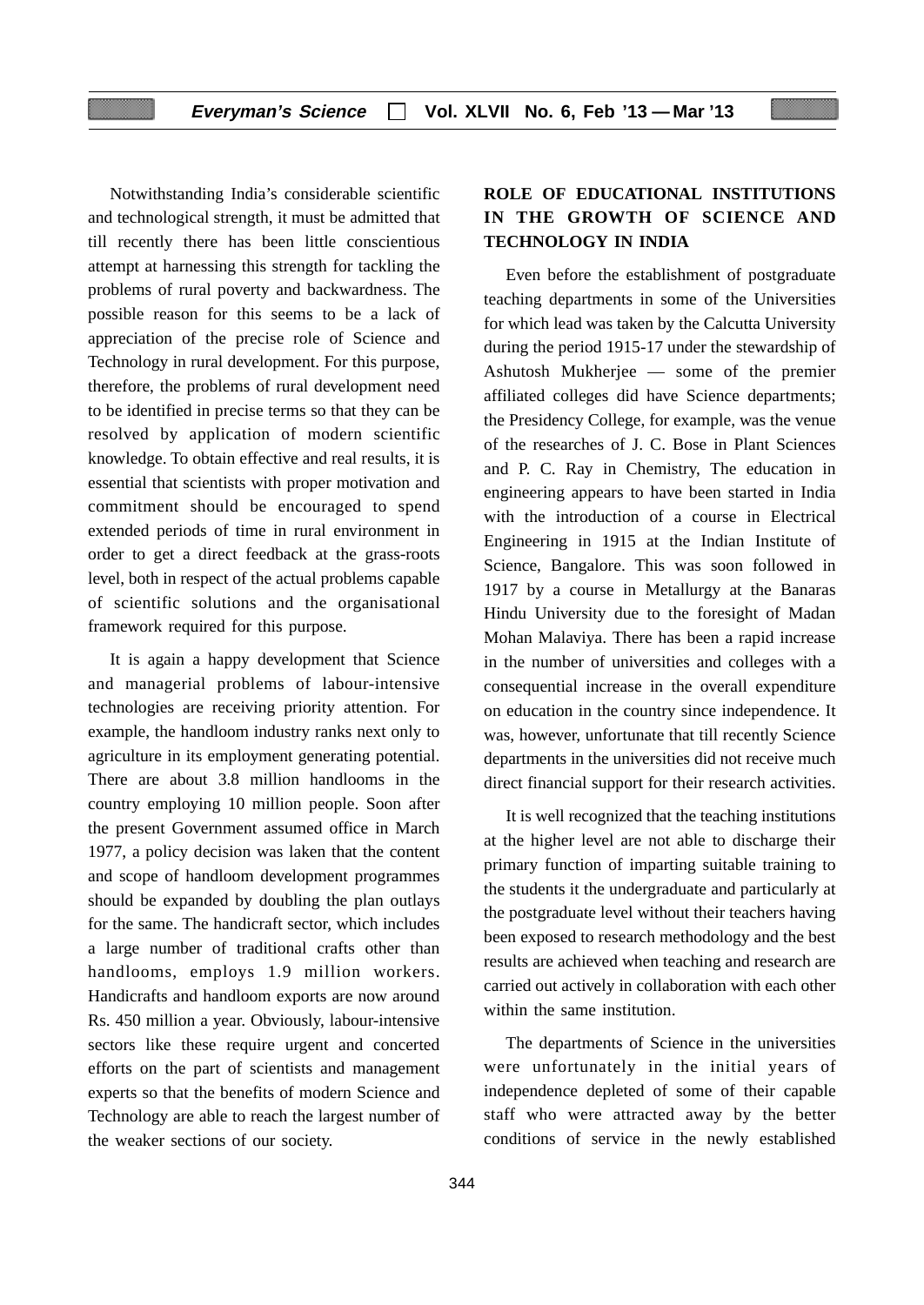| Year | No. of universities, IITs & others |             |                           | No. of institutions    | No. of medical |
|------|------------------------------------|-------------|---------------------------|------------------------|----------------|
|      | <b>Universities</b>                | <b>IITs</b> | <b>Other institutions</b> | offering post graduate | colleges       |
|      |                                    |             | deemed as universities    | courses in Engineering |                |
| 1947 | 20                                 |             |                           |                        | 22             |
| 1952 | 30                                 |             |                           | 10                     | 30             |
| 1962 | 55                                 |             |                           | 33                     | 71             |
| 1971 | 85                                 |             | 9                         | 67                     | 102            |
| 1975 | 102                                |             |                           | 67                     | 107            |
| 1977 | $105*$                             |             | 10                        | 67                     | 108            |

**Table–4 Growth of educational institutions in India**

\* This figure is 107 on 1.10.1978.

### **Table–5**

### **Output of scientific and technical personnel from India universities**

|      |             |             |             | BE/BSc. |               |       |       |       |         | ME/M.Tech. |       |
|------|-------------|-------------|-------------|---------|---------------|-------|-------|-------|---------|------------|-------|
|      |             | <b>B.Sc</b> |             | Engg. % |               | M.Sc. | Ph.D  | Ph.D. | $M.D$ . | Enggl. &   | Ph.D. |
| Year | <b>B.Sc</b> | (Ag)        | <b>MBBS</b> | Tech.   | <b>M. Sc.</b> | (Ag)  | (Sc.) | (Ag)  | M.S.    | Tech.      | Engg. |
| 1947 | 5,996       | 535         | 959         | 1,076   | 905           | 79    | n.a.  | n.a.  | n.a.    | 30         | n.a.  |
| 1952 | 11,087      | 870         | 2,164       | 2,889   | 2,129         | 223   | 108   |       | 113     | 118        | 12    |
| 1962 | 26,930      | 2,609       | 3,567       | 6,863   | 5,195         | 576   | 489   | 38    | 525     | 477        | 23    |
| 1972 | 111.798     | 5,600       | 9,524       | 17,315  | 15.951        | 1,496 | 1,311 | 267   | 1.420   | 1,051      | 110   |
| 1975 | 95,382      | 3,966       | 10,144      | 12,537  | 17,341        | 1,511 | 1,484 | 289   | 2,204   | 1,228      | 136   |

*Sources :* 1. For data up to 1960: S. K. Roy, CSIR, in *Nature,* May, 1975

2. For data from 1962 to 1970 : University development in India, Basic Facts and Figures 1971-72, UGC 1976

3. Data for 1972 and 1975 collected from UGC Office.

research institutions. Further, in the budgets of most of the state universities, not a rupee is provided for scientific research which was considered to be merely the responsibility of the individual research worker who was supposed to apply and secure funds from other agencies. The position has been altered to a limited extent during the last few years by the establishment of the Science Research Council and Panels on different subjects by the U.G.C. and by the direct support that the Commission has been providing to the individual workers as well as departments for research work in different fields in all the universities of the country.

| Table–6                         |  |  |  |  |  |
|---------------------------------|--|--|--|--|--|
| <b>Expenditure on education</b> |  |  |  |  |  |

| Year        | (Rs. Crores) |
|-------------|--------------|
| 1947–48     | 55.18        |
| 1950-51     | 114.38       |
| 1955–56     | 189.66       |
| $1960 - 61$ | 334.48       |
| 1965-66     | 622.02       |
| $1970 - 71$ | 1,118.29     |
| 1975–76     | 2,104.70     |
| 1977-78     | 2,500        |

*Source* : Education in India by Ministry of Education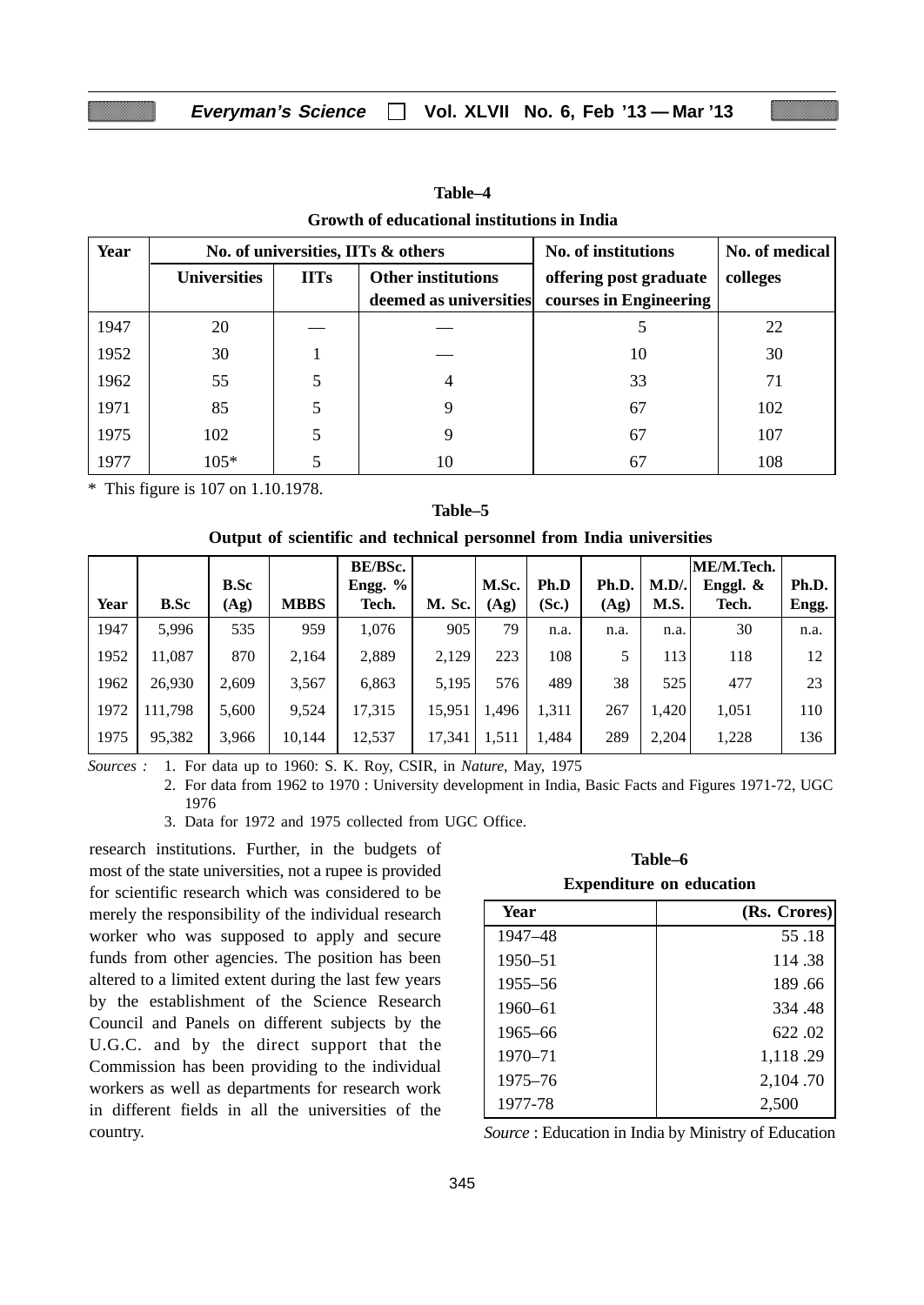I may be pardoned for dealing in a little greater detail on the pivotal role of universities and institutes of higher learning in the scientific and technological development of the country. There is considerable substance in the complaints from different quarters (e.g., the deficiencies in our system of education in engineering colleger were indicated by Dr. Atma Ram, the Chairman of the National Committee on Science and Technology in the recent convocation address at I.I.T., Madras) about the deterioration in the quality of education and there is much room for improvement, Steps have already been initiated by the University Grants Commission as well as by the universities to remove the deficiencies and some of these have been spelt out in a document entitled "Development of Higher Education in India — a Policy Frame", prepared by the University Grants Commission in consultation with the universities. I would be discussing some of these measures at a later stage but at this point it may not be out of place to emphasize some of the achievements also of the university system in spite of the pressure of numbers as well as other concomitant problems. It is to the credit of the university system that with the meagre resources placed at its disposal, it has given a very high level of trained manpower, the size of which is one of the largest in the world. It is not only the size but the quality of the top levels of these professionals is certainly comparable with and in some cases may be even superior to that of their counterparts trained in institutions of higher learning in much more developed countries with many times better resources and facilities. The enthusiasm with which the services of our scientists, medical graduates and engineers are in demand by organisations in much more developed countries for their key jobs and certainly their increasing demand in less developed countries often in preference to those available from more developed societies than ours, provides a convincing proof of their comparative quality in this highly competitive world of today. Even in the field of scientific research, some systematic studies for certain disciplines like Physics have shown that with only a very minor fraction of total national input being made available to the universities, their output constitutes a major fraction of the total national research output in the field.

Having mentioned some of the achievements of our educational system, I shall be failing in my duty if I do not acknowledge a number of basic weaknesses. Unfortunately, our educational system continues to be dominated by models and value systems adopted during the colonial regime. For example it continues to lay much greater emphasis on narrow individualism and unhealthy competition. These deficiencies have not allowed it to move in the direction of cooperative interdisciplinary studies and team work which have become absolutely essential due to the exponential growth of knowledge in individual disciplines and their increasing overlap with one another. In view of this individualism and the scholars sticking to their narrow disciplines without interaction with other cognate areas of study, the research output of the universities remains mainly academic and does not lead in most cases to its applications to the solution of real life problems which generally require an interdisciplinary approach for their solution.

There has been a considerable amount of argument in this country as well as outside regarding the role of the universities in the fundamental versus applied types of research. To my mind, much of this argument is becoming almost meaningless as the boundaries between fundamental and applied research are getting fastly blurred. A few decades ago a breakthrough in ideas or a result of fundamental importance discovered on the research bench in a University laboratory used to take a few decades before it was actually exploited in the industry. This intervening period is getting shortened and in fact, there are examples like the field of polymers where industrial applications have even outstripped a clear fundamental understanding of the topic.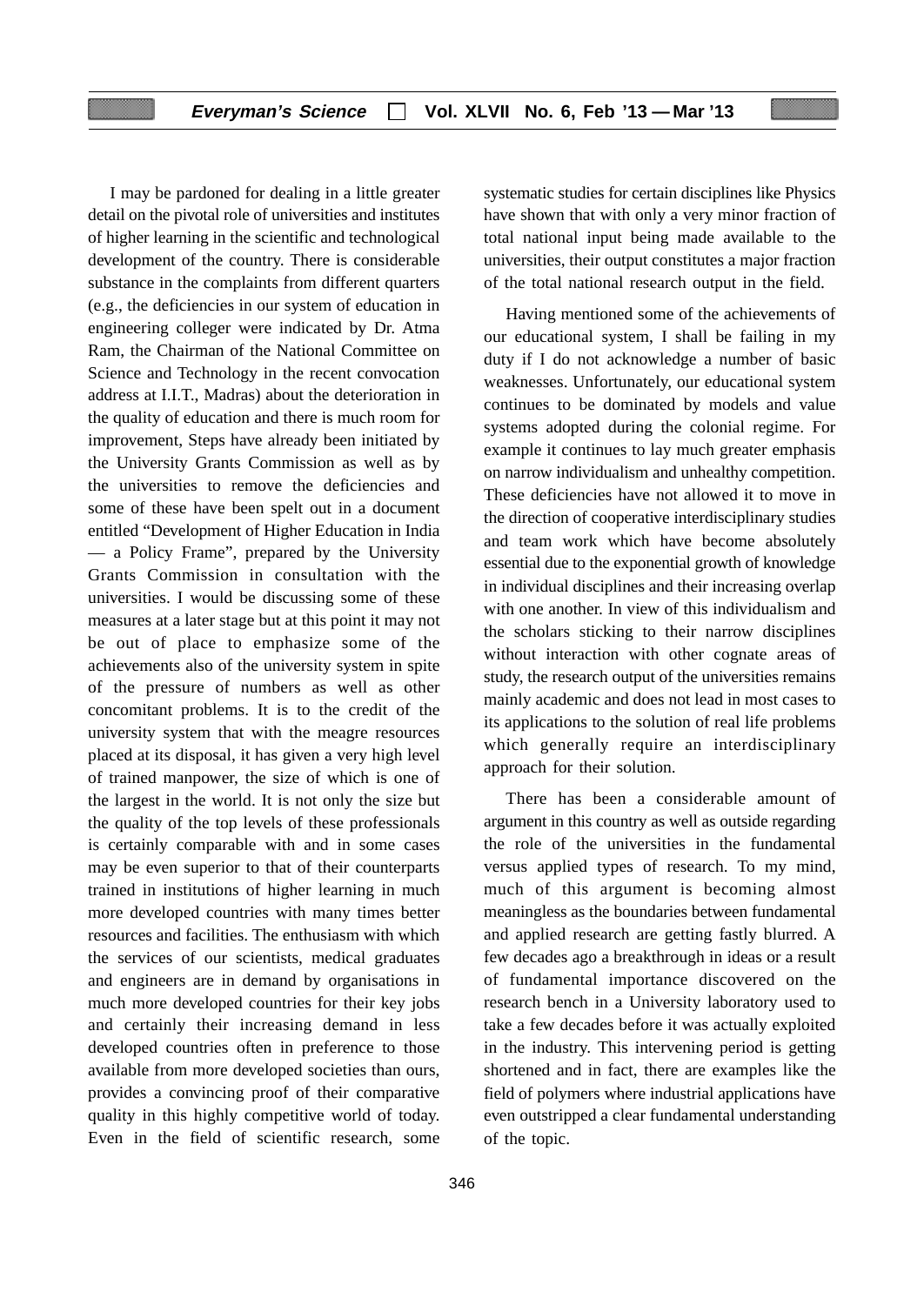The University is the best place for adventure in the realm of ideas and for fundamental research pursuits which extend the existing boundaries of our knowledge in any field. In developed countries like the U.S.A. where the Universities have close collaboration with the industry, the University research has contributed substantially to the research and development problems of the industry. It is imperative particularly at our present stage of national development that problems chosen by us should preferably have much greater relevance to our own environmental situations and local needs rather than merely follow a fashionable area of research which is of much greater relevance and has potential applicability to the developed countries. In fact, one of the main weaknesses of university system in our country today is its isolation from the society and it is in this context that the "extension" role of the university is being emphasised in the academic circles and should receive a very high priority.

It is often argued by academicians that knowledge of Pure Science in any field is international and cannot have much of a regional bias. While this may be true as far as fundamental ideas are concerned, yet there is no justification that while dealing with any topic like the availability of ores and minerals for a particular metal, our textbook should continue to mention resources available in the U.S.A., the U. K. and Germany etc. only, without emphasising the newly discovered regional resources within the country. The fact is that even in the field of research the traditional culture and background of the region sometimes plays a significant discerning role. In a recent lecture at the University of Delhi, Dr. D. S. Kothari has drawn our attention to one of the fundamental principles of modern atomic Physics named by Niels Bohr as the "principle of complementarity". This principle is an expression of a novel situation in atomic phenomena according to which it is no longer possible to make a sharp distinction of the subject from the object or between the knower and

the thing to be known. This fundamental concept has brought Science much closer to the realm of metaphysics and *Vedanta.* It is significant that the great Japanese Nobel Prize winner physicist Yukawa remarked that the Japanese physicists did not feel the same difficulty as those in the West in adapting their thinking to the complementarity principle : "Bohr's argumentation has always appeared quite evident to us... we in Japan have not been corrupted by the logic of Aristotle".

Finally, the system of education must inculcate proper social and ethical values. Mahatma Gandhi had rightly diagnosed that the traditional middle class values of glorifying intellectural work and denigrating manual work had dominated our educational system and led to a total divorce between work and education with disastrous effects on both the individual and the society. The basic system of education enunciated by Gandhiji in 1937 is essentially "Education through Life and for Life." The Kothari Commission Report in 1965 emphasised that Gandhiji's ideas are equally applicable to all stages from primary to research levels. However, instead of modifying and developing the underlying ideas (development of the total personality of the learner including his productive and functional efficiency) to suit modern times and needs, we appear to take pride in importing now the same or almost similar ideas from foreign countries (Dr. Seymov Eskow, President of one of the community colleges in New York, describing the essential features of the experiment emphasised that in these institutions: "students do not learn for work but learn through work"). It may be rather a far-fetched conclusion, but the weakness of instrumentation in our research efforts may be a reflection of the lack of practical training in earlier stages to soil our fingers by manual work.

#### **SCIENCE AND FUTUROLOGY**

Dazzled and dazed by the rapid changes brought about by scientific development not only in the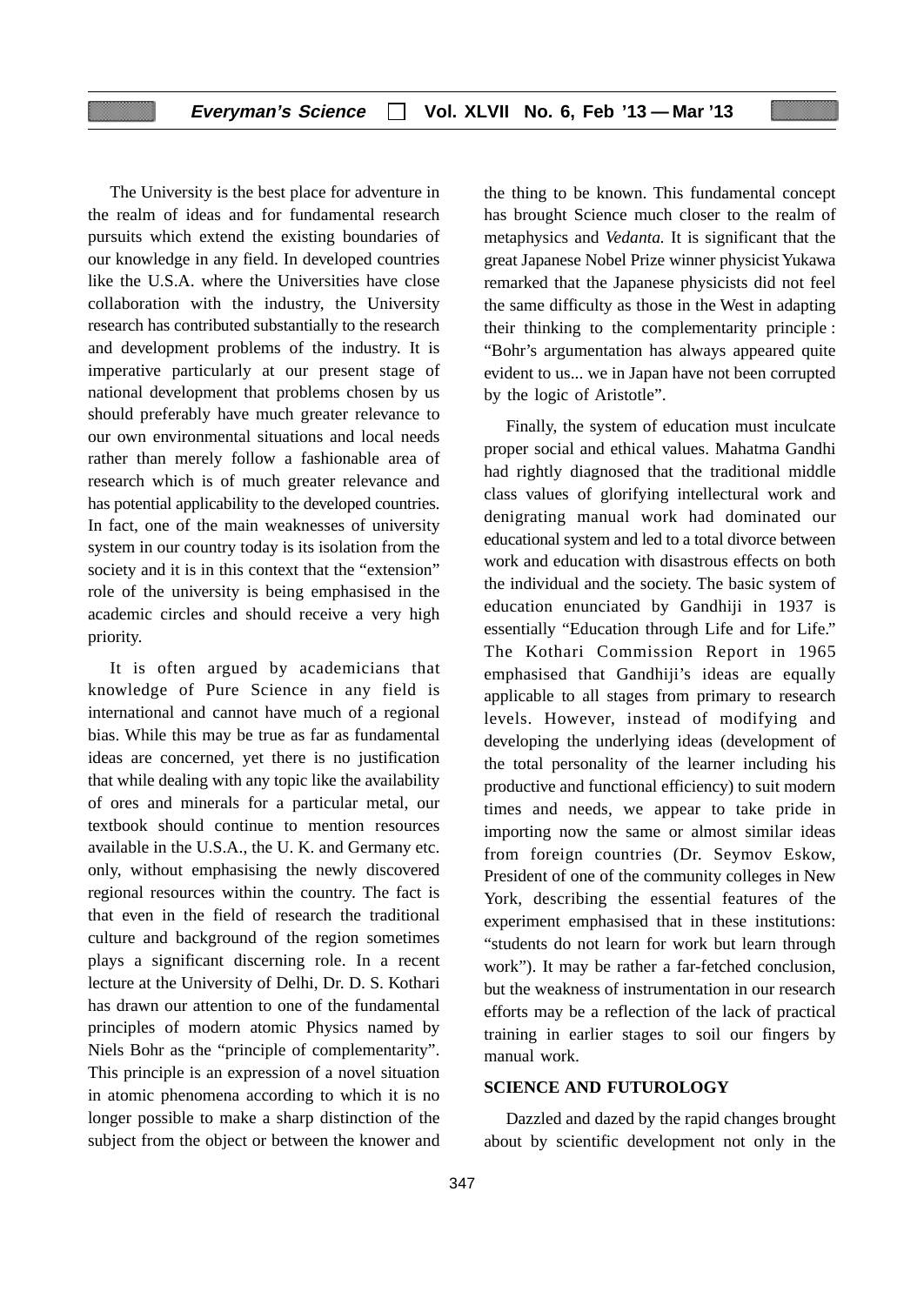physical sense but also in personal and psychological as well as sociological facets, there is a fastly growing interest during the last two decades in "futurology" which tends to forecast the type of changes one could expect in the future and be prepared for meeting their challenges. In recent years, the literature on the topic has grown with a number of journals, e.g., the "Futurist" and the "Futures" being published for the last 9-10 years, and an ever-increasing number of articles dealing with Futurology in other common magazines and periodicals. A new organisation "The World Future Society" founded in 1966 in Washington, tries to serve as a clearing house for data that could influence the future and as a forum on which intellectuals could exchange ideas. In June 1975, the Society arranged an international conference attended by as many as 2,000 futurologists from all over the world. At the end of the conference, the Society tried to summarise its conclusions in the following words :

"In this short time (25 years) the human race may wipe itself out through war or destruction of its natural environment. On the other hand, the next quarter century could be a period when human beings join to create a global civilisation happier and more productive than ever."

Alvin Toffler, the author of a book "Future Shock" has expressed in a dramatic way the startling changes in the living style of man brought about by advances in Science and technology. Dividing the span of 50,000 years of known human history into 800 "life times" of 62 years, he estimates that out of these the first 650 or so were spent in caves. It is only during the last 70 of life times that the art of writing has made it possible to communicate effectively from one generation to another. Further, it is only during the last 6 life times that masses of men have come across the printed word. The invention of electric motor is about 2 life times old. The automobile became common only one life time ago. Nuclear energy revealed its potential only

about half a life time ago, man's explorations into space are barely l/3rd of this unit old, the synthesis of genes is an event which occurred only l/10th of this unit ago and the first test tube baby is barely a four months' young infant. The rapidity of changes occurring at the present moment has been depicted even more eloquently by Kenneth Boulding, an eminent economist and imaginative social thinker, in the following words :

"The world of today ............ is as different to the world in which. I was born as that world was from Julius Caesar's".

I have mentioned these points in some details as these clearly show the vast changes which have happened in the world during the last few decades. Obviously, the changes expected in the coming decades would be even more spectacular and revolutionary and it would certainly be very exciting to try to predict and forecast them in advance.

The world's population is currently 4 billion and is expected to increase to 7 billion by the end of the century. The implications of this exponential population growth were analysed by the Club of Rome which commissioned a group of scholars of the M.I.T. to study the interaction of technical, social, economic and political factors in what they called the "world problematique" or the "Predicament of Mankind"*.* The group's report "The Limits of Growth" (Dennis L Meadows, *et.al.*, New York Universe Books, 1972) had a mixed reception. The report was taken quite seriously in most quarters, just as Rachael Carson's famous publication "Silent Spring" (Houghton Miffin, U.S.A., 1962) had stimulated public opinion to react vigorously against the extravagant and unintelligent use of pesticides. Fortunately, both these publications have encouraged the introduction of such effective anti-pollution measures in many parts of the world that it now seems most unlikely that the predicted disastrous effects will ever come to pass. The warning given in the Dennis' report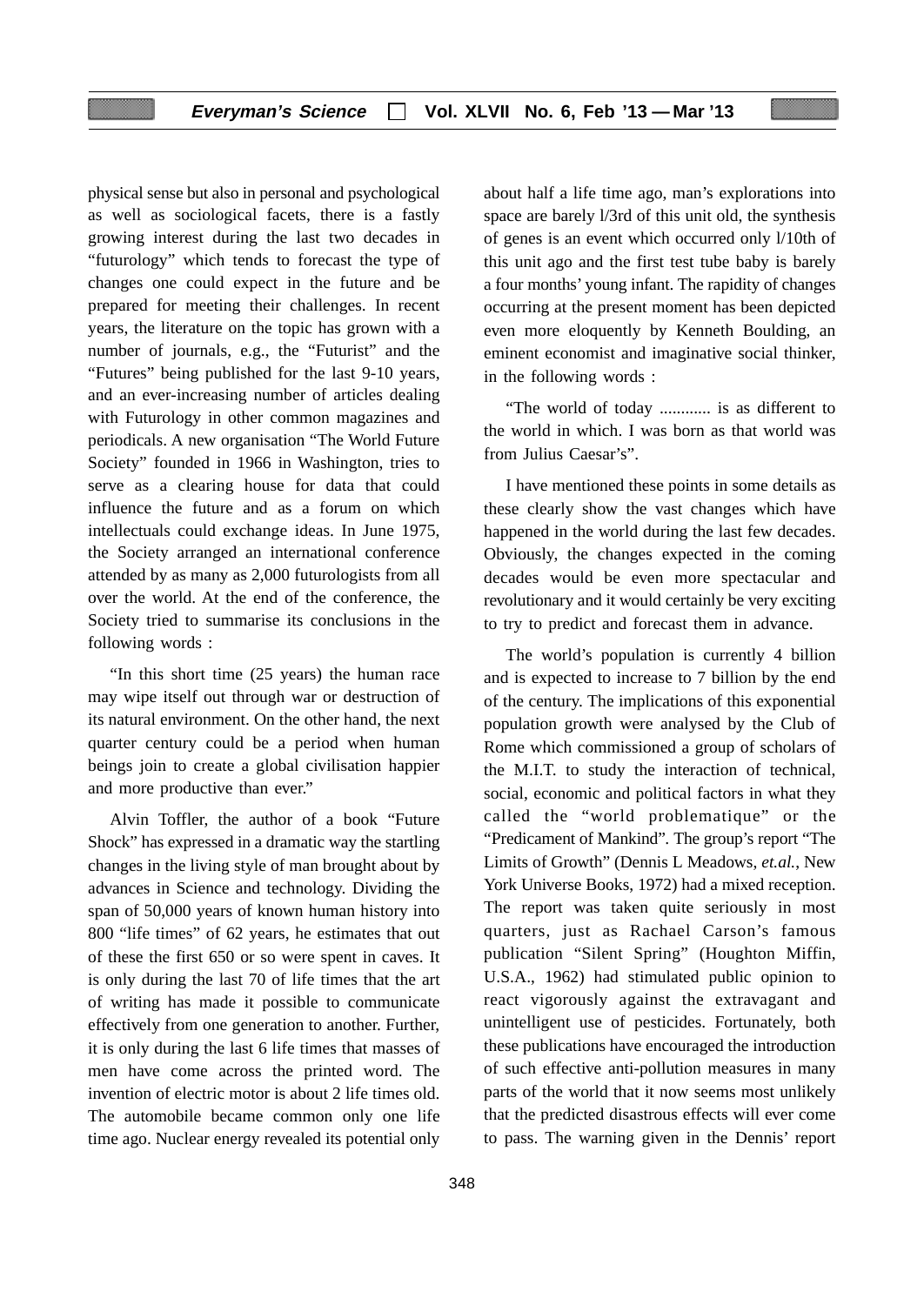| <b>Dissemination of</b><br>knowledge                                                                                                                                                                                                            | <b>Creation of new knowledge</b>                                                                                                                                                                                                                                                                                                                                                                                                                 |                                                                                                                                                                                                                          | Extra-curricular activitity & extension service<br>(cf., U.G.C. Document—Policy frame)                                                                                                                                                                     |                                                                                                                                                                                            |                                                                                                                                                                                                                                                                                                                                          |  |
|-------------------------------------------------------------------------------------------------------------------------------------------------------------------------------------------------------------------------------------------------|--------------------------------------------------------------------------------------------------------------------------------------------------------------------------------------------------------------------------------------------------------------------------------------------------------------------------------------------------------------------------------------------------------------------------------------------------|--------------------------------------------------------------------------------------------------------------------------------------------------------------------------------------------------------------------------|------------------------------------------------------------------------------------------------------------------------------------------------------------------------------------------------------------------------------------------------------------|--------------------------------------------------------------------------------------------------------------------------------------------------------------------------------------------|------------------------------------------------------------------------------------------------------------------------------------------------------------------------------------------------------------------------------------------------------------------------------------------------------------------------------------------|--|
|                                                                                                                                                                                                                                                 | <b>Basic and academic</b>                                                                                                                                                                                                                                                                                                                                                                                                                        | Applied                                                                                                                                                                                                                  | Extension<br>service                                                                                                                                                                                                                                       | Moral & cultural<br>values                                                                                                                                                                 | Social<br>service                                                                                                                                                                                                                                                                                                                        |  |
| <b>Interdisciplinary</b><br>programmes of teaching<br>UNIT COURSES<br>FLEXIBILITY<br>in<br>Combinations (Curricula<br>based on national and<br>regional environments,<br>Indian Textual material for<br>even science and technical<br>subjects) | Fundamental Research in<br>frontier areas (Adventure<br>in the realm of ideas);<br>Continuous search for<br>better expression and<br>exposition for more<br>efficient DISSEMINA-<br><b>TION</b><br>OF<br><b>KNOWLEDGE</b><br>Development of new<br>instruments<br>and<br>experimental techniques.<br>As well as to revolt<br>against it in order to<br>generate newer ideas,<br>concepts and theories for<br>the<br>of<br>progress<br>knowledge. | (Relevant to national<br>development;<br>collaboration with<br>national laboratories,<br>industries; sandwich<br>courses)<br>Education, Research<br>and<br>productivity<br>Triangle, (cf., Kothari<br>Commission Report) | (International with<br>society; useful for<br>society and deriving<br>expertise<br>from<br>Adult<br>society;<br>education<br>and<br>Literacy; Popularisa-<br>tion of knowledge<br>etc. Creation of<br>scientific temper and<br>similar<br>pro-<br>grammes) | University to be<br>all<br>open<br>to<br>ideaologies<br>and<br>cultures, but not to<br>be swept off its feet.<br>Practice better than<br>Simple<br>precept.<br>living and high<br>thinking | few<br>A<br>months<br>compulsory/social/<br>Technical training<br>before awarding a<br>degree. Capacity to<br>live in harmony with<br>and serve rural or<br>urban population,<br>relevant problems of<br>which they should<br>identify and seek to<br>resolve (participa-<br>tion should be both<br>of students as well<br>as teachers). |  |

### **Role of institution of higher education in scientific and techlological development of the national functions and suggested improvements**

All the above aspects are intimately interlinked. Lack of collaboration and interaction amongst depeatment and institutions within the same University, collaboration amongst Universities, between Universities and other sections of society is a serious deficiency

about the exhaustion of non-renewable natural sources, however, did not appear to create the same sense of imminent peril and in fact, it has been contradicted in many optimistic reports since then. For example, Herman Kahn, William Brown and Len Martel in a book entitled "The Next 200 years" (William Morrow and Company, Inc. New York, 1976) has, on the basis of considerable data collected by a team of 40 analysts at the Hudson Institute, contradicted the above dismal view of the future — that the world is running out of food, energy and other resources and that growth must therefore be stringently limited. Kahn predicts a population of 15 billion people in the year 2176, but his team feels optimistic that the world could produce by improvements in conventional technology itself sufficient food for even double this number (30 billion). The team envisaged that through eradication of the *"tsetse"* fly and advances in soil research, even large tracts like the subSaharan desert could be harvested. Finally, high yielding varieties of grain "triticale", for example, could double or triple the yields per acre. Further, the potentialities of non-conventional varieties of food are even more exciting. It is expected that by the mid-1980's a high-protein food (may be a single cell protein), grown on a petroleum based medium or by conversion of cellulose from trash wood, or agricultural waste to glucose and then to protein, may be suitable for animal feed on a large scale, and shortly afterwards as a supplement to the human diet. As the earth's oil and coal resources are likely to disappear in about 150 years from now, many new energy sources (fusion power, windmills, bio-conversion, solar radiation, photovoltaic power, ocean thermal power and geothermal) could be tapped effectively. As regards other resources like metals, Kahn does admit a possible shortage of two metals, chromium and mercury. However, in most other cases like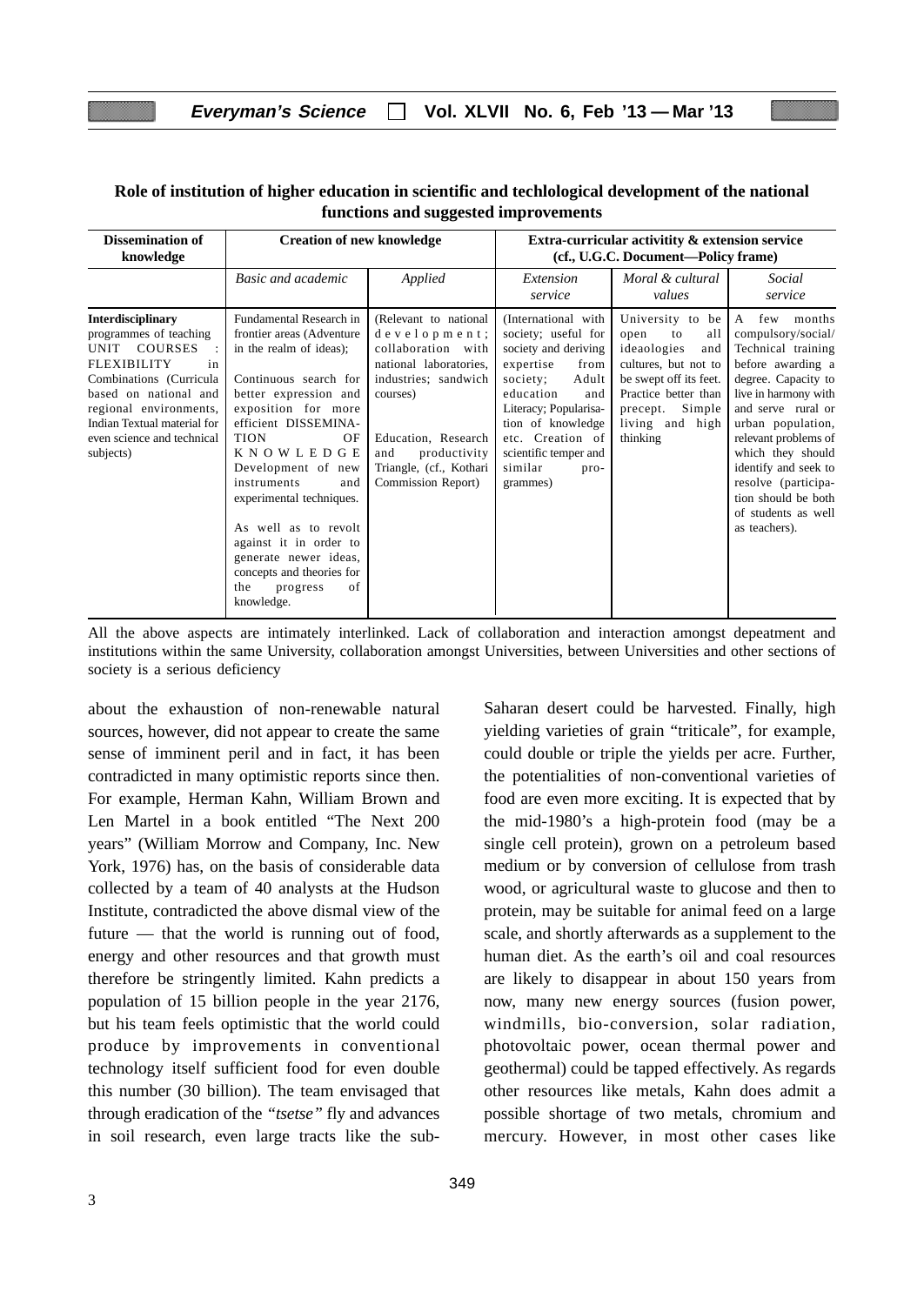aluminium (of which acute shortage is predicted in the earlier report), metallurgical processes for extraction of the metal from sources (actual abundance of aluminium is 7% of the earth's crust) other than the currently exploited "bauxite" have already been perfected.

In India also, considerable interest has been aroused in the Science of futurology. In a Seminar organised at Delhi in April 1977 by the National Council of Applied Economic Research and the U.S. Information Service, Mesarobic (author of another famous Club of Rome Study, "Mankind at the Turning Point") surprised even the most sophisticated amongst his audience by the massive amount of data collected around his proposed model and by the efficiency with which a simple Delhi-Cleveland Computer hook-up could bring back answers on a television screen to the most complicated questions not only about the western world, but about India and Asia as well. The "futurology research" has now become highly sophisticated in "model building" using advanced computer techniques and its importance can be gauged by the fact that more than 400 American Universities and Colleges offer "futurist" courses of one kind or another and a number of research foundations are studying problems whose scope and range vary widely and encompass diverse areas such as home and family, work, lifestyle, technology, energy, population, food supplies, urban rush, agriculture, vehicles of justice and mass media. It is a happy sign that the Department of Science and Technology is taking a deep interest in this fastly emerging and imaginative field of investigation and has been planning a large number of workshops on the methodology of the futuristic studies. This is to be encouraged even further as we as a nation should not depend upon the data and models developed elsewhere only in an important and sensitive area like futurology which consists of critical analysis of the past trends, current realities and future possibilities.

In this connection, it may be emphasized that the theory and methodology of futuristic research as developed in countries like the U.S.A., Germany, Japan and the U.S.S.R. may not be directly applicable to conditions obtaining in fastly developing countries like ours. In more developed countries, the approach generally has been based on projections of the current trends or sometimes prognostics based on the current as well as expected trends. Such extrapolations do give us an idea of the expected shape of the future if human agencies do not interfere too much in the historical process. In our country, however, we have the very challenging task of trying to bridge the gap brought about by centuries of slavery and misery in as short a period as possible and also to translate into reality a future with the welfare and happiness of the common man as our main objective. We cannot obviously achieve this future objective of our dreams if we merely continue to imitate the present industrialized countries. In other words, we have deliberately to think of factors which can effectively alter the expected projections towards a goal of our own image of the desired future.

I have taken this opportunity of discussing about the new scientific activity of futurology in some detail as it is so relevant to our current focal theme. Although responsibility in this direction was allotted to the Department of Science and Technology in 1971, the actual work on it commenced only in 1973 when the N.C.S.T. panel on Futurology was set up under the Chairmanship of Dr. B.D. Tilak. The panel has identified the following areas for intensive and analytical studies in terms of immediate forecasts for 1985 and the likely future in the year 2000 A.D. in our country :

- 1. Energy generation and needs
- 2. Food
- 3. Transportation
- 4. Communications
- 5. Urbanology and slum problems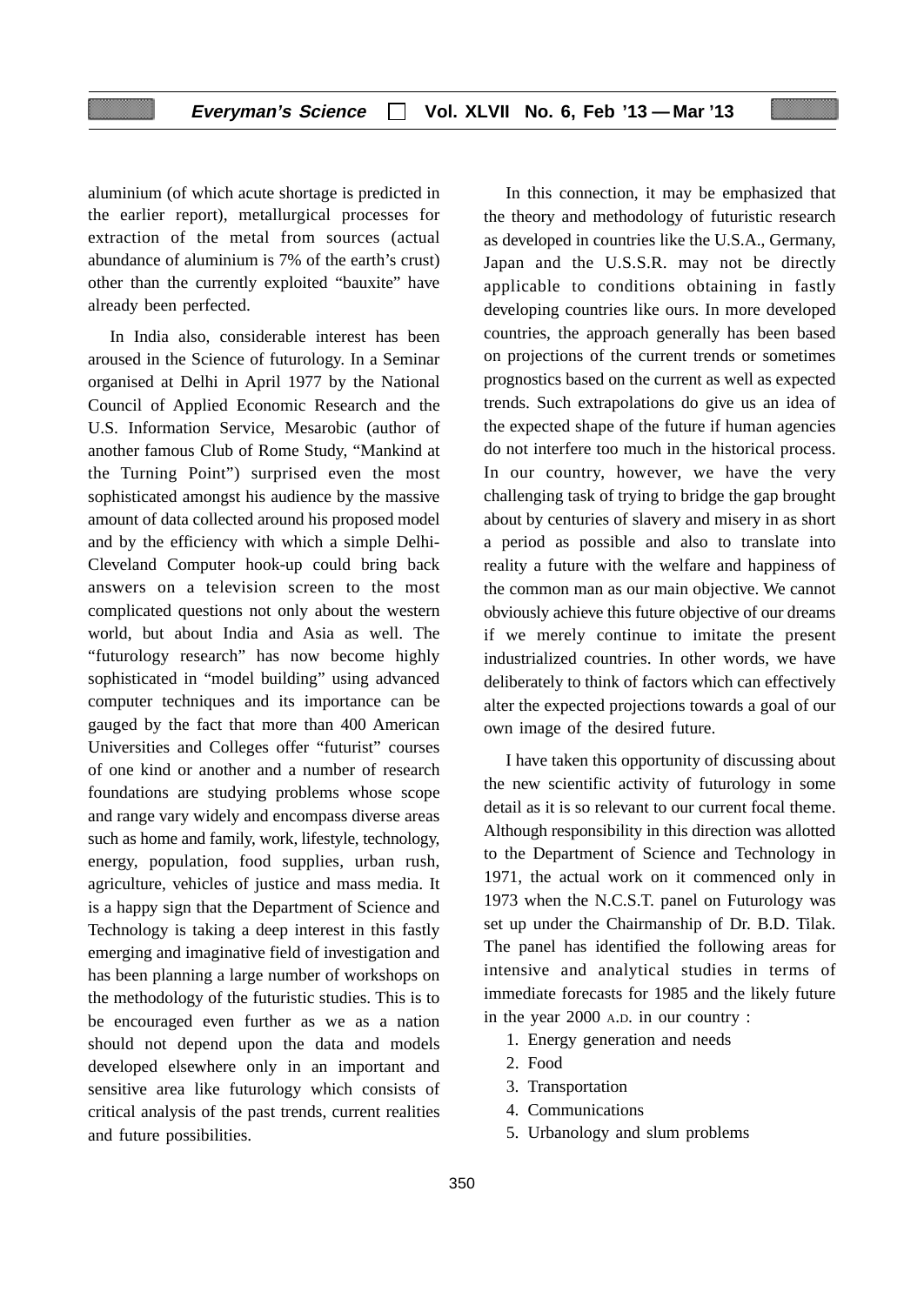- 6. Rural Development and Life Styles in Rural India
- 7. Housing
- 8. Management
- 9. Education
- 10. Water
- 11. Health
- 12. Teaching & Research in Futurology and
- 13. Future of the Islands of the Republic of India.

In addition to the above, 25 special studies have been commissioned out of which the following 12 have already been completed till November, 1978 :

- 1. Systems of Education in 2000 A.D. (Dr. Kunthala Jayaraman)
- 2. An outlook for India's Future for Housing (Mrs. P. M. Apte)
- 3. Prediction of Food Production including Rainfall Uncertainties. (Dr. R. Narayana lyengar)
- 4. Management Education-Future Trends 1976- 2000 A.D. (Dr. A. P. Paul)
- 5. Regipplis 2000: A State in Intermedia Urbanisation with new Growth Centres (Dr. Santosh Ghosh)
- 6. Developing A Strategy for Mass Communications in India (Mr. Ashoke Chatterjee)
- 7. Scientific and Technical Human Resources Development in India (Outlook for 2000 A.D.) (Dr. Aqueil Ahmad)
- 8. Executive Development in India: A Dalphic Study (Dr. A. V. Srinivasan)
- 9. *Social* Communication and Social Educators: A Futuristic Analysis (Dr. Utpal K. Banerjee)
- 10. Power in Organisations: Can this change in 2000 A.D.? (Mr. Francis A. Menezes)
- 11. India's Freight Transport: Problems and Prospects (1976-2000 A.D.) (Dr. M. Raghavachari)
- 12. Community Housing (Dr. K. R. Unni).

### **SCIENCE AND TECHNOLOGY IN INDIA DURING THE COMING DECADE(S)**

Ours is a vast country and it should have every aspect of Science operating at all levels. In order not to be a back-bencher in the competitive world of today and not to be caught unprepared when apparently basic and fundamental science of today makes a revolutionary breakthrough in practical applications, we have to nurture such fields including the so-called "Big-science" requiring heavy inputs. At the same time, we would be unrealistic if our scientific and technological efforts do not enhance our immediate productive capacity in a marked manner, which is absolutely essential not only for the progress of the country but for sustaining the heavy inputs required for the growth of our scientific efforts. In a poor country like ours, the most pressing concern of the scientists and technologists must be to improve the living standards and happiness of the common man, and in order to bring about tangible results in these directions, so called "barefoot technology" intended to help in our rural programmes should receive our immediate and urgent attention. There must be a continuous flow of knowledge and feedback from the high "ivorytower research": down to the "grass-roots level" pervading through the entire scientific community. As indicated above, there has been phenomenal progress in the field of Science and Technology in independent India even in sophisticated fields such as nuclear energy, space research, electronics, metallurgy and other chemical industries. In the field of applications of Science and Technology to agriculture also, there has been tremendous progress resulting in "green revolution" and "self-sufficiency in food." In spite of such phenomenal progress and advancement, doubts are often raised whether the benefits of all this progress and consequential prosperity could satisfy the one simple test prescribed by Mahatma Gandhi. "Has this benefited the poorest man?". Although as a result of our technological progress we have come within the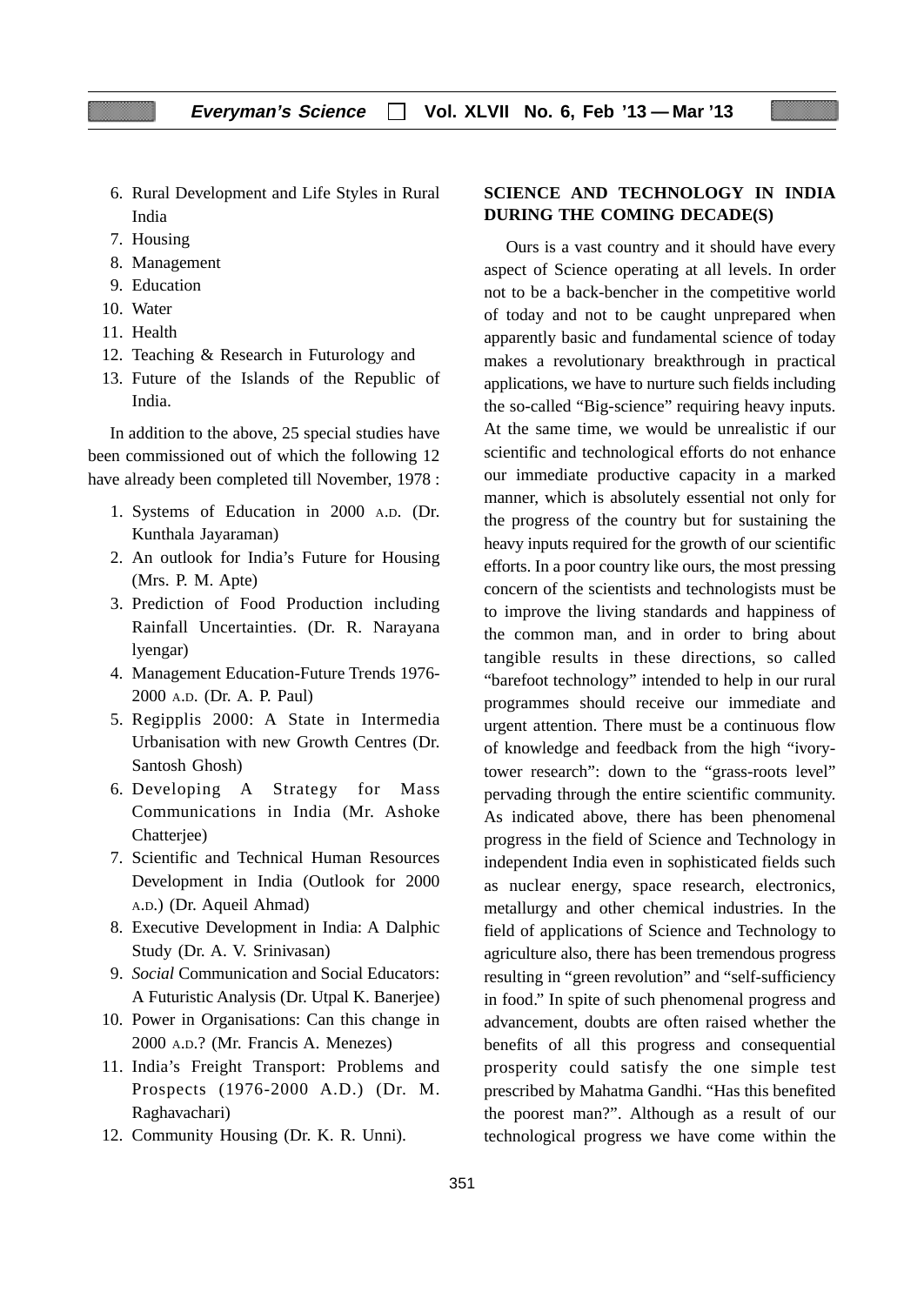first ten industrialised countries of the world, we are still a predominantly rural and agricultural society and unless the fruits of modern Science and Technology are taken to the doorsteps of the common villager who constitutes 80% of the population, the impact of this progress will remain in a very limited sector and instead of bringing about a general feeling of satisfaction and welfare on the national scale, it might result in enhancing the disparities and conflicts making everyone less happy and more dissatisfied.

As emphasised above, we have to place much greater emphasis on development of technologies which have direct short-term relevance to the welfare of the common man, but the eclectic altitude which we have followed so far in this direction should not be discontinued. The Chinese model of giving emphasis only to "barefoot technology" and efforts to develop it in isolation attracted the attention of the rest of the world during the last two decades and appeared to influence considerably the thinking of some people in this country also. In this connection, it would be appropriate for me to draw your attention to some recent developments in China during the last few months. A new policy based on an altogether new model has been spelt out in a Conference of about 6000 scientists in Peking in the latter half of March 1978 *(Nature,* Vol. 274, August 31, 1978, pages 831 to 839). While adopting, the plan of scientific and technological development for the next 8 years up to 1985, it was admitted that China was in 1978 lagging 15 to 20 years behind in some branches and even more in others and this was the situation in spite of the country having attained advanced world levels in a few scientific and technological spheres as early as mid-sixties. The new plan envisages an increase in the number of professional scientific research personnel to 8 lacs and preferably (if possible) to 1 million by 1985. For this purpose, a large number of new up-to-date centres have been planned for scientific research which should be of a nation-wide interlinked, and inter-communicating type. The 8 year outline plan has laid down allround tasks of researches in 27 sectors including natural resources, agriculture, industry, military technology, transport and communications, oceanography, medicine and education. 108 items have been chosen as key projects in this nationwide endeavour, but the following spheres have received maximum attention in the new plan :

- 1. Agriculture
- 2. Industrial sources,
- 3. Materials,
- 4. Computer technology,
- 5. Laser optics,
- 6. Space science,
- 7. High Energy Physics and
- 8. Genetic engineering.

China is for the first time planning to send more than one lac of its scientists to the U.S.A. and other countries for further training and has also opened its doors to scientists from many parts of the world. Some of these visitors, although critical in their outlook, have observed "If they can hold on to the course set by the leaders of the country, there is a chance that by the end of the century, China will indeed be among the most advanced scientific and industrialised nations."

In spite of the continuing emphasis on the programmes of population control and family welfare, it appears that we have to prepare ourselves for the human needs of approximately 1,000 million people to which figure the population of our country is expected to grow by the year 2,000 A.D. Rohtagi and Bowander (Background paper and Special Notes and Discussions, Vol. I, Chap.IV, National Committee on Science and Technology, 1976) have in a paper attempted to forecast the requirements of food materials (in million tonnes) of a few typical varieties for this population, These estimated figures, and the actual production in 1971 are being indicated in brackets after the name of each item :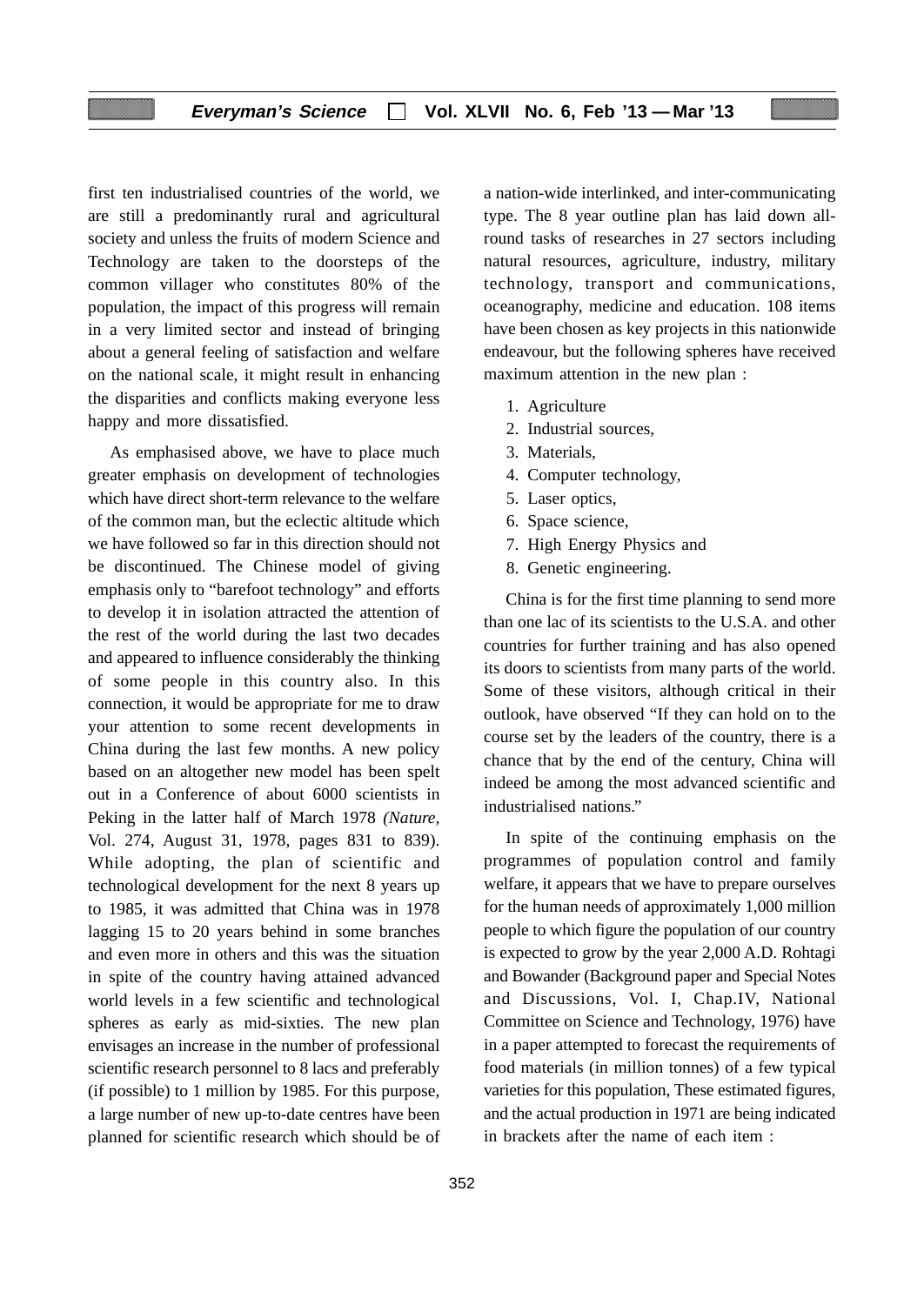### **Everyman's Science Vol. XLVII No. 6, Feb '13 — Mar '13**

cereals [140 (84)]; sugar [17.5 (4.3)]; pulses and nuts [36.3(11.8)]; fruits and vegetables [48 (12.6)]; meat [2.44 (0.46)]; fish [5.9 (1.8)]; milk and milk products [70 (21); fats and oils [0.3(2.5)].

The study has further indicated that even if a conservative 5% annual growth rate of consumption is assumed, our known chromite and bauxite reserves will be depleted by the turn of the century, and it has, therefore, been suggested that longrange planning must be initiated urgently to substitute such short supply metals with materials which we may have in surplus. The picture about such essential items as steel, cement and nitrogen fertilisers also appears to be gloomy unless some technological breakthrough is achieved or the present rates of consumption are reduced by use of substitutes or alternatively, by social measures. A comparative data on steel quoted by Rohtagi and Bowander is rather revealing that even if we are able to produce 55 million tonnes of steel per annum by 2,000, the same will not be adequate and we would not be able to achieve the level of *per capita* steel consumption of Argentina in 1950 or Mexico in 1970.

I have selected the above few projected requirements of the country in the year 2,000 to emphasise the essential need for identification and development of new technologies relevant both to the rural environment as well as to the sophisticated industrial sector. As regards the problems of harnessing more resources, the attention of the scientists has already been directed to lesser exploited regions like the ocean bed. It is gratifying that a special panel on Oceanographic Research has already been constituted in October 1978 under the Chairmanship of the Prime Minister for accelerated work in this area. Inspite of all these innovations, challenges in many directions appear to be so formidable that it does not seem possible to meet them merely by advances in the field of Science and Technology. One would have to think boldly in terms of changes in living patterns and social

essential commodities to be able to meet the requirements of the growing population in the decade(s) to come. In the above account of "Science and Technology

values to alter the consumption rates of some

in India in the Coming Decade(s)", I have deliberately avoided a number of controversial issues regarding the directions which should be adopted for an optimum growth of Science and Technology in India during the coming decades. A few of these issues relate to very important decisions such as

- 1. Import of Technology vs. Development or our own know-how
- 2. High Technology vs. Intermediate Technology
- 3. The role of public sector vs. private sector
- 4. Capital intensive technology vs. Labour intensive technology
- 5. The question of appropriate or relevant technology.

There is considerable amount of material which has already been written on these and other issues and there would be further detailed discussions and deliberations, I hope, on some of these and other specific themes in different sections and forums of the present Science Congress Session. As I am not an expert in these fields, it would not be correct for me to forestall the discussions in these directions amongst real experts and specialists who know much more than I do.

In conclusion, I would like to emphasise that India continues to be in a unique situation. The Agraria, Industria and the post-Industria facets continue to co-exist here simultaneously and in view of the democratic form of life that we have accepted, these shall in all probability continue to exist together in the foreseeable future. In a situation like ours, controversies like a one-sided choice between "appropriate" technology and "high" technology are not of much relevance and in fact, these should not be treated as "either-or" questions. There are sectors in which appropriate technology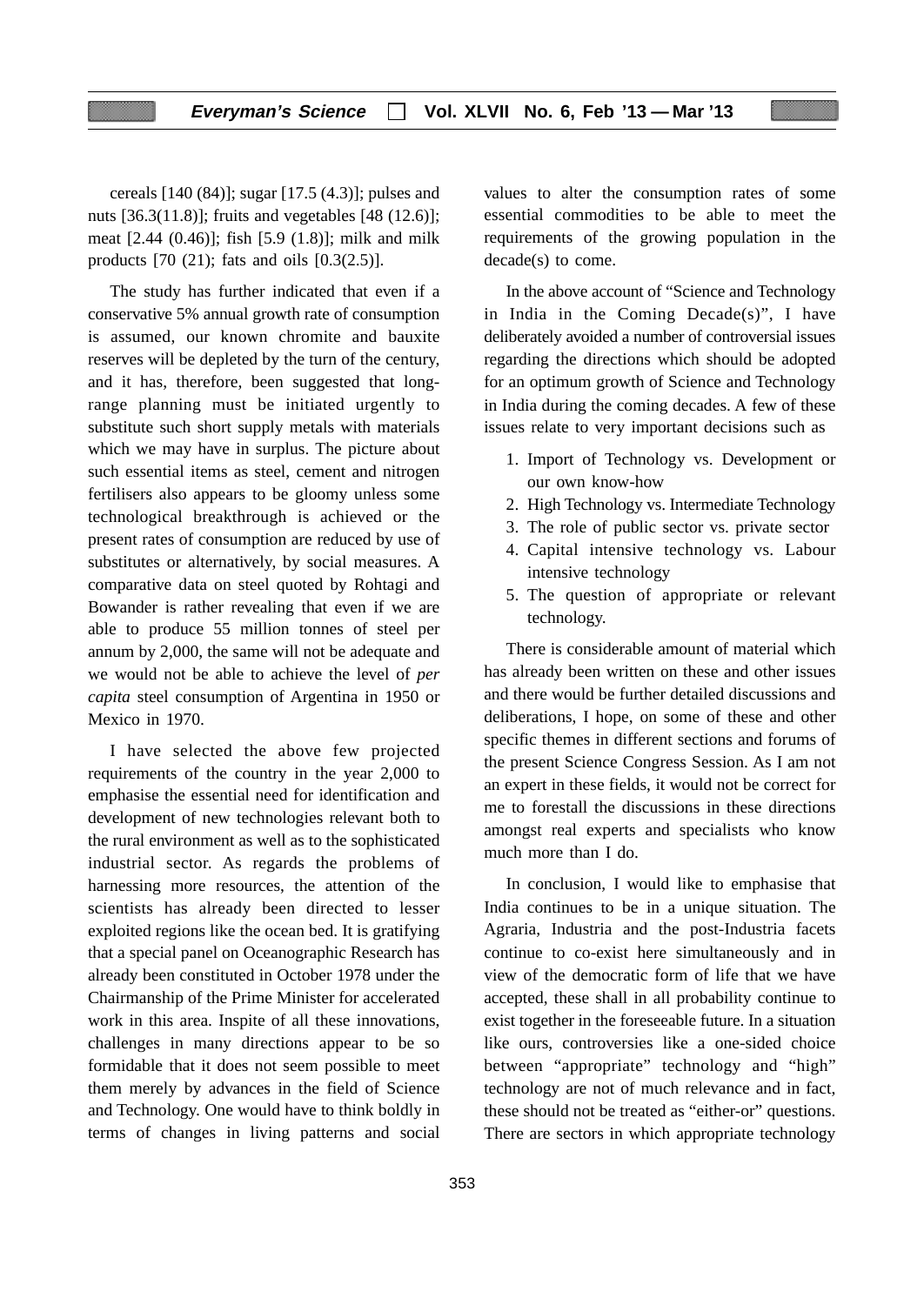in a dynamic (not static) form would certainly be more relevant and must be increasingly encouraged. Simultaneously in other areas like judiciously selected "sophisticated technologies" (e.g., space research, ocean resources, mining and application of remote-sensing techniques for agriculture and water resources), we must leap frog and make a quantum jump into the future. The most important consideration to my mind is that although we should learn from the experience of others without following their course of development blindly, yet we should certainly avoid the mistakes and pitfalls of an uncontrolled growth of technology in many countries which are paying a heavy price in the forms of pollution, ecological disturbances and unhappiness of man, who many a time appears to have become subservient to machine. In this connection, the enthusiastic manner in which the well-known economist E. F. Schumacher advocated the development of "A Technology with A Human Face" in his famous book "Small is Beautiful" has created a great impression on all of us and this is certainly a welcome direction for us to explore. It may, however, be appropriate to recall that a few decades earlier, the Father of our Nation had also warned us that in the large-scale mechanisation based on modern Science and Technology, man should not lose his importance and significance, but should continue to be at the "pivot" of all things that he has been able to create by learning the secrets of nature. The importance of Gandhiji's emphasis on learning to live with nature rather than trying to control it, has assumed new significance today. While as a student of Science, I should not advocate blind acceptance of any advice irrespective of the source from which it is derived, yet the

words of wisdom from such a great "man of the ages" should always continue to receive our serious consideration. Few of us realize that Gandhiji himself was a revolutionary and staunch believer in change. It should be a profitable exercise for us to try to guess how he might have changed his plans of action in our present state of development for building a self-reliant and glorious India of his dreams. These details also do not matter as much as his passionate concern for the good of the humanity and the common man and if we could be infected with even a fraction of his concern, all will be well for the future of this great country.

The foregoing analysis clearly demonstrates that Science and Technology have a crucial role to play during the coming decades in raising the standards of living us well as the quality of life of the people in this country. In order to achieve these objectives, we have to recast our priorities in such a manner that we do not get afflicted by the problems of alienation and fragmentation which currently have become a source of serious worry to the western society. Along with the development of the highest technologies in an appropriate form, we have to nurture our impoverished rural environment with low cost technologies to eliminate the socioeconomic disparities between urban elites and rural masses.

In such a situation, no task is more urgent, no imperative is more categorical than the restructuring of our scientific and technological priorities to ensure a balanced growth of the country. Let us hope that we rise to the occasion and do not belie the expectations of our countrymen who have great faith in us !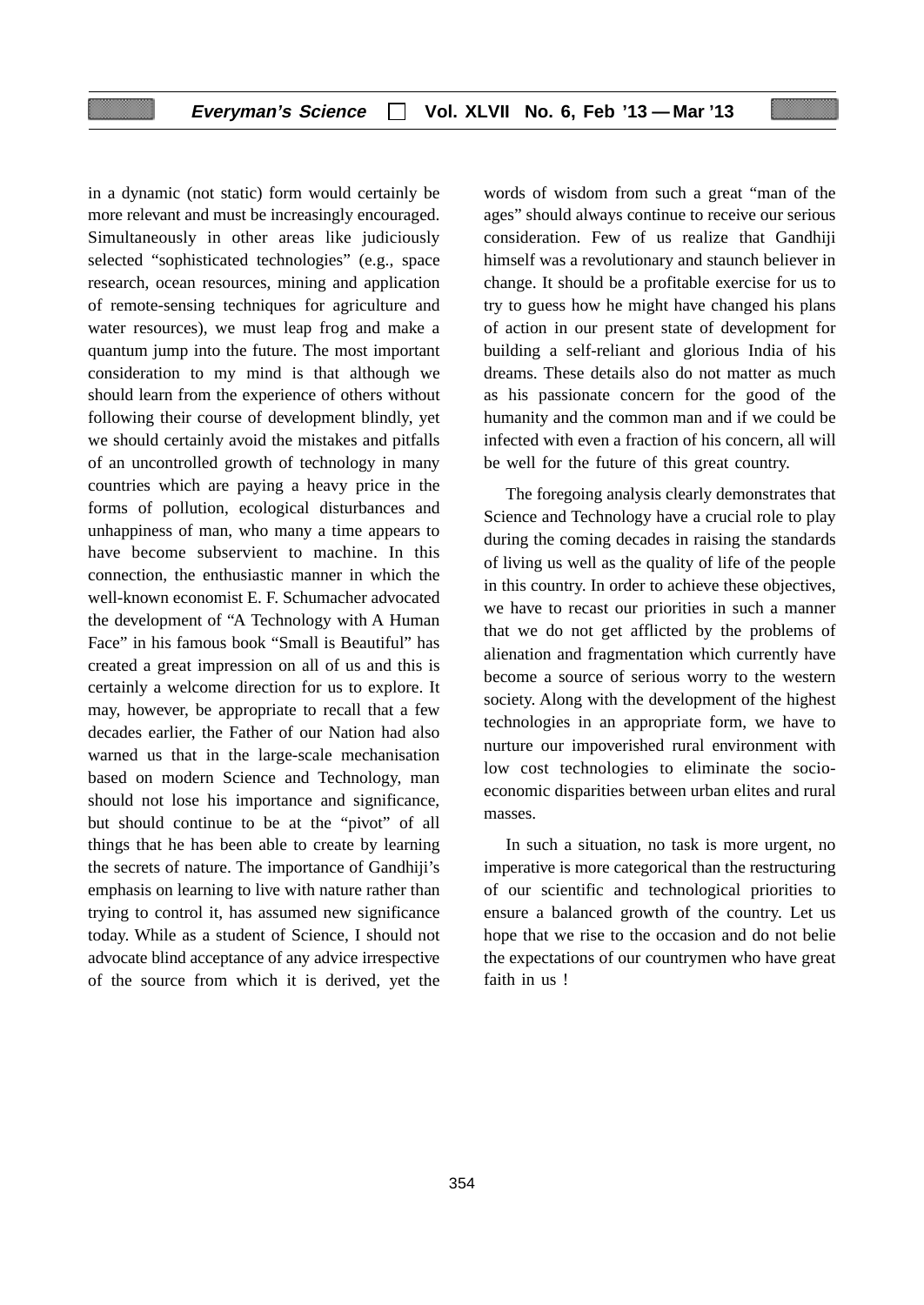# **RAIN WATER HARVESTING : A SOLUTION FOR PROBLEM OF WATER IN URBAN SECTOR**

Satish V. Kulkarni

**A brief discussion and review of the importance of rainwater harvesting for compensating the effect of water shortage, which are repeatedly occurring due to current climate change and ever increasing utilization of water for drinking / irrigation and industries has been presented here. Unpredictable rain and rapid urbanization cause majority of the cities to suffer from the water shortage and problem of urban flooding. In urban areas, restricted rainfall in absence of proper management creates acute scarcity of water on one hand and on the other, the flood like situation during monsoons. Though the concept of rainwater harvesting is not new, there is a lack of awareness. The rainwater harvesting offers ideal solution in areas where there is inadequate supply of groundwater or insufficient surface sources. It also reduces urban flooding such as roads, subways, railway lines etc. The other major benefit of rainwater harvesting is improvement of quality of groundwater by recharging water into the aquifers.**

### **INTRODUCTION**

T he water is an essential need of all forms of life and used in many different ways. But now a day the supply of water is decreasing rapidly. Lack of water is caused by low water storage capacity, low infiltration, larger annual fluctuations of precipitation (due to monsoon rains) and high evaporation demand. Majority of the water comes from the underground sources. These sources depend on the percolation of rainwater in to the ground (recharge of groundwater). In India, the rainfall is restricted to monsoon. However, this rainfall occurs during short spells of high intensity. Because of such short duration of heavy rain most of the rain falling on the surface tends to flow away (runoff) rapidly leaving very little for recharge of groundwater. Because of this urban centers in India are facing an ironical situation today. On one hand

there is the acute water scarcity and on the other, the streets are often flooded during the monsoons. This has led to serious problems with quality and quantity of groundwater. One of the solutions to the urban water crisis is rainwater harvestingcapturing the runoff.

The term rainwater harvesting is used frequently these days, however, the concept of water harvesting is not new for India. Water harvesting techniques had been evolved and developed centuries ago. In India, water harvesting means utilizing the erratic monsoon rain for agriculture and conserve excess runoff for drinking and for recharge purpose.

Ground water resource gets naturally recharged through percolation. But due to indiscriminate development and rapid urbanization, exposed surface of soil has been reduced drastically with resultant reduction in percolation of rainwater, thereby depleting ground water resource. Rainwater harvesting is the process of augmenting the natural filtration of rainwater in to the underground

Department of Geology, Shri Shivaji College of Art's, Commerce & Science, Akola, Maharashtra-444 001 E-mail : svk20123@rediffmail.com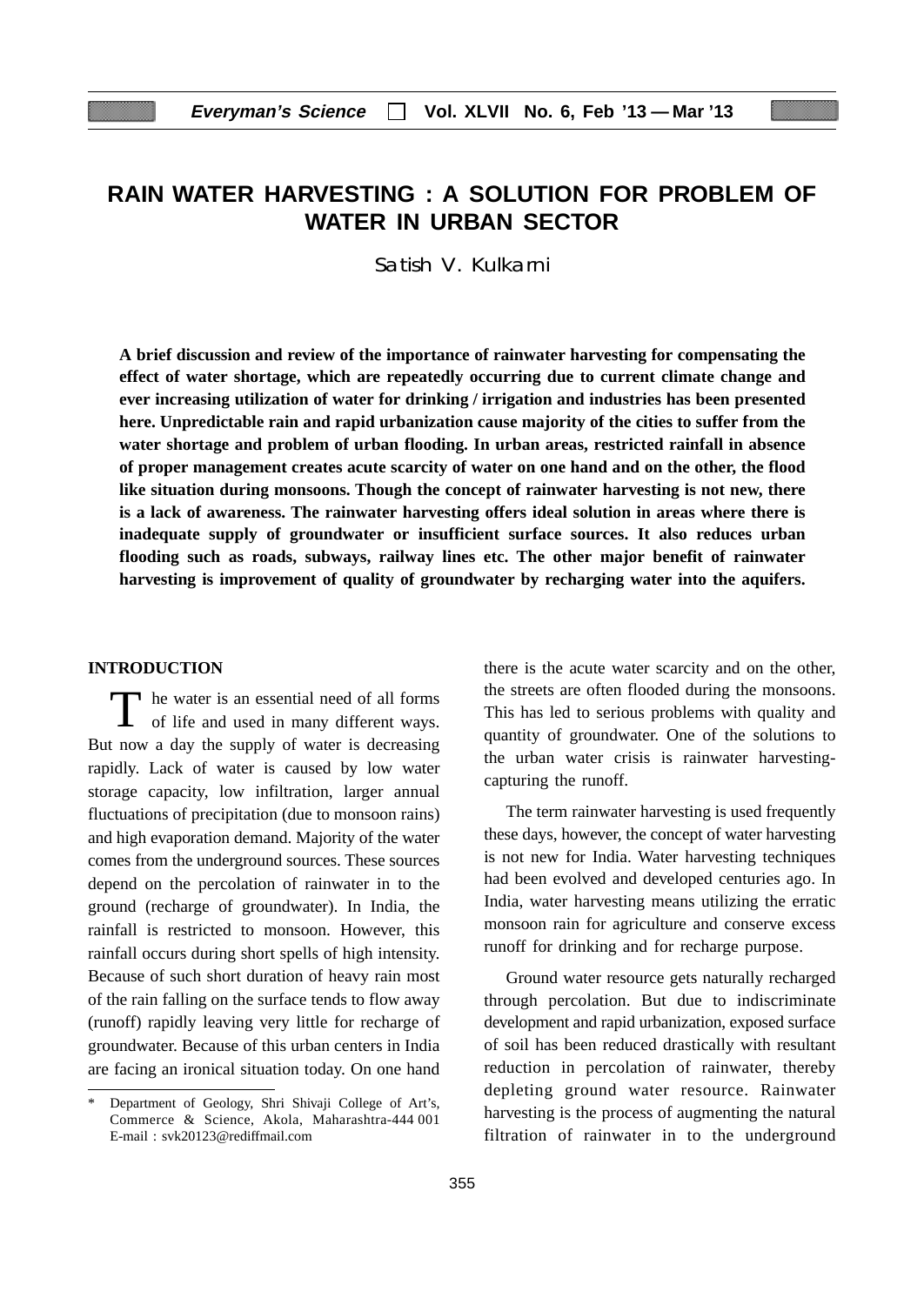formation by some artificial methods. "Conscious collection and storage of rainwater to cater to demands of water, for drinking, domestic purpose & irrigation is termed as Rainwater harvesting."

The rainwater harvesting offers ideal solution, in areas where there is inadequate groundwater supply or insufficient surfaces sources. It also reduces urban flooding such as roads, subways etc. Other major benefit of rainwater harvesting is improvement of quality of groundwater by recharging water into the aquifers.

### **IN URBAN AREAS RAINWATER CAN BE HARVESTED FOR FOLLOWING PURPOSES :**

- Storing rainwater for ready use in containers above or below ground
- Charged into the soil for withdrawal later (groundwater recharging)
- To avoid flooding of roads, subways, railway lines

### **FROM WHERE TO HARVEST RAIN :**

In urban areas rainwater can be harvested from the following surfaces,

- **Rooftops :** If buildings with impervious roofs are already in place, the catchment area is effectively available free of charge and they provide a supply at the point of consumption.
- **Paved and unpaved areas :** The landscapes, open fields, parks, stormwater drains, roads and pavements and other open areas can be effectively used to harvest the runoff. The main advantage in using ground as collecting surface is that water can be collected from a larger area. This is particularly advantageous in areas of low rainfall.
- **Stormwater drains :** Most of the residential colonies have proper network of stormwater drains. If maintained neatly, these offer a simple and cost effective means for harvesting rainwater.

Out of these roof top rainwater harvesting is most suitable in urban areas. In this method rain water collected from the roof of the building is diverted to a storage tank. The storage tank has to be designed according to the water requirements, rainfall and catchment availability. Each drainpipe should have mesh filter at mouth and first flush device followed by filtration system before connecting to the storage tank. It is advisable that each tank should have excess water over flow system.

Excess water could be diverted to recharge system. Water from storage tank can be used for secondary purposes such as washing and gardening etc. This is the most cost effective way of rainwater harvesting. The main advantage of collecting and using the rainwater during rainy season is not only to save water from conventional sources., but also to save energy incurred on transportation and distribution of water at the doorstep. This also conserves the groundwater, if it is being extracted to meet the demand when rains are on.

### **ROOFTOP RAIN WATER HARVESTING (RTRWH) :**

It is a system of catching rainwater where it falls. In rooftop harvesting, the roof becomes the catchments, and the rainwater is collected from the roof of the house/building. It can either be stored in a tank or diverted to artificial recharge system. This method is less expensive and very effective and if implemented properly helps in augmenting the ground water level of the area.

### **COMPONENTS OF THE ROOFTOP RAINWATER HARVESTING SYSTEM :**

The system mainly constitutes of following sub components :

- Catchment
- Transportation
- First flush
- Filter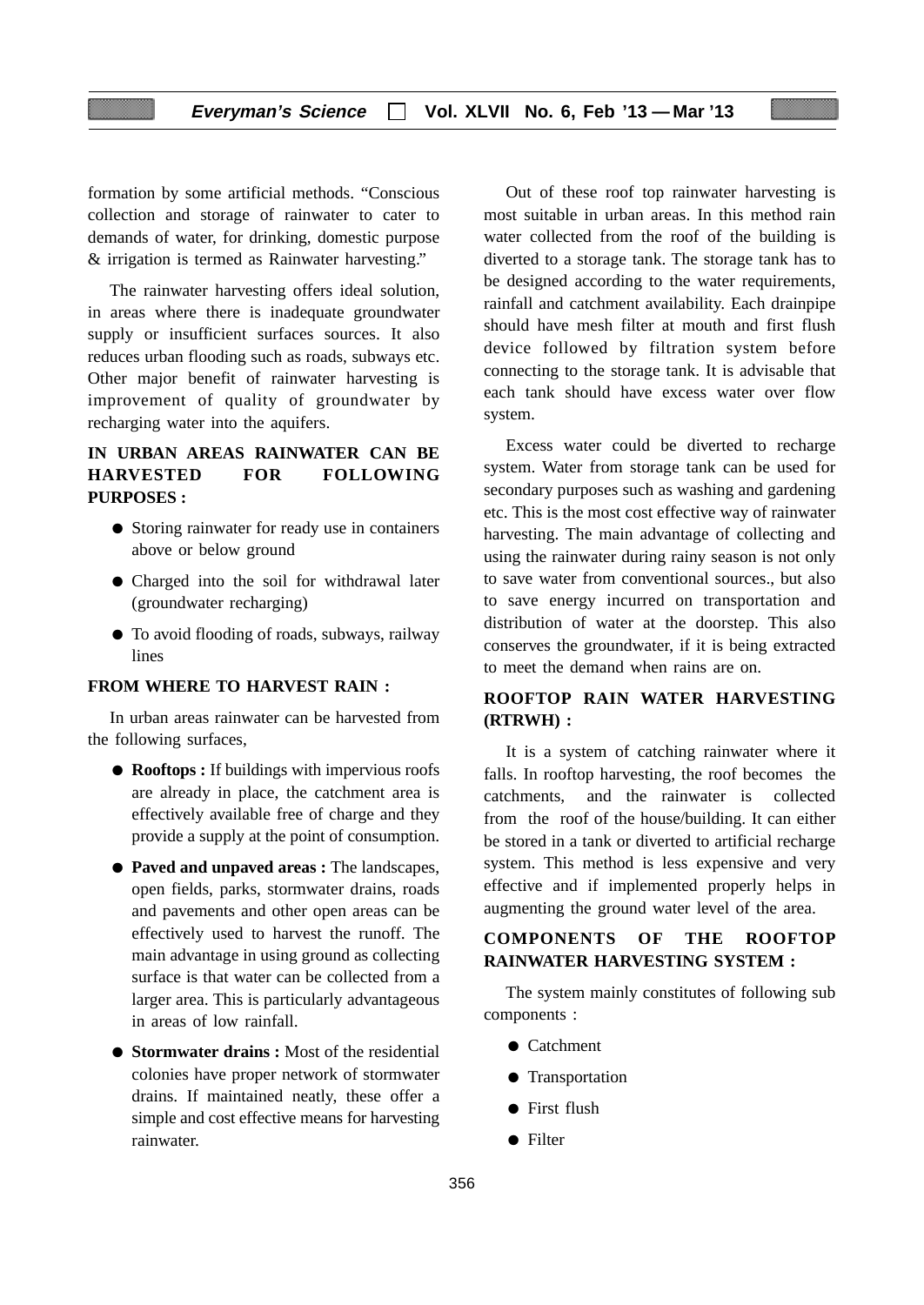### **Catchment**

The surface that receives rainfall directly is the catchment of rainwater harvesting system. It may be terrace, courtyard, or paved or unpaved open ground. The terrace may be flat RCC/stone roof or sloping roof. Therefore the catchment is the area, which actually contributes rainwater to the harvesting system.

#### **Transportation**

Rainwater from rooftop should be carried through down take water pipes or drains to storage/harvesting system. Water pipes should be UV resistant (ISI HDPE/PVC pipes) of required capacity. Water from sloping roofs could be caught through gutters and down take pipe. At terraces, mouth of the each drain should have wire mesh to restrict floating material.

#### **First Flush**

First flush is a device used to flush off the water received in first shower. The first shower of rain needs to be flushed-off to avoid contaminating storable/rechargeable water by the probable contaminants of the atmosphere and the catchment roof. It will also help in cleaning of silt and other material deposited on roof during dry seasons Provisions of first rain separator should be made at outlet of each drainpipe.

### **Filter**

There is always some skepticism regarding Roof Top Rainwater Harvesting since doubts are raised that rainwater may contaminate groundwater. There is remote possibility of this fear coming true if proper filter mechanism is not adopted. Secondly all care must be taken to see that underground sewer drains are not punctured and no leakage is taking place in close vicinity. Filters are used for treatment of water to effectively remove turbidity, colour and microorganisms. After first flushing of rainfall, water should pass through filters. There are different types of filters in practice, but basic function is to purify water.

### **BENEFITS OF RAINWATER HARVESTING**

Rainwater harvesting in urban areas offers several benefits including provision of supplemental water, increasing the groundwater table via recharge, solving the problem of urban flooding and improving the quality of groundwater. In homes and buildings, collected rainwater can be used for irrigation, toilet flushing and laundry. The major benefits of rainwater harvesting are summarised below:

- rainwater is a relatively clean and free source of water.
- rainwater harvesting provides a source of water at the point where it is needed.
- it is owner-operated and managed with low running costs.
- it is socially acceptable and environmentally responsible.
- it promotes self-sufficiency and conserves water resources.
- it reduces stormwater runoff and thereby flooding.
- it uses simple, flexible technologies that are easy to maintain.
- provides safe water for human consumption after proper treatment.

#### **DISADVANTAGES**

The main disadvantages of rainwater harvesting technologies are limited supply and uncertainty of rainfall. The other disadvantages include low storage capacity especially in urban areas whereas, increasing the storage capacity will add to the construction and operating costs making the technology less economically feasible and possible contamination of the rainwater with animal wastes and organic matter which may result in health risks.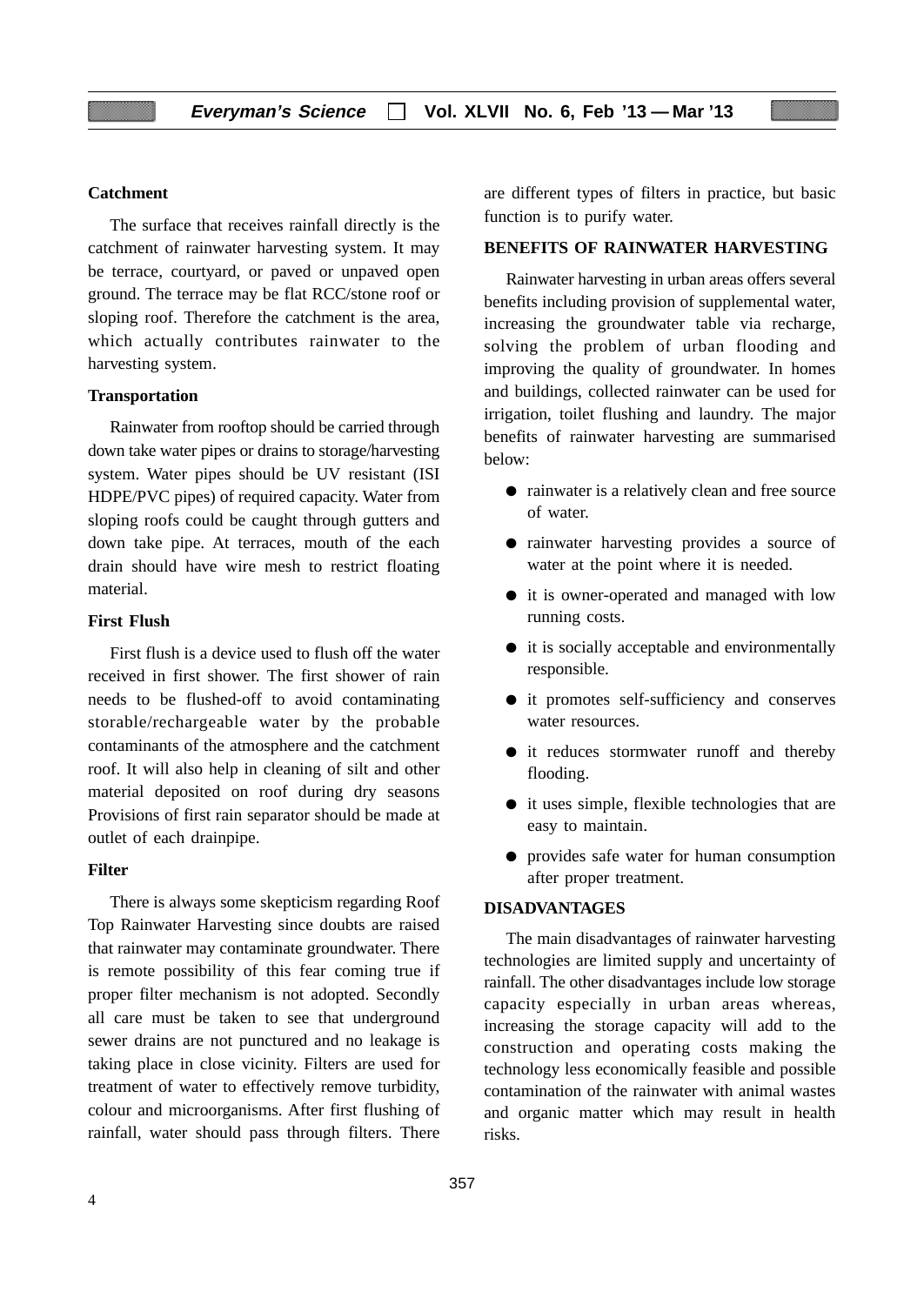### **SUSTAINABILITY**

Rainwater harvesting is one of the most promising alternatives for supplying water in face of increasing water scarcity and escalating demand. Rainwater harvesting presents an opportunity for the augmentation of water supplies allowing at the same time for self-reliance and sustainability and mitigating the problem of flooding in urban areas. Rainwater harvesting should be made compulsory for all urban housing projects by making proper amendment in law so that the burden on the groundwater source will be reduced and the expenditure on maintenance of roads and underground drainage will also be reduced. The urban areas where rainwater harvesting has been practiced have become self sufficient in their need of water.

#### **REFERENCES**

1. www.rainwaterharvesting.org

- 2. www.rainwaterconference.org/Rainwater harvesting an overview.
- 3. Reference Book-Ground water Surveys and Development Agency, Govt of Maharashtra, Pune, 41-42- 2005.
- 4. Central Ground Water Board, Ministry of Water Resources, Govt. of India.
- 5. Dr. R. K. Sivanappan : Nat. Seminar on Rainwater Harvesting and water Management, Nagpur, 1-5, Nov. 2006
- 6. M. Dinesh Kumar *et*. *al*. : *Land Use and Water Resources Research* **6**, 1-17, 2006.
- 7. R. K. Parghane, S. P. Kulkarni & A. W. Dhawale : Nat. Seminar of Rainwater Harvesting and water Management, Nagpur, 31-36, Nov. 2006.

### **ADDENDUM**

The following name to be included in the **list of ISCA Awardees for 2012-2013** published in Everyman's Science Volume no. XLVII issue no 5 (Dec 2012–Jan 2013)

*ASUTOSH MOOKERJEE MEMORIAL AWARD*

**Dr Venkataraman Ramakrishnan, NL**

The omission is regretted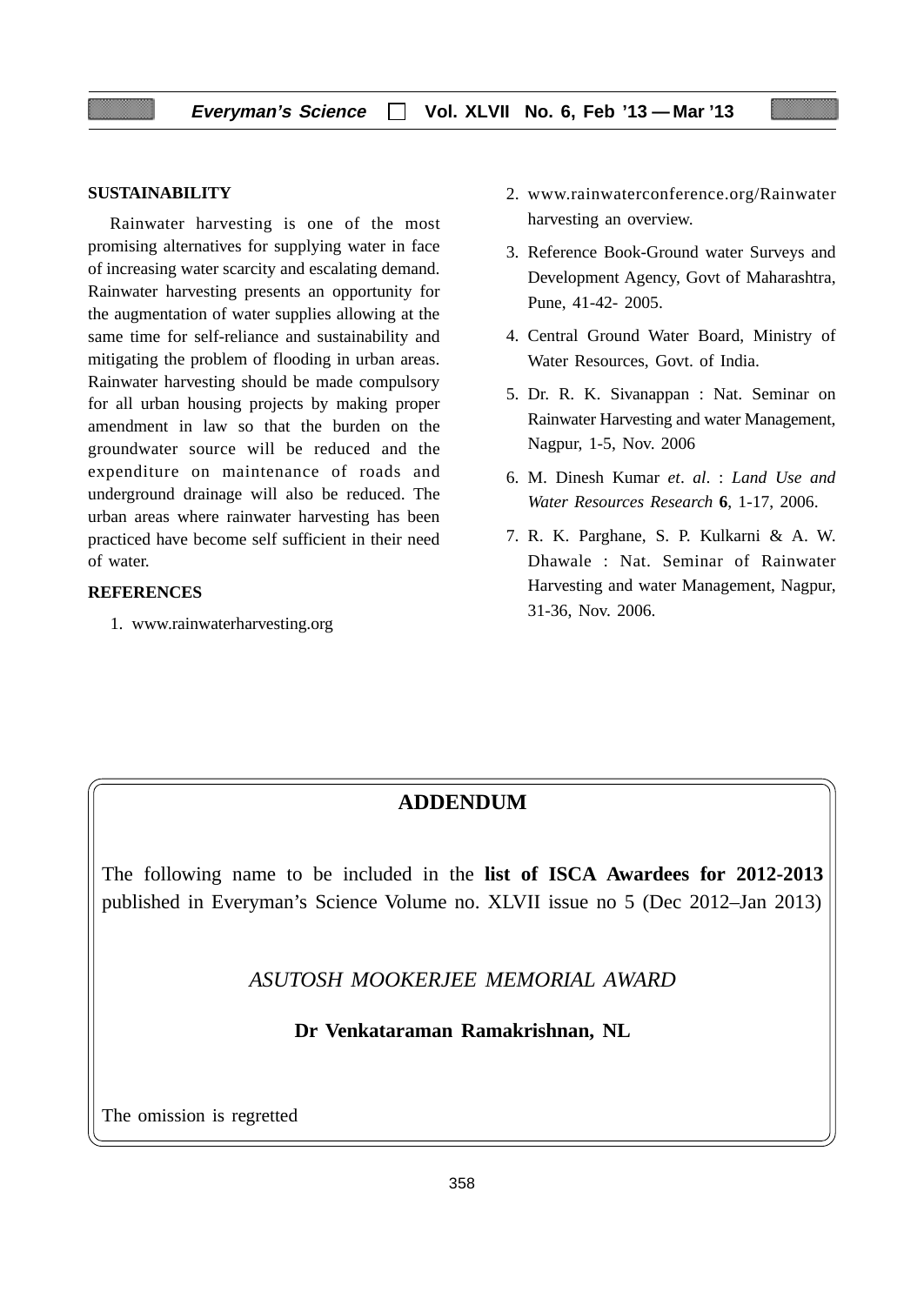### **TELOMERASE REVERSES AGING**

Sreemoyee Chatterjee and Shruti Agrawal

**A new theory of aging that holds many promising possibilities for the field of anti-aging medicine is the telomerase theory of aging. Telomeres plays a central role in cell fate and aging by adjusting the cellular response to stress and growth stimulation on the basis of previous cell divisions and DNA damage. Telomerase helps to protect these telomeres and in turn posses a great hope as an anti-aging agent.**

### **INTRODUCTION**

telomere is a region of repetitive DNA at the end of a chromosome, which protects the end of the chromosome from deterioration. Its name is derived from the Greek nouns *telos* "end" and *meros* "part". The telomere regions deter the degradation of genes near the ends of chromosomes by allowing for the shortening of chromosome ends, which necessarily occurs during chromosome replication.

During cell division, enzymes that duplicate DNA cannot continue their duplication all the way to the end of the chromosome. If cells divide without telomeres, they would lose the ends of their chromosomes and the necessary information they contain. The telomeres are disposable buffers blocking the ends of the chromosomes and are consumed during cell division and replenished by an enzyme, the telomerase reverse transcriptase<sup>1</sup>.

Telomere shortening mechanism normally limits cells to a fixed number of divisions, and animal studies suggest that this is responsible for aging on the cellular level and sets a limit on lifespan. Telomeres protect a cell's chromosomes from fusing with each other or rearranging-abnormalities that can lead to cancer and so cells are destroyed when their telomeres are consumed. Most cancers are the result of "immortal" cells that have ways of evading this programmed destruction2.

### **TELOMERASE (A CELLULAR IMMORTALI-ZING ENZYME)**

Telomeres are the repetitive DNA sequences at the ends of all human chromosomes. They contain thousands of repeats of the six-nucleotide sequence, TTAGGG. In humans there are 46 chromosomes and thus 92 telomeres (one at each end). Telomeres are required for chromosome end protection, shortening of which leads to cell death or senescence after many cell division, short telomeres limit tissue renewal. Telomere length may predict onset of certain age related diseases. Telomerase is essential for telomere maintenance.

In 1985 the enzyme was discovered by Carol W. Greider and Elizabeth Blackburn. In 1997 Greider collaborated with Ronald A. DePinho to produce a telomerase "Knockout Mouse", a mouse genetically modified to have the telomerase enzyme removed, causing short telomeres and premature aging. Nobel Prize for telomere research were awarded to Carol Greider and colleagues in Medicine for their discovery and work on telomerase, the enzyme that lengthens telomeres<sup>3</sup>.

Department of Biotechnology, Rajasthan-302020, THE IIS University, Jaipur E-mail : sree.0679@gmail.com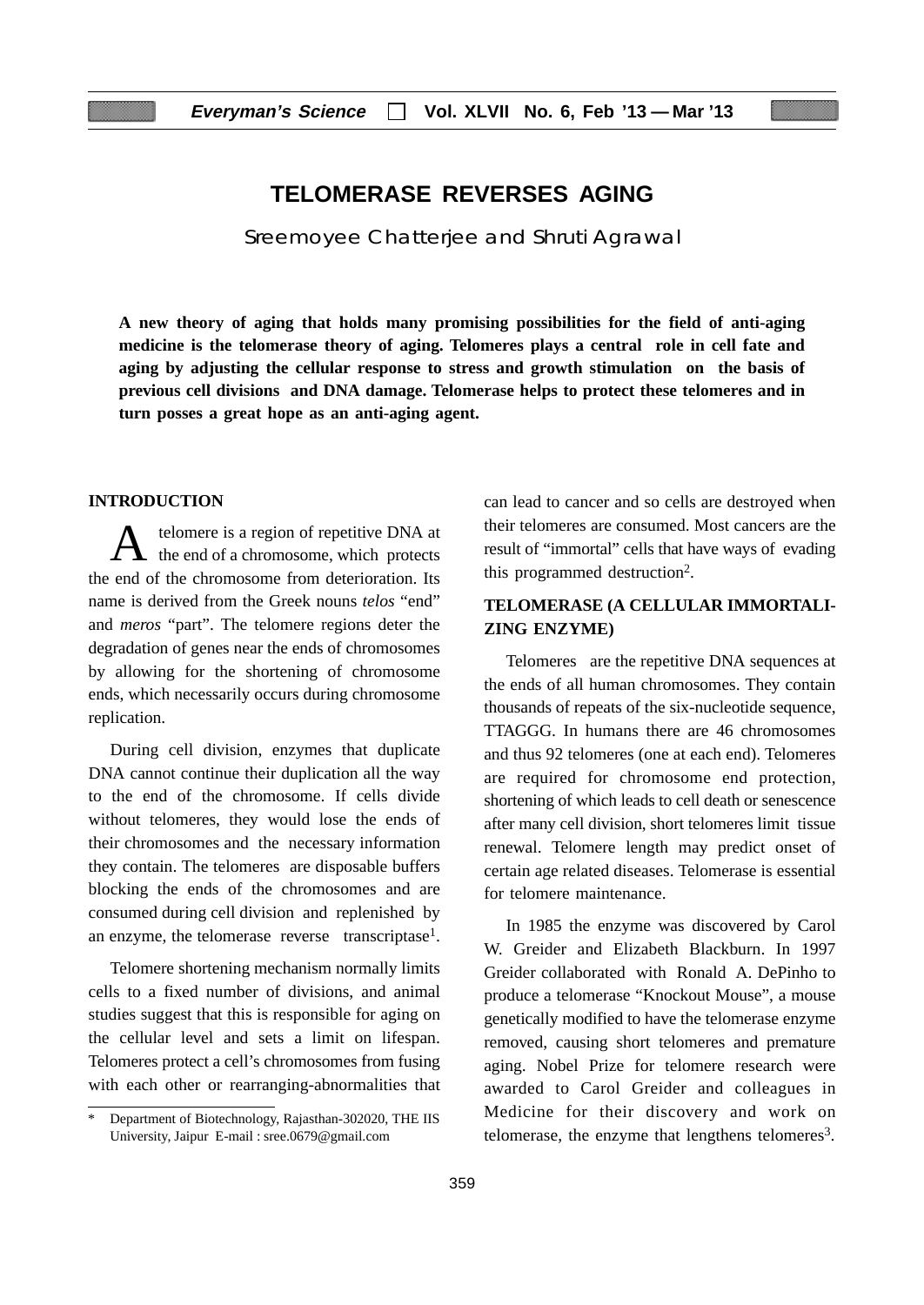### **THE HAYFLICK LIMIT AND TELOMERE LENGTH**

Prior to 1961 it was assumed that cells of vertebrates could divide indefinitely. It was Hayflick who demonstrated that a cell can only divide between 40 and 80 times before it would slow down and die. Hayflick speculated that cells had a "counting mechanism". It is now understood that the counting mechanism is telomere length. Peer reviewed publications have a theoretical limit on the human lifespan of 125 years and the limit on our lifespan and a reason for our decline in health is the gradual decrease in the length of the telomeres. Therefore, telomere length can be viewed as our biological clock ticking down to the eventual death of the cell4.

### **UNIQUE FEATURES OF TELOMERASE**

Telomerase has two components-Telomerase Reverse Transcriptase (TERT) protein and telomerase RNA. Internal RNA serves as template for reverse transcription by TERT. The gene for the telomerase catalytic subunit (the reverse transcriptase mimic) is approximately 4 kb in length. The catalytic subunit, named TP2, has a molecular weight of approximately 130 kDa. Shaped almost like a hand, its "fingers" and "thumb" pull the telomerase RNA and telomere DNA strands into the active site (the "palm"), where the telomere is elongated. The other major telomerase protein is the RNA-binding subunit, named TP1. The amino-terminus of TP1 is sufficient to bind telomerase RNA *in vivo*. Both TP1 and TP2 have similarities with telomerasebinding proteins of other species  $5, 6$ .

### **ADVANTAGES OF TARGETING TELOME-RASE**

Telomerase-positive tumors : 80-90%, cancer stem cells are also telomerase-positive. No other tumor-associated gene is as widely expressed in cancers so tumors are less likely to develop resistance to telomerase-based therapies. Low or transient expression of telomerase in normal tissues leads to broad therapeutic window.

### **EVIDENCE IN SUPPORT FOR TELOMERE/ TELOMERASE THEORY OF AGING**

Telomeres are shorter in most tissues from older individuals compared to younger individuals. Children born with progeria (early aging syndrome) have shortened telomeres compared to age-matched controls and telomeres in normal cells from young individuals progressively shorten when grown in cell culture. Experimental elongation of telomeres extends proliferative capacity of cultured cells. Many diseases seen in families with insufficient telomerase share features of age-related disease, Bone marrow failure, Immune senescence, Chemotherapy intolerance, Pulmonary fibrosis, Liver disease, Increased cancer incidence.

### **HOW DOES IT WORK**

Telomerase works by adding back telomere DNA to the ends of chromosomes, thus compensating for the loss of telomeres that normally occurs as cells divide. Most normal cells do not have this enzyme and thus they lose telomeres with each division. In humans, telomerase is active in germ cells, *in vitro* immortalized cells, and the vast majority of cancer cells and possibly, in some stem cells. High telomerase activity exists in germ cells, stem cells, epidermal skin cells, follicular hair cells, and cancer cells. Research also shows that the counter that controls the wasting away of the telomere can be "turned on" and "turned off". The control button appears to be an enzyme called telomerase. Most cells of the body contain telomerase but it is in the "off" position so that the cell is mortal and eventually dies. Some cells are immortal because their telomerase is switched on like blood cells and cancer cells.

Many experiments have shown that there is a direct relationship between telomeres and aging, and that telomerase has the ability to prolong life and cell division. Scientists have successfully tested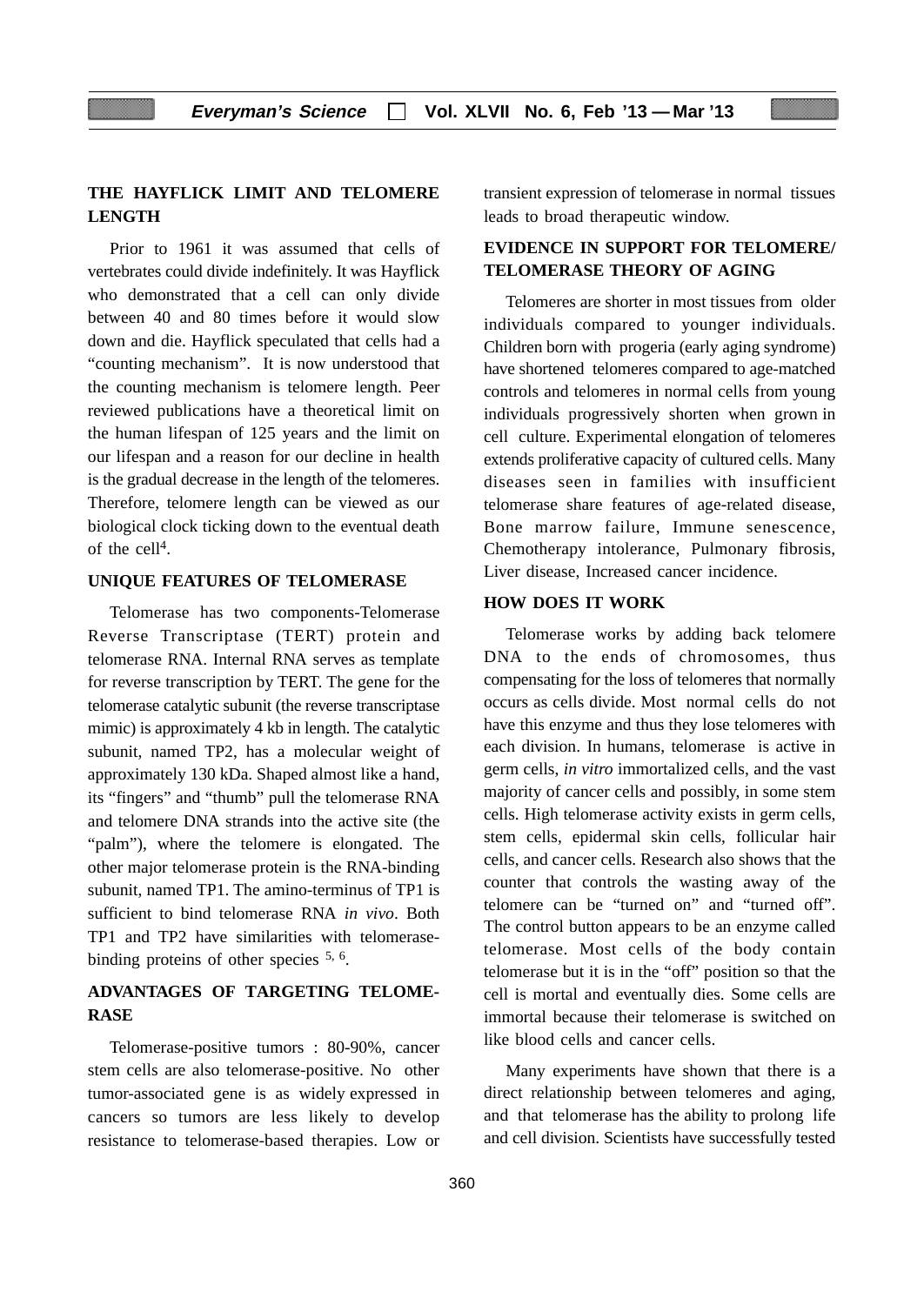Telomerase Reverse Transcriptase (TERT), one of the components of telomerase, in mice and have shown that it could restrain cancer. The test revealed that TERT could improve the fitness of epithelial barriers, particularly the skin and the intestine. It also produced a systemic delay in aging accompanied by extension of the median life span7.

Although the gene for telomerase is present in all cells, human Telomerase Reverse Transcriptase (hTRT) is present only in immortal cells, where it serves to fuse the repeating sequences of DNA to the chromosomes, thereby lengthening the telomeres. On December 1st, 1997 issue of *Nature Genetics*, Geneon researchers offered the proof for the role of hTRT gene in cellular mortality.

#### **TA-65**

The main and first telomerase activator is a molecule called TA-65. TA-65 is derived from the Chinese herb *Astragalus*. One can not just take the herb, it has to be concentrated so much, for telomerase activation and so TA-65 is expensive. It appears to lengthen the shortest telomeres and protect the ends of the chromosomes from damage and allows them to divide beyond their normal limit. This is cutting edge as it not only stops the erosion of the chromosomes, it actually extends them. California Biotechnology Company, Geron Corporation has been studying this since 1990. They are part of a group that is responsible for the development of TA-65. Together with Sierra Sciences, TA Sciences, Physio Age and the Spanish National Cancer Research Center, TA 65 was developed<sup>8</sup>.

### **SUMMARY**

Telomeres are found at the ends of our chromosomes. The division of chromosomes enables cell growth and reproduction. Telomeres help regulate cell reproduction – they shorten as the cell ages. When telomeres become fully depleted it signals the end of life in a particular cell. The enzyme telomerase is responsible for producing telomeres in developing embryo cells. By the time a baby is born, telomerase activity reduces. Telomerase, in the adult body, is found only in germ (regenerative) cells, and in cancers. When body cells become cancerous, they are able to keep growing because they have reverted to an embryonic state. Cancer cells are called "immortal' because the telomeres do not deplete and cause the death of the cell in the way that normal cells age and die.

Medical science is now actively looking for a drug that will stop telomerase production in cancer cells and so kill cancer off. Progress is slow because man made drugs cannot differentiate between telomerase in cancer cells and the telomerase that occurs in the regenerative and immune cells of the adult body. Cells in our body can become critically damaged by inflammation, oxidative and mental stress. Use of illicit drugs, trying to eliminate excess prescription drugs, toxins in food and the environment are the major causes of stress to the body – together with anxiety, alcohol abuse and lack of exercise. Holistic methods now prove that telomere strands in the body can be maintained for longer, in healthy body cells, by giving up drugs of addiction, eating good food and taking regular exercise.

#### **REFERENCES**

- 1. SE Artandi, S Alson, MK Tietze, NE Sharpless, S Ye, RA Greenberg, DH Castrillon, JW Horner, SR Weiler, RD Carrasco, DePinho RA. *Proc Natl Acad Sci USA*, **99**, 8191–8196, 2002.
- 2. SE Artandi and RA DePinho. *Curr Opin Genet Dev,* **10**, 39–46, 2000.
- 3. CW Greider and EH Blackburn. *Cell*, **43**(2 Pt 1), 405-13, 1985.
- 4. L Hayflick and PS Moorhead. *Exp Cell Res*, **25**, 585–621, 1961.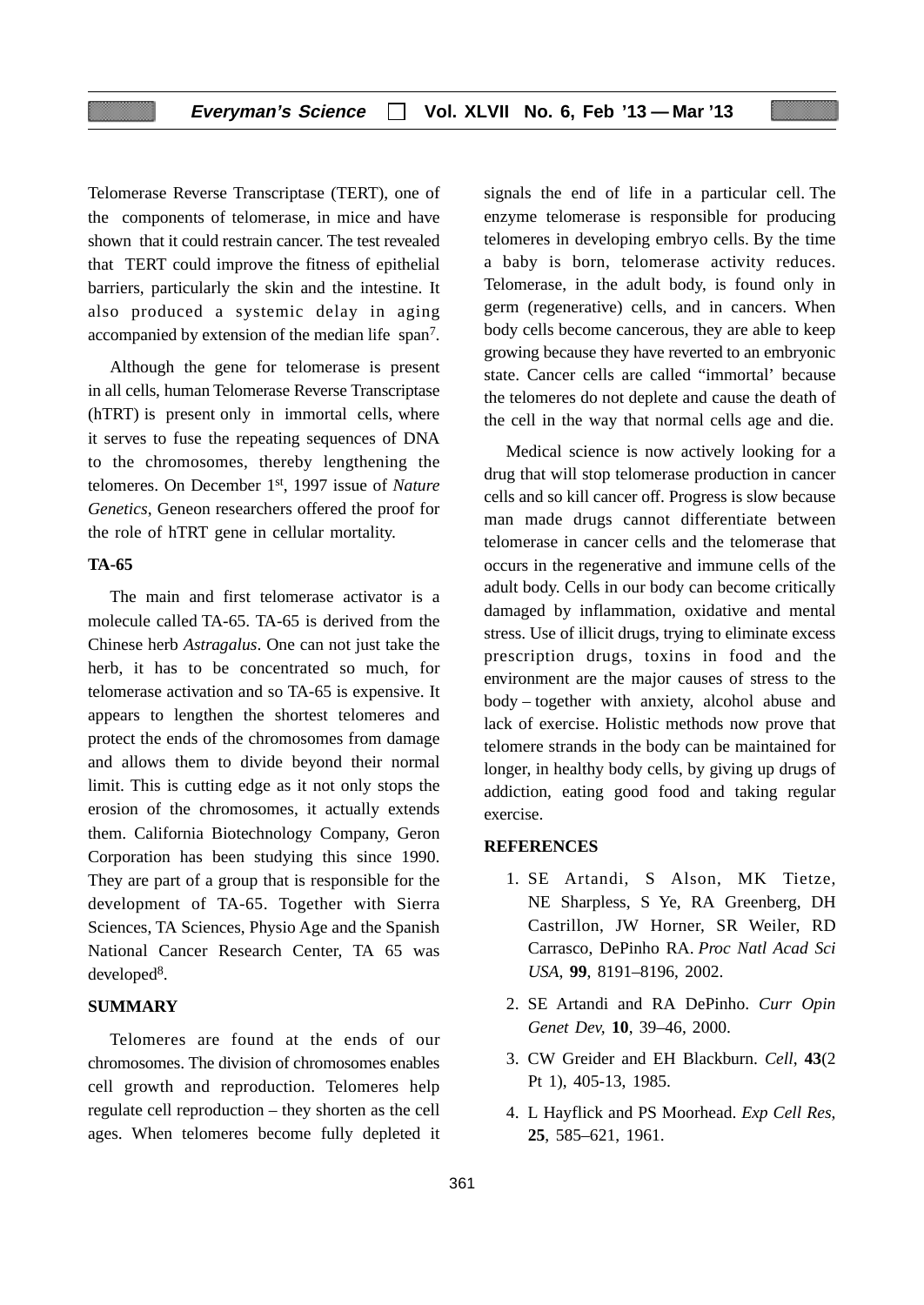### **Everyman's Science Vol. XLVII No. 6, Feb '13 — Mar '13**

- 5. L Harrington, T McPhail, V Mar, W Zhou, R Oulton, MB Bass, I Arruda, MO Robinson. *Science*, **275**, 973*–*977, 1997.
- 6. RC Allsopp, H Vaziri, C Patterson, S Goldstein, EV Younglai, AB Futcher, CW Greider, CB Harley. *Proc Natl Acad Sci USA*, **89** (21), 10114-10118, 1992.
- 7. C Autexier and NF Lue. *Annu Rev Biochem*, **75**, 493-517, 2006.
- 8. Cenegenics, Jacksonville, Medical Institute. Telomere Activation: The first scientifically proven way to extend your lifespan? Blog site powered by Interchanges.com, 4<sup>th</sup> May, 2011.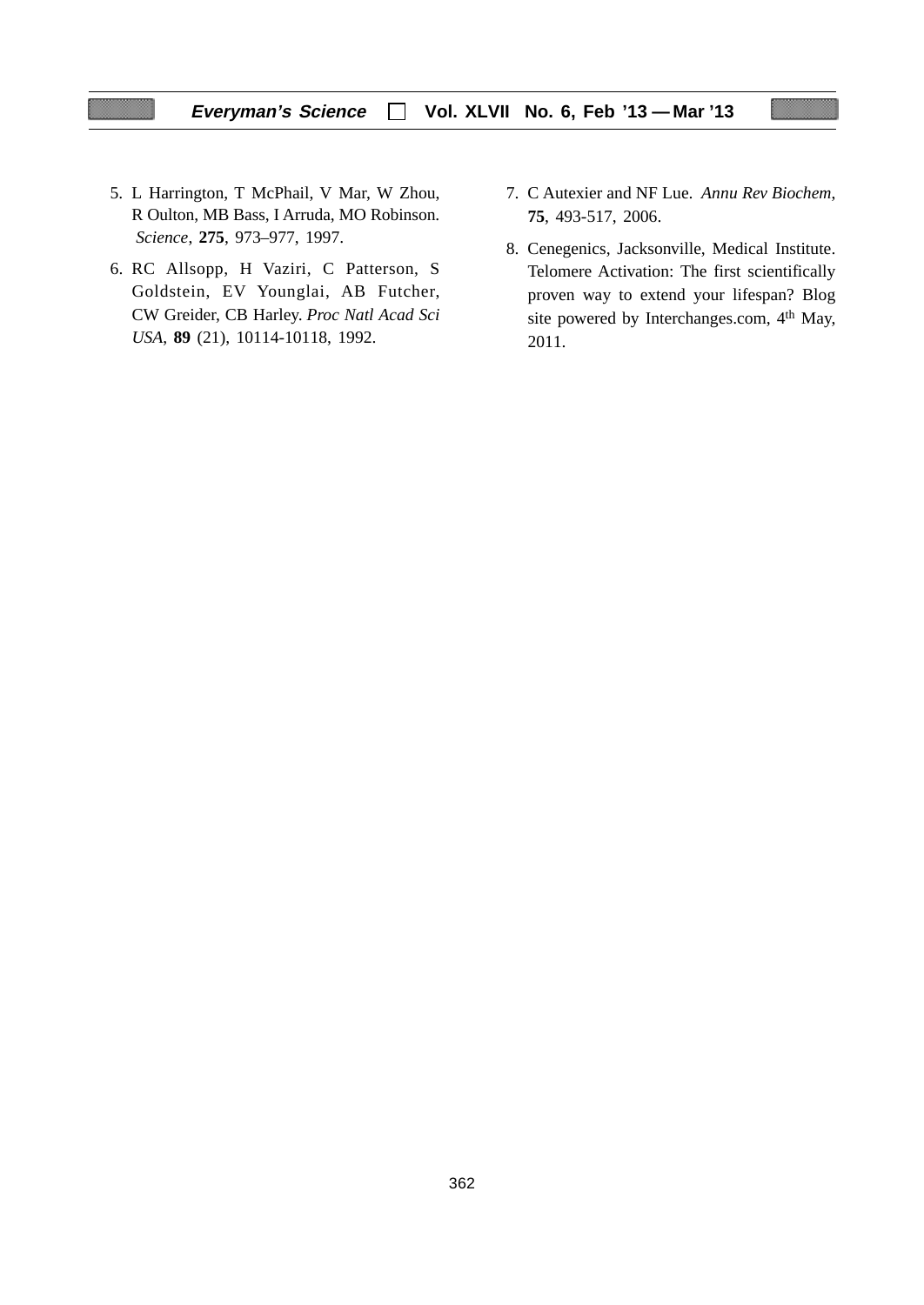### **HEALTH AND NUTRITIONAL BENEFITS OF BEANS**

Sheel Sharma, Nidhi Agarwal and Archana

**Cultivated and used all over the world, beans are ancient food, low on production cost and high on nutritional value and health cost. Their carbohydrate content is 55-60% of energy value and includes starch, soluble sugar and dietary fibre. The protein and fat content range between 20-30% and 4-5% of energy value respectively. They act as important source of calcium, magnesium, iron, zinc, potassium and phosphorous. An expanding body of research suggests that consumption of beans promote good health, reduce risk and improves recovery/ management outcomes of several non communicable diseases.**

### **INTRODUCTION**

ean is an ancient food, cultivated and widely used all over the world since time immemorial. They are also relatively inexpensive to produce, portable and have a long storage life. Their low cost and high nutritional value have contributed to their global populatiry. Beans have served as a staple food for more than 10,000 years in China, India, Middle East, America and other countries.

As a matter of fact, the common name—*bean*, has been given to large plant seeds of several genera of the family Fabaceae (Leguminosae) that are used on human food stuff. In many parts of the world, beans are mostly called pulses. A family of plants, distinguishable by their bearing pods and characterized by two classes : oilseeds (soybeans and peanuts) and grain legumes (edible dry beanslima beans, cowpeas, fava beans and chickpeas, lentils and dry peas). Of the estimated 16,000 legume varieties, more than 100 are cultivated

commonly world wide. The most popular dry bean in use in India and soybean, kidney bean, cowpea, chickpea and lentil.

Although many species and subspecies of legumes are known, only about a dozen of them are important as commercial food crops. Table 1 enlists are contribution of different legumes to the total world production along with the major producing countries. Beans and peas each account for about 25 percent of the total production of legume crops. Chickpea and broad beans rank next in importance. Some of the legumes, however, are of only regional or local importance.

**Table 1. Common legumes and their scientific names**

| <b>Common Name</b>                    | <b>Scientific Name</b> |
|---------------------------------------|------------------------|
| Peanut, ground-nut                    | Arachis hypogaea       |
| Redgram, arhar.                       | Cajanus cajan          |
| Pigeon pea, yellow dhal,<br>congo pea | Cajanus indicus        |
| Chickpea, Bengal gram,<br>garbanzo    | Cicer arietinum        |
| Horse gram                            | Dolichos biflorus      |
| Lentil, masur dhal                    | Lens esculenta         |
|                                       | Lens culinaris         |
|                                       | Ervum lens             |

Department of Food Science and Nutrition, Banasthali University, P.O. Banasthali Vidyapith, Rajasthan-304022, E-mail : sheelsh56@yahoo.com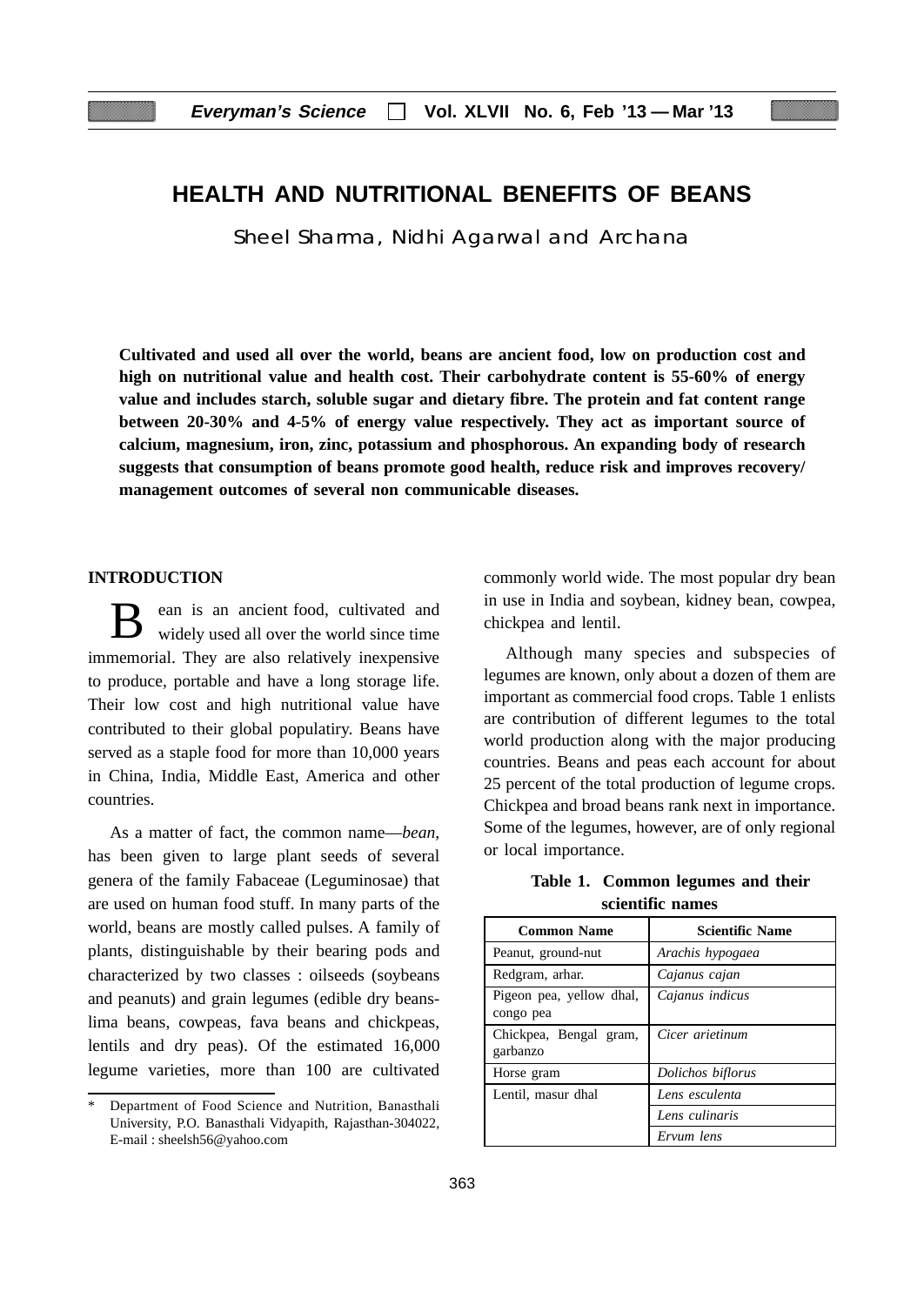| <b>Common Name</b>       | <b>Scientific Name</b>       |
|--------------------------|------------------------------|
| Broad bean, Windsor bean | Faba vulgaris                |
| Soybean                  | Glycine hispida              |
|                          | Glycine max                  |
|                          | Glycine soja                 |
| Lupin                    | Lupinus SPP                  |
| Velvet bean              | Mucuna pruriens              |
| Mung bean, green gram,   | Phaseolus aureus golden gram |
|                          | Phaseolus radiatus           |
|                          | Vigna radiate                |
| Lima bean                | Phaseolus lunatus            |
| Black gram, urd, mungo   | Phaseolus mungo              |
| hean                     |                              |
| Kidney bean, navy bean,  |                              |
| pinto bean,              |                              |
| Haricot bean, snap bean  | Phaseolus vulgaris           |
| Pea                      | Pisum sativum                |
| Winged bean              | Tetragonolobus purpureus     |

The world production of pulses in 1997-98 was 56.9 million tones. India is the second largest producer of pulses in the world coming next only to china, with a production of 14.2 million tones. The yield of pulses recorded in countries like China, Yemen and Egypt has been 15.79, 12.40 and 30.22 respectively in quintals per hectares. There has to be a marked increase in the production of pulses in India either by increased area of cultivation or by a technological breakthrough resulting in increased yields per hectare, to meet the present requirement of more than 20 million tones.

### **COMPOSITION**

The chemical composition of edible pulse seed depends upon the species. As for energy content, they supply the same amount as cereals i.e. 350 calories per 100 g dry weight.

Protein content of beans is generally between 20-30 percent of energy. A serving of beans provide 5-8 g of protein. In general, their protein content is high and commonly more than twice that of cereal grains, initially constituting about 20% of the dry weight of seeds. Legumes are better than cereals as

source of essential amino acids like lysine, isoleusine, phenylalanine, threonine and valine. Pulse protein are chiefly globulin but albumins are also present in a few species. Their nutritional importance depends not only on the quantity of protein but also on its quality which in turn depends upon the amino acids composition. Lysine and threonine contents are low in ground nut. Overall, more satisfying pulse protein from the stand point of FAO provisional pattern is that of soybean i.e., 40%.

Legumes contain about 55-60% of total carbohydrate including starch, soluble sugar, fiber and non available carbohydrate. Some of the species like ground nuts and soybeans are rich in oil. Starch accounts for the major portion of carbohydrate in legumes. Most beans are very low in fat containing 5% of energy. The fat contains high amount of polyunsaturated fatty acid. Besides, oleic, stearic and palmitic acid are also present. The predominant fatty acid in bean is linolic acid, but n-3 fatty acids and α-linoleic acid are also present. However, because of overall fat content of most beans being low the dietary contribution of beans to  $\alpha$  lionlic acid intake is generally minor. As noted, soybean is quite high in fat and the consumption of full fat soy food contributes significantly to  $\alpha$  - linoleic acid intake<sup>1</sup>. Along with cereals, legumes meet the requirement of essential fatty acids.

Beans are important sources of calcium, magnesium, iron, zinc, potassium and phosphorous. About 80% of phosphorous is present as phytate phosphorous. The calcium content is between 100- 200 mg percent and its bioavailability is about 20% which is lower than that from milk and green leafy vegetables, but is still reasonably good2. Calcium bioavailability from soybeans and soy foods is quite good and essentially equivalent to that from milk despite the fact that soybean is high is phytate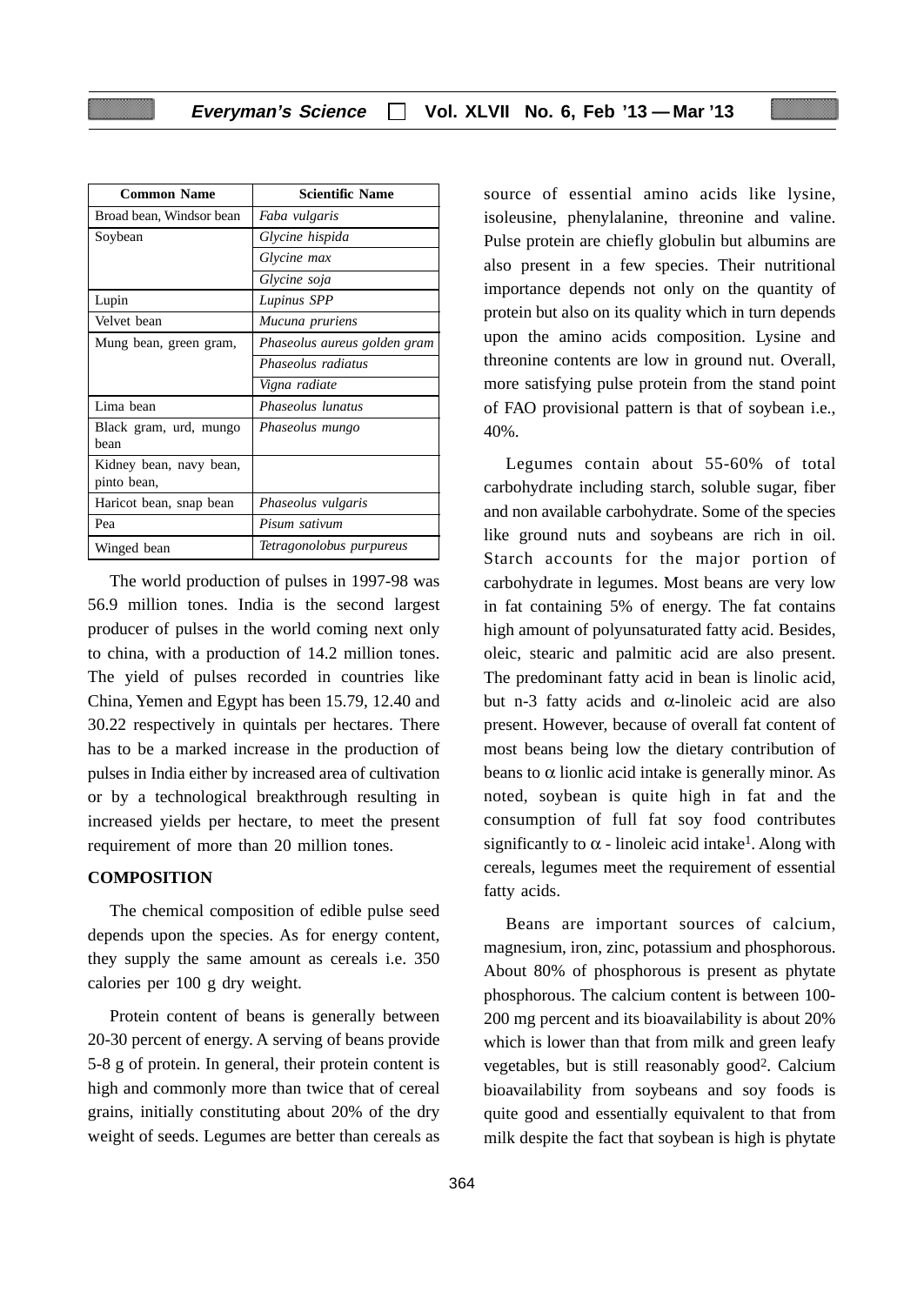and oxalates<sup>3</sup>. Iron content of pulses is high, being 8-10 mg% (less in lentil and split pea). Iron absorption is two to four times higher when dhal is eaten instead of whole grain because the outer seed coat which constitutes about 15% of grain weight contains polysaccharides, tannins and roughage which interfere with iron absorption. In acute studies, addition of vitamin C to foods markedly increased non haem iron absorption<sup>4</sup>. But in long term studies, the effect of vitamin C intake on iron absorption and status have been reported<sup>5</sup>. Availability of zinc for absorption of soybeans depends on the phytate content as removal of phytate increases zinc absorption. In contrast to iron, zinc from legumes has relatively good standing at 25% bioavailability6. Beans are excellent source of folate which is an essential nutrient, thought to reduce the risk of foetal neural tube defects in expectant mothers<sup>7</sup>. One serving of beans provide more than half of the current RDA for folate.

Legume seeds and excellent source of B complex vitamins particularly folic and panthothenic acid and they contain small amount of β carotene or provitamin A. Many pulses contain 50-300 International Units of vitamin A/100 g. Fresh pulses like peas may have vitamin A activity considerably in excess of this figure. The carotene content increases appreciably on the third day after germination when the shoots change from yellow to green probably with an increase in the chlorophyll content. Pulses are also fairly rich in niacin (About 2 mg/100g) and thiamin. They are poor in riboflavin and dry legumes are almost devoid of ascorbic acid. The vitamin C content of pulses can be greatly increased by soaking them in water and allowing them to germinate.

Beans are excellent sources of dietary fiber. One serving provides 2-4 g of a mix of the soluble and insoluble fiber8.

### **INCREDIBLE HEALTH BENEFITS**

In industrialized societies as well as in developing countries, the prevalence of diabetes, obesity and cardiovascular diseases is increasing rapidly especially in young individuals. Nutrition is contemplated to play a decisive role in the increasing burden of these chronic conditions. Nutritional factors might also potentially exert causative impact in the prevention and treatment of the chronic diseases. Consumption of pulses as component of healthy diets is encouraged because it is believed that this is likely to be helpful in reducing the non communicable diseases including cancers. An expanding body of research suggests that beans promote good health and reduce risk for, or improve recovery outcomes of, several diseases as summed up below :

#### **Management of Diabetes**

Beans may reduce the rise in blood glucose level as they contain resistant starch which limits the sharp spikes in glucose level that normally follow consumption of food high in easily digestible starches (sugar, fruit, juice, white bread, potato and pastries) even when the source of resistant starch consumed many hours before. Beans based low glycaemic index foods have been shown to reduce fasting and post prandial glucose, triacylglycerol and non esterified fatty acid concentration. In addition, these diets increase HDL cholesterol and decrease total and LDL cholesterol. Glycaemic response to five kinds of beans were tested and compared with glycaemic response to bread and although glycaemic responses to different beans varied significantly, they all were lower than that to bread.

#### **Reducing Cancer Risk**

Pulses contain in wide range of nutrients and non nutrient bioactive micronutrient constituents that may prove protective aganist cancer when consumed in sufficient quantity. Pulses are useful sources of a number of micronutrients even some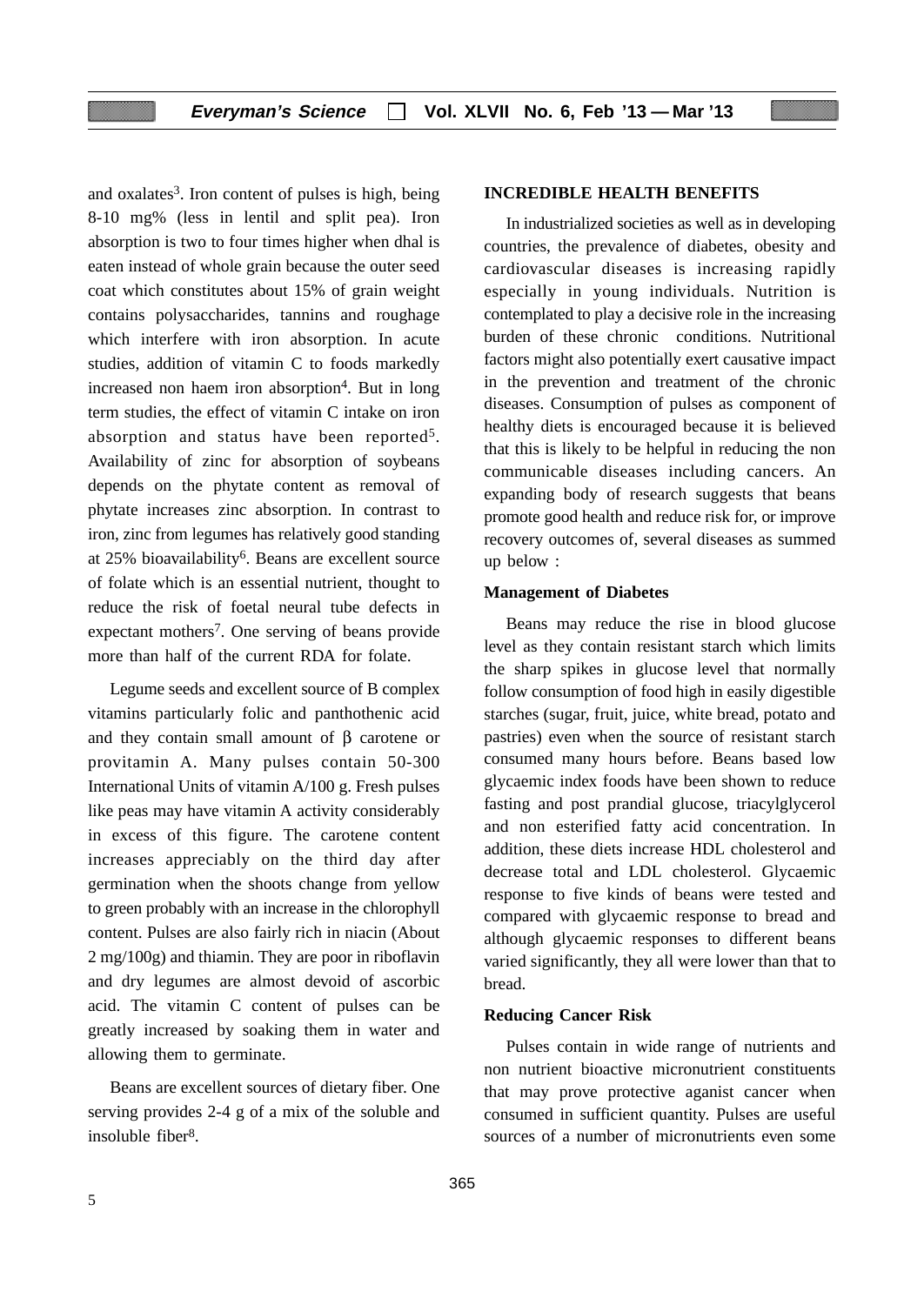microminerals (Selenium and Zinc) and non nutritive bioactive substances (phytate) which may improve antioxidant defence.

**Table 2. Examples of potential protective components against cancer provided by pulses**

| <b>Nutrients</b>           | <b>Bioactive Micro</b><br><b>Constituents</b> |
|----------------------------|-----------------------------------------------|
| Resistant starch           | Protease inhibitors                           |
| Non-starch polysaccharides | Saponins                                      |
| Oilgosaccharides           | Phytosterols                                  |
| <b>Folates</b>             | Lectins                                       |
| Selenium                   | Phytates                                      |

Pulses are rich in starch and because of the way it is packed in starch granules its relatively high content of amylose is slowly digested in the small bowel, so that substantial quantity flow to the large bowel as Resistant Starch (RS). There is strong negative correlation between the intake of starch and risk of Colorectal Cancer (CRC) and it has been hypothesized that it is the resistant starch fraction which contains protection. The non starch polysaccharide and oligosaccharide fractions of pulses also provide substrate for the large bowel microflora and there is ample evidence that the resistant starch, non starch polysaccharide and oligosaccharides in peas and beans are extensively fermented within that organ. Saponins, a class of phytonutrient found beans, may cause a reduced risk of lung and blood cancer<sup>9</sup>. Beans are also abundant source of inositol, specifically inositol hexa phosphate, an antioxidant compound that can help in preventing cancer and controlling the abdominal growth $10$ . Hyperinsulinemia also may be a factor in reducing cancer risk. Consuming a diet that consists of a low glycaemic food load such as beans are associated with reduced risk of colorectal cancer<sup>11</sup>. People with the highest intake of legumes such as beans, were significantly less likely to have prostrate cancer. High intake of legumes including beans is associated with significantly lower risk of pancreatic cancer among overweight and obese subjects.

# **Reducing Cardiovascular Disease Risk**

Coronary heart disease is a single larger killer of men and women. In addition, coronary heart disease is one of the leading causes of premature and permanent disability. Many constituents of legumes contribute to the potential protective effect on cardiovascular disease. Legumes including beans, may protect against cardiovascular disease through various mechanisms $^{12}$ . The cholesterol lowering effect has been known for over 50 years. Saponin, a non nutritive bioactive substance, binds to primary bile acids in the gut and form micelles. These micelles are too large to pass through the intestinal wall, thus leading to reduce the absorption of bile acids, diversifying them to excretion through faecal route. As a consequence, an increased synthesis in primary bile acid in the liver from the endogenous cholesterol pool is initiated leading to a decrease in plasma cholesterol level. Phytosterol probably also retard cholesterol absorption by driving cholestrol out of the micelles that normally help to absorb the cholesterol from the gut. The nutrient in bean e.g. fibre, folate, copper, magnesium suggest inverse association with CVD. The folate, copper, magnesium suggest inverse association with CVD. The soluble fibre of beans (about 6-9 g per half cup cooked bean) helps in lowering blood cholesterol by binding bile acid and preventing cholesterol reabsorption<sup>13</sup>.

Copper, a trace element highly available in beans, may help to reduce the risk of cardiovascular disease by lowering blood pressure and cholesterol levels. Folate too may help to reduce the risk of cardiovascular disease and stroke. The persons who consumed the most folate (average intake, 405 μg/ d) exhibited 21 percent lower risk of stroke and 14% lower risk of cardiovascular disease than did individuals who consumed the least folate (99  $\mu$ g/ d average intake). Diet that replaces some refined carbohydrate with protein sources low in saturated fat, such as beans, may help to reduce the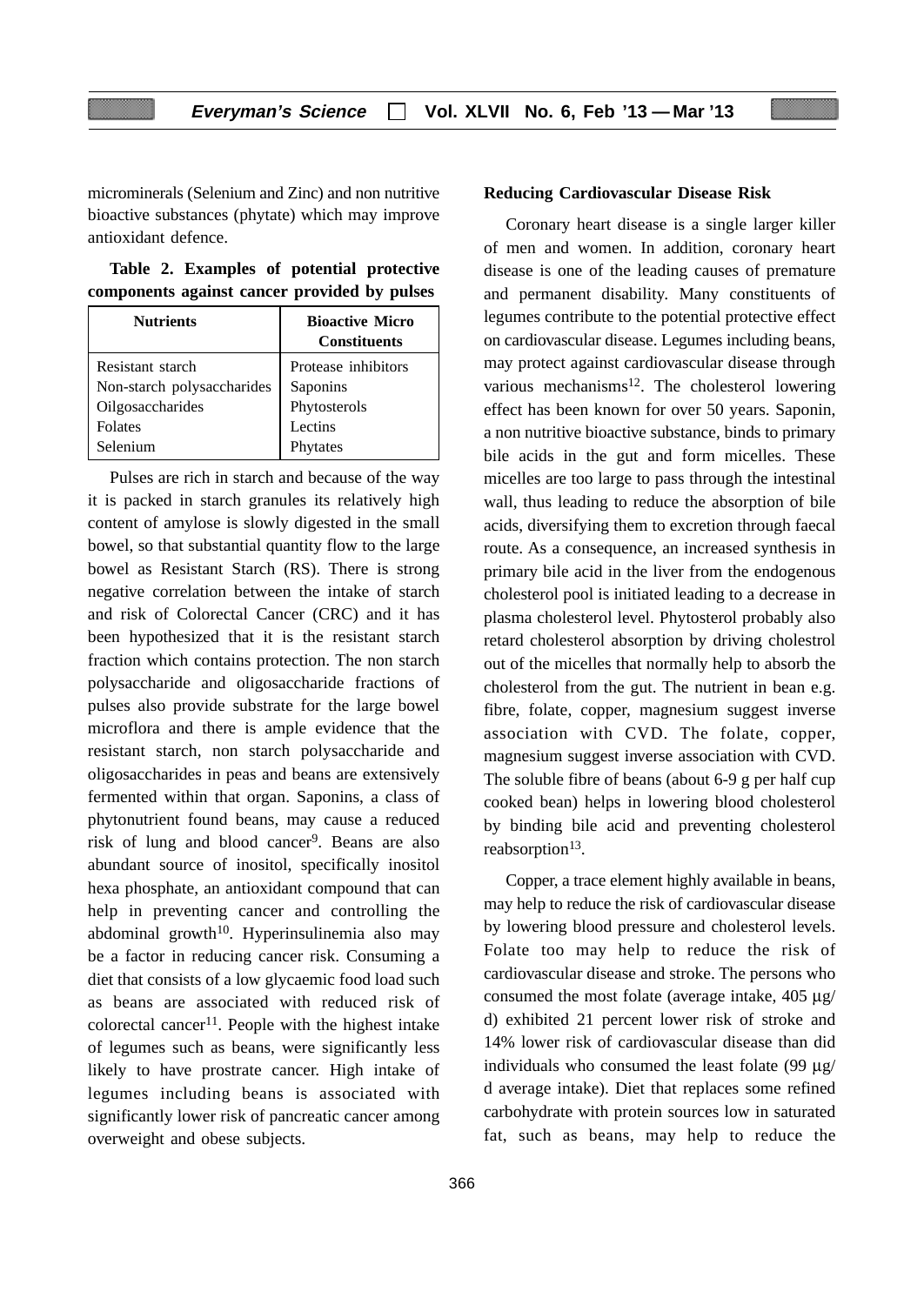cardiovascular disease risk and mortality<sup>14</sup>. People who ate legumes, including beans, at least four times a week over a long period showed a 22% lower risk of coronary heart disease as compared with those who ate beans less than a week.

#### **Overweight and Obesity Management**

Legumes contain resistant starch which increases fat burning in the body. People who enjoyed a meal in which only 5.4 % of its starch was the resistant kind, the rate at which their bodies burned (oxidized) body fat increased by 23 % for a full day. However, by adding more resistant starch did not increase the rate of fat burning or its duration. It seems that a little goes a long way. Persons who regularly consumed beans had a 22% lower risk of obesity when compared with non bean eaters<sup>15</sup>.

Various types of carbohydrate found in beans are likely contributors to healthier weight status. Eating foods with a high glycaemic index or load may stimulate appetite sooner after a meal than those eating low glycaemic load foods, such as beans.

Beans also function by slowing digestion, prolonging the feeling of fullness and reducing hunger, in part because of their effect on hormonal response to a meal.

Beans contain significant amounts of protein and protein may provide more satiety than fat. People consuming higher protein diets reported less hunger on reduced caloric diets. Bean consumers had higher intake of dietary fibre, potassium, magnesium, iron and copper. Those consuming beans had a lower body weight and smaller waist size relative to non consumers. Additionally, consumers of beans had a 23% reduced risk of increased waist size and 22% reduced risk of being obese16.

### **Flatulence**

Beans cause significant gas and bloating. However, the same bean components that cause gas, oligosaccharides and fiber, also are responsible for some health promoting properties, including stimulating healthy gut flora. There have been reports of new insight into human beings' ability that is to adapt bean consumption with reduced flatulence occurring overtime<sup>17</sup>. People return to "normal" after the second to fourth week of regular bean consumption who complained an initial increase in flatulence.

### **Other Health Conditions**

Bean may also help to alleviate other health disorders. The intake of legumes including beans was linked to lowering risk of benign prostatic hyperplasia (non cancerous enlargement of the prostrate gland)18. Beans provide significant quantity of protein, energy and act as a resource of vitamin and mineral including iron. The common bean is an attractive candidate for biofortfication, because there is a genetic variability of iron concentration and therefore it is possible to breed for significant increases in iron concentration in beans. Also iron concentration in beans is high relative to other crops and, therefore, beans can deliver substantial amount of iron.

Baked bean consumption was associated with a lower systolic blood pressure . Additional research is underway to study the efficacy of a bean based food to improve growth and development and to slow the progression of AIDS in a group of HIV positive children. Nutritional intervention with a bean micronutrient fortified sorghum porridge improved growth and development when compared with a sorghum only porridge (a familiar food in the region) that was micronutrient fortified but contained no bean ingredient. The protein quality of the bean protein enriched product was equal to that of a similar soy based product used in similar nutrition-intervention relief work. Preliminary data has revealed that nutritional intervention reduced the prevalence of growth stunting by half and the prevalence of underweight by 22 percent.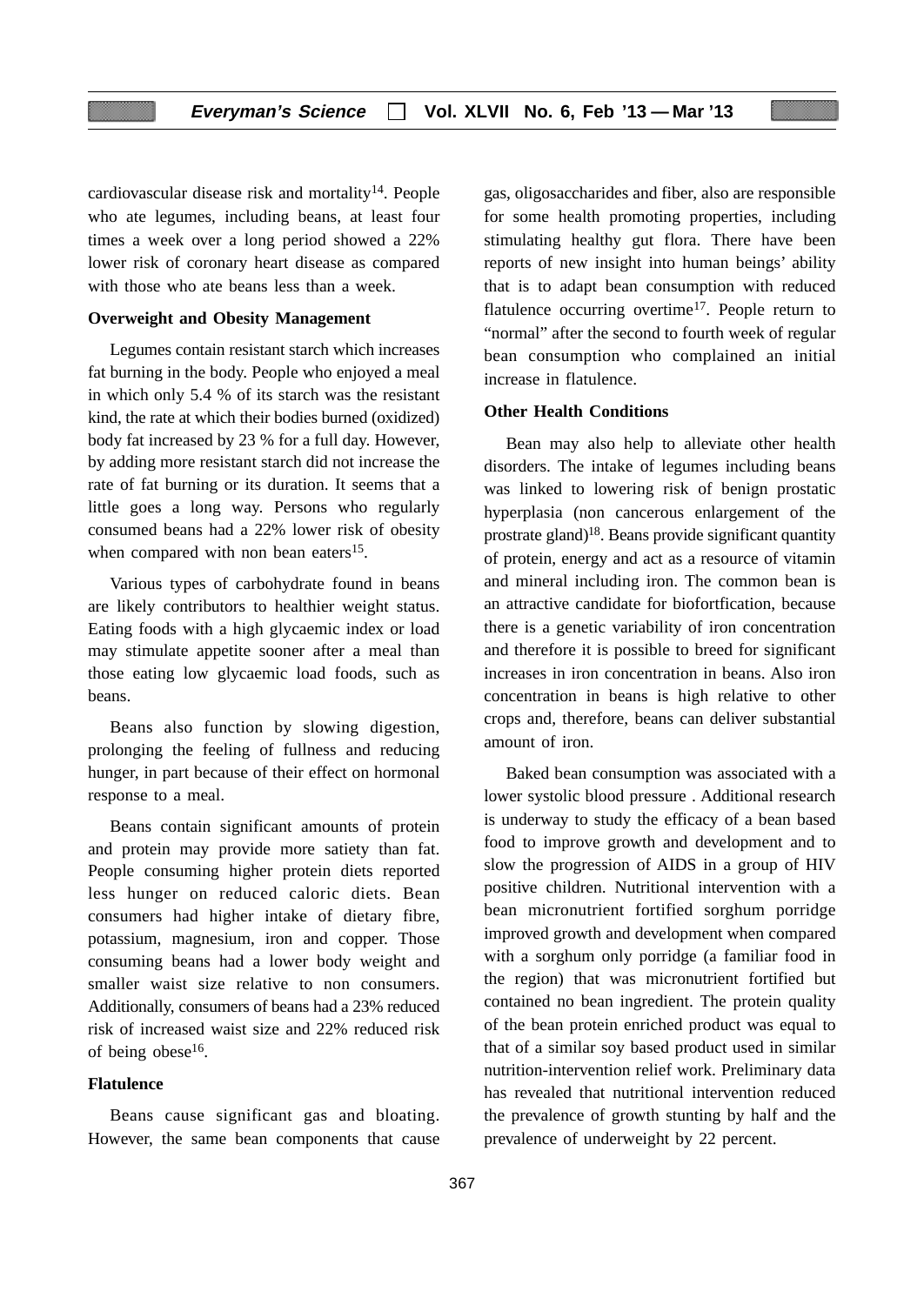Recently "soy protein and diabetic kidney disease hypothesis" suggests that substituting soy protein for animal protein will protect against development of kidney disease in diabetic individual and be effective in reversing or slowing the progression of established kidney disease in diabetic individuals. Protein from dry bean may also have similar renal protective effect.

Soy isoflavones affect positively on bone mineral density as preliminary human studies also support the potential role of soy isoflavones in increasing bone mineral density in postmenopausal women.

The reduction in estrogen production in middle aged women results in symptoms commonly associated with menopause. Several preliminary studies of the effect of soya isoflavones administration on menopausal symptoms suggest the benefit.

#### **PROCESSING**

Legumes, especially the beans are considered important protein and dietary fiber sources in human nutrition. Further, beans contain a considerable amount of vitamins and minerals. However, their wide acceptability is adversely affected by the presence of α-galactosides, phytic acid, tannins and other antinutritional substances. Since free radicals are implicated in the causation of chronic and degenerative diseases, phytate and phenolic compounds, being quenchers of free radicals, can have a role in the prevention of such diseases. However, they also act as some kind of antagonist in the absorption of iron, calcium, magnesium and zinc, a fact that can induce their deficiency, especially of iron, calcium and zinc. Thus a cautious approach aiming at the removal of a high level of these phytochemicals through simple processing methods like hot water blanching, soaking, germination etc. seems practical.

Traditional treatments such as soaking, normal and pressure cooking and autoclaving have been used to improve nutritional quality of legumes or dry beans. It has been shown that antinutritional factors are removed considerably by utilizing these simple and inexpensive processes.

### **SOAKING**

Soaking reduces antinutritional factors particularly oligosaccharides and raffinose family. Many pulses, particularly whole gram which had outer covering, need soaking prior to cooking. During soaking, water enters through the helium or scar where the bean is attached to pod. From there, it sieves into the bean and causes the seed coat to wrinkle. The wrinkles are eliminated when the bean swells and fills the seed coat. Pulses are generally soaked in cold water overnight or in warm water (60-70°C) for 4-5 hours. Soaking makes the pulses tender and hastens the processing. It also reduces the phytic acid. Hard water makes the outer surface of the bean more resistant to water penetration during cooking. A two minute boiling period prior to soaking beans inactivates enzymes and avoids possible souring during and overnight soaking in cold water.

Other quick processing alternative is to boil the beans for two minutes, and soak them in hot water for an hour and then simmer until done. Addition of soda to water reduces the cooking time significantly by about one third. This saving in cooking time is priced for the amount of thiamine lost as a result of the alkaline environment.

When legumes are in contact with water, hot or cold, some leaching of water soluble nutrients from the legumes into the water will occur. This process is greatly enhanced in the presence of broken seeds or split seed coats. Water used for soaking can be used in cooking to minimize these losses. Soaking allows the enzyme, *lactobacilli* and other healthful organisms to break down and neutralize a large portion of phytic acid in grain.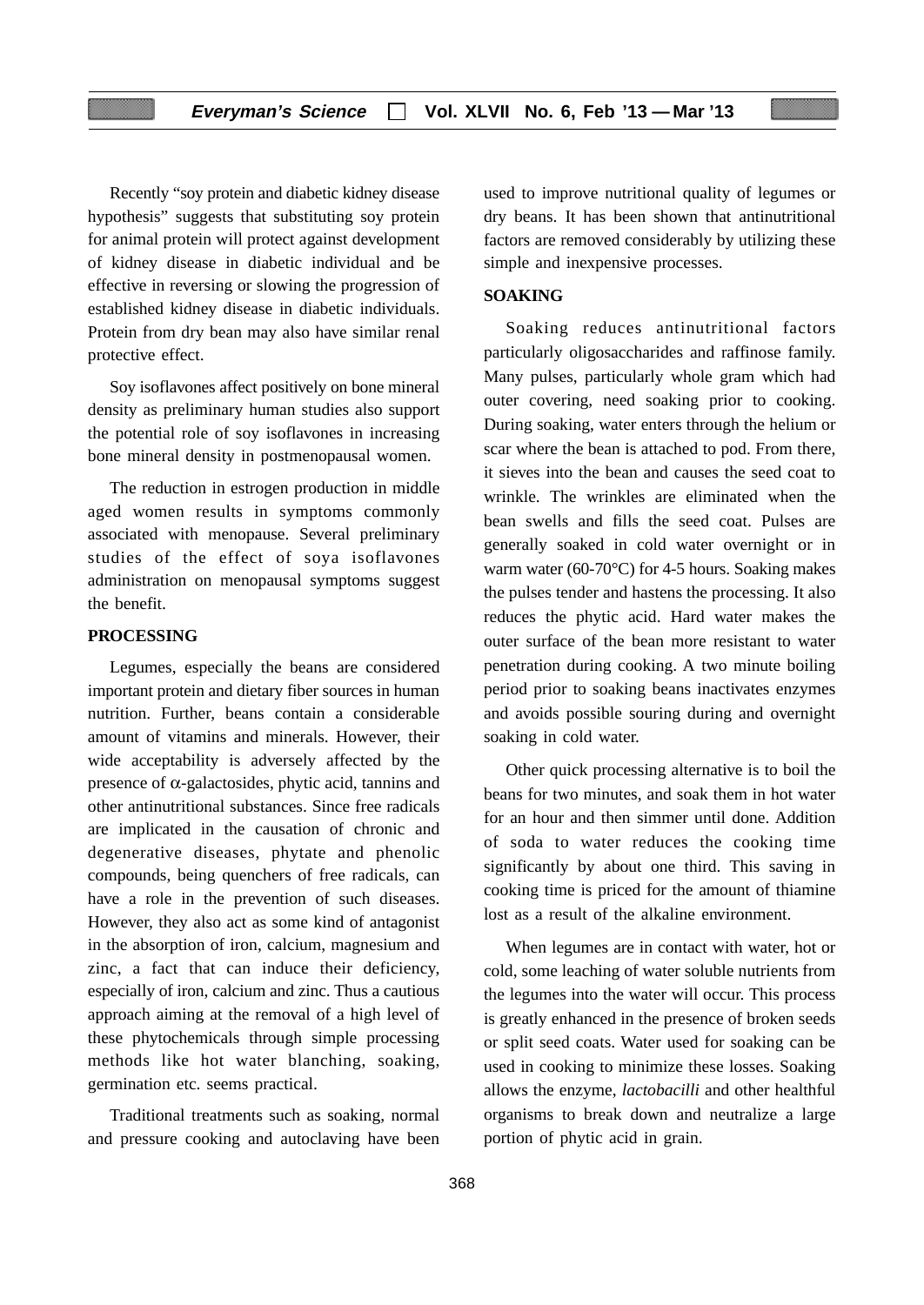**Table 3. Main non-nutrient bioactive substances present in legumes and processes commonly used for their reduction or elimination**

| <b>Bioactive</b><br><b>Substance</b> | <b>Commonly Used</b><br><b>Elimination</b><br><b>Processes</b> |
|--------------------------------------|----------------------------------------------------------------|
| Enzyme inhibitors                    | Heat treatment, Fermentation                                   |
| Lectins                              | Heat treatment                                                 |
| Phytic acid                          | Enzymatic degradation                                          |
|                                      | (exogenous/endogenous                                          |
|                                      | phytase), germination,                                         |
|                                      | fermentation)                                                  |
| Oxalate                              | Cooking, dehulling                                             |
| Phenolic compounds                   | Dehulling                                                      |
| Saponins (soya)                      | Sprouting                                                      |

#### **GERMINATION**

It is a process that involves the soaking of pulses overnight. Whole grams are soaked overnight and water is drained away, the seeds tied in a loosely woven cotton cloth and hung. Water is sprinkled twice or thrice a day. In a day or two, germination takes place. Moisture and warmth are essential for germination. Green gram can be germinated in a short time. In summer, germination process is faster than that in winter. Bengal gram, dry bean and dry pea can also be germinated. It is a simple measure used for processing of pulses in water for 2-3 days and it improves their nutritive value and vitamin A and C contents. Germination increases the content of folic acid and other vitamins of the B group by a factor of 2 or 3.

Germination also brings about the change in carbohydrate of the pulses. Some of the starch being converted into sugar. During sprouting dormant enzymes get activated and digestibility of nutrient is improved. Ratio of essential to non essential amino acid changes providing more of essential amino acid. Sprouting reduces trypsin inhibiting factor due to the release of enzymes. Similarly, tannin and phytate, which adversely affect bioavailability are broken down by germination. The action of cytases and pectinases are released

during sprouting and cell wall is broken down and availability of nutrients increases. During sprouting, minerals like calcium, zinc and iron are released from bond form.

Germination metabolizes oligosaccharides and hence germinated legumes don't produce gas or flatulence. Germination decreases cooking time, mucus inducing properties of legumes and thickening power of starch and it adds variety to the diet and improves taste and texture.

### **FERMENTATION**

The processing of food pulses by fermentation increases their digestibility, palatability and nutritive value. Additionally toxic substances of pulses can be eliminated by fermentation. Fermentation of dhal to produce *idli, dosa* and *dhokla* improves the availability of essential amino acids and enhances its vitamins of B group and decreases the level of phytate and trypsin inhibitor.

### **MILLING**

Dry pulses seed have fibrous seed coat husk or skin which often is indigestible and may have a bitter taste. In such cases, the skin has to be removed. Legumes are generally milled to remove the outer husk by wet or dry processes. Germ is removed usually during dehusking and this may result in some loss of thiamine. Dhal may not be nutritionally as good as the whole seed but its keeping quality, cooking time and digestibility will be better.

A number of methods are available for decertification. A simple methods is to soak the seed for a short time in water, the husk takes up more water than the seeds and may be easily separated by rubbing, while still moist. Alternatively, the soaked grain may be dried and the husk removed by pounding and winnowing. Roasting also renders the husk easier to separate.

The most beneficial effects of dehulling are cooking time in terms of removing the impermeable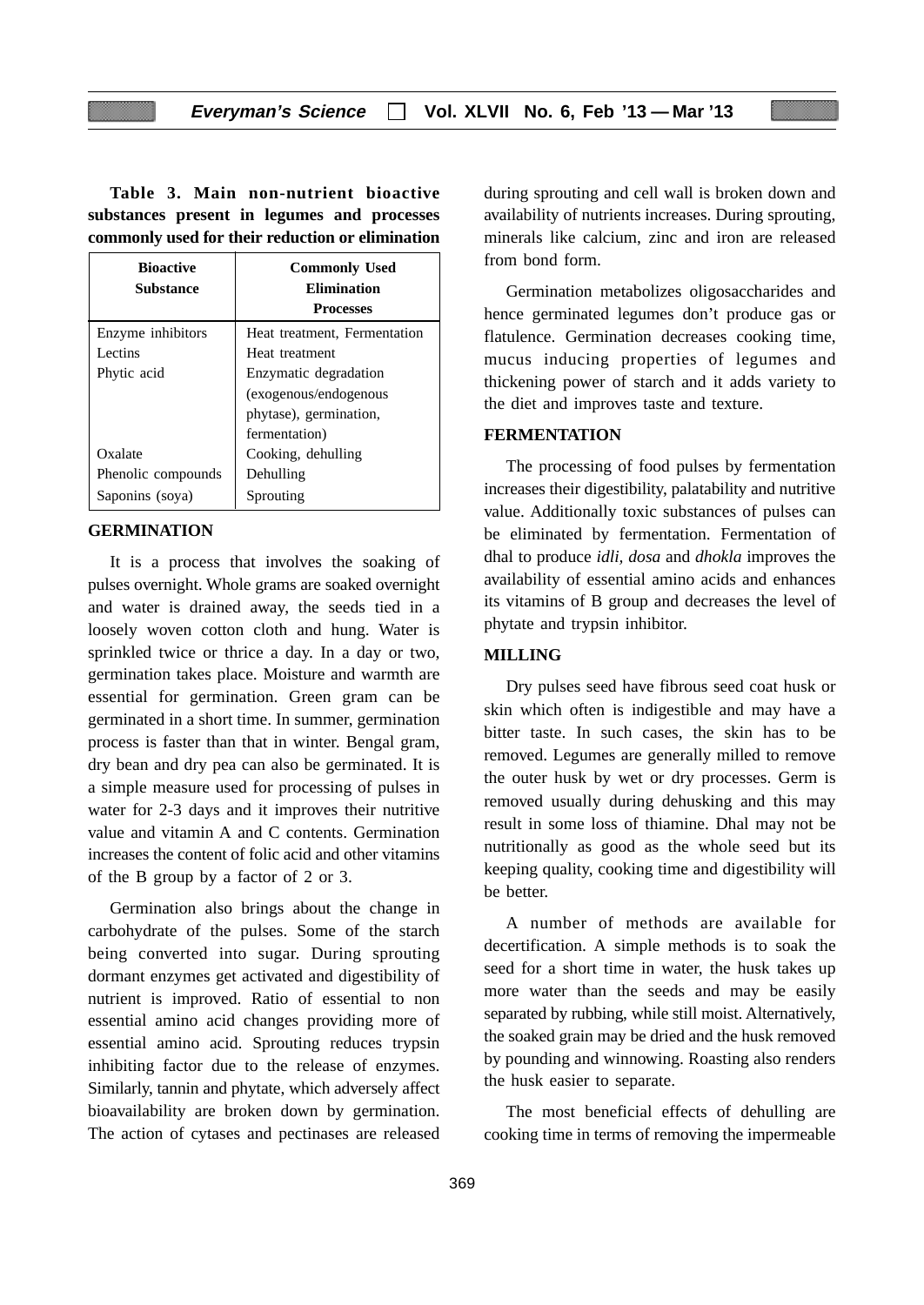seed coat of pulses which hinders water uptake during cooking. The polyphenol also called tannin, which is considered to be the potential antinutritional factor are mostly present in the seed coat. In case of pulses, seed coat accounts for 80-90% of the total polyphenols<sup>19, 20</sup>, which are significantly reduced during dehulling. Removal of hull facilitates reduction of fiber and tannin content and cause improvement in the appearance and texture of the grains.

Dehulling improves the protein quality e.g. in pulses example the true protein digestibility and net protein utilization of dhal components were significantly higher than those of whole seeds of pigeon pea, including the beneficial effects of removal of seed coat<sup>19</sup>.

### **COOKING**

It destroys the enzyme inhibitors and improves the nutritional quality of food pulses. Cooking also improves the palatability. However, pulses should not be overcooked as this reduces the quality of protein. Longer cooking causes a drop in the nutritive value of pulses as it results in the loss of vitamin and consequent loss of nutritional value. Pulses contain an indigestible factor (trypsin inhibitor) which is destroyed by cooking. Hence unless properly cooked, dhal is not easily digested and incompletely absorbed. Green gram is better digested than other pulses not only due to smaller size (because of increased surface area for better action by the intestinal enzymes) but also due to a lower level of protease inhibitors (trypsin and chymotrypsin inhibitor). That is why it is in our tradition that during ailments like fever, dyspepsia and other gastro-intestinal conditions, easily digestible *green gram khichdi* (green gram porridge) is given as a kind of grand mother's prescription $2<sup>1</sup>$ .

Thus one finds that grain legumes have a nutritional silver lining in being food stuffs low in fat and rich in proteins, vitamins, minerals and phytochemicals.In addition, their carbohydrates are slow releasing owing to the presence of soluble dietary fibers. Besides, their potential as hypocholesterolemic agents is also more or less established. Presence of phytochemicals, most prominently of polyphenols, make them posses both anticarcinogenic and antioxidant properties.

Antioxidant acts of phytochemicals are inherent in their capacity to scavenge free radicals and other reactive oxygen species which inhibit oxidative processes that lead to degenerative diseases. However, a major aberration in grain legumes is that almost all of them are deficient in sulfur containing essential amino acid methionine. Likewise, the difficult fact is a number of antinutritional factors being present in each type in different combinations and in proportions.

But all in all, the secret of prudent life, as some one have said very wisely, lies in turning and transforming the stumbling blocks into stepping stones. Much in the same way, secret of fruit full legume nutrition could rest on their supplementation with cereal and other food stuff containing some amount of complete protein as also in subjecting beans to simple household adaptive appropriate processing regimen. With the virtues of vegetarianism coming up, it will not be a far cry to ensure adequate protein and micronutrients nutrition to the masses by harnessing the full potential of legume nutrition on one hand, and healthy cholesterol levels and low incidence of cardiovascular and other diseases on the other.

### **REFERENCES**

- 1. M. J. Messina, *Am J Clin Nutr,* **70**, 4, 39S-50S, 1999.
- 2. C. M. Weaver, R. P. Heaney, W.R. Proulz, S.M. Hinders and P. T. Packard, *JFoodSci,* **58**, 1401-1403, 1993.
- 3. C. M. Weaver, K. L. Plawecki, *Am J Clin Nut,* **59**, 12385-41 S, 1994.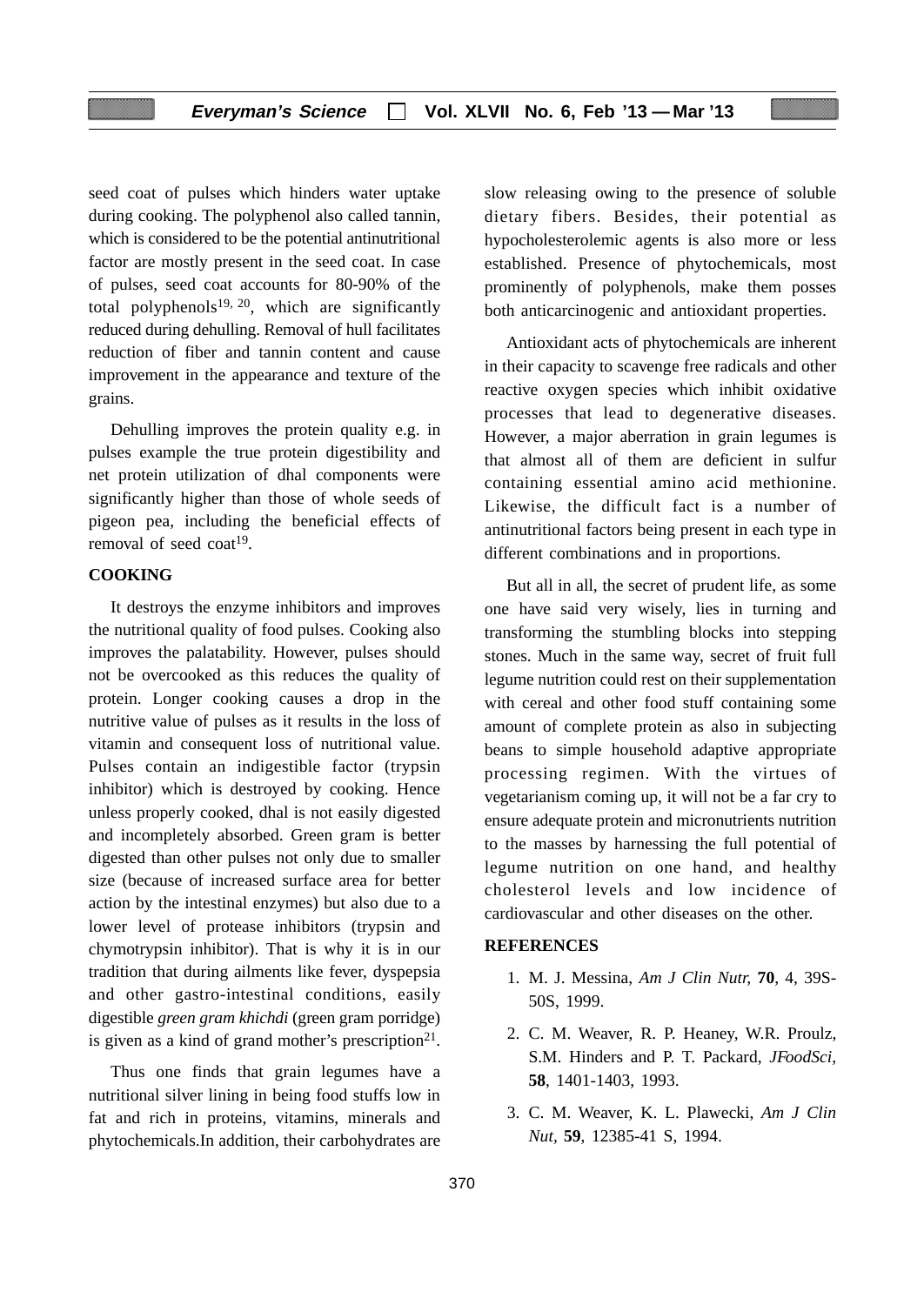- 4. E. R. Mosen, L. Hallbarg and M. Layrisse, *Am J Clin Nutr,* **40**, 42-47, 1984.
- 5. J. R. Hunt, S.K. Gallagher and L.K. Johnson, *Am J Clin Nutr,* **59,** 1381-1385, 1994.
- 6. B. Sandstorm, A. Almgren, B. Kivisto and A. Cederblad, *J Nutr,* **119**, 48-53, 1989.
- 7. L. E. Daly, P. N. Kirke , A. Molloy, D. J. Weir and J.M. Scott, *JAMA,* **274**, 1698- 1702, 1995.
- 8. J. A. Marlett, *JAm Diet Assoc,* **92***,*175-186*,* 1992.
- 9. www.sprouts-as-medicine.com
- 10. I. Vucenik, A. M. Smamsuddin, *Nutr Cancer,* **55**, 109-125, 2006.
- 11. S. Higginbothom, Z. F. Zhana and I. M. Lee, *JNatl Cancer Inst,* **96**, 229-233, 2005.
- 12. J. Anderson, A. Major, *Br J Nutr,* **88**, S263- S271, 2002.
- 13. www.mahalo.com/fibre-supplements
- 14. D. Winham, A. Hutchins, *Nutr Res,* **27**, 382- 386, 2007.
- 15. Y. Papanikolaou, S. Fulgoni, V. Gulgoni R. Kelli and S. Rose, *FASEB J,* **20**, A575, 2006.
- 16. Y. Pappanikollaou, V. L. Fulgoni, *J Am College Nutr,* **27**, 5, 569-576, 2008.
- 17. D. Winham, T. Reeves, A. Hutchins Finley, *FASEB J,* **21**, A1077, 2007.
- 18. S. Rohrmann, E. Giobannucci, W. Willdl and E. Platz, *Am JClin Nutr,* **85**, 523-529, 2007.
- 19. U. Singh, *Plant Food Human Nutrition,* **43**, 171-179, 1993.
- 20. P. V. Rao, Y. G. Deosthale, *JSci FoodAgri,* **33**, 1013-1016, 1982.
- 21. K. Aparna, *JFoodSci Technol,* **37**, 2, 169- 173, 2000.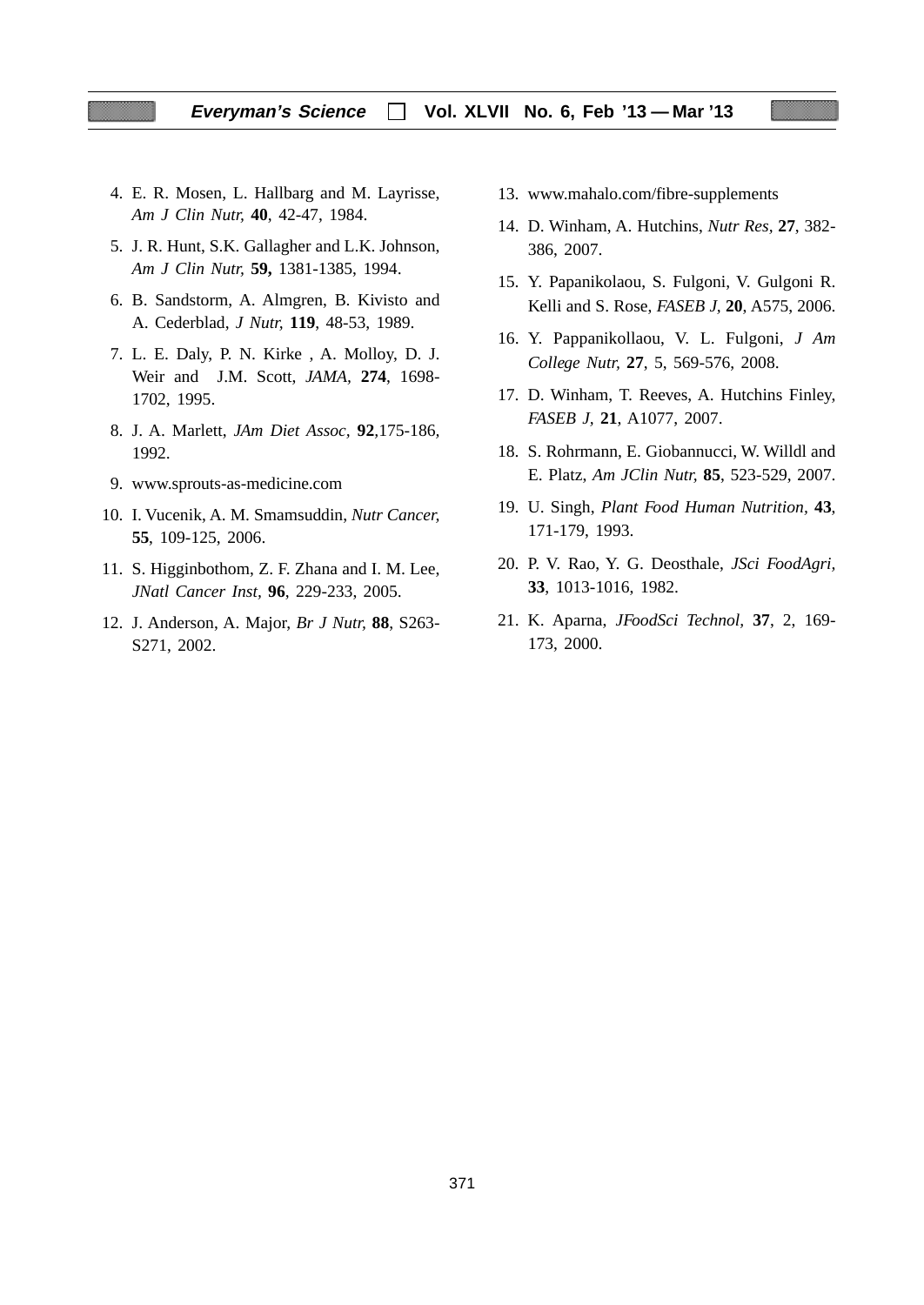## **LEARNING STYLES AND ITS CLASSROOM APPLICATION**

Kaberi Saha

**Learning Style is a pattern of behaviour that human use for new learning. Every person is unique in their styles of learning. Teacher need to know and adopt different teaching styles as one style does not fit for every pupil. Educators need to focus their instruction based on individual differences in learning styles. For decades, education researchers designed models that differentiates how people learn. Yet the results are often harder to understand than the people describe. The proponents say that teacher should asses the learning styles of their students and adapt their classroom method to best fit each students learning style to make teaching learning process effective. This paper discusses about the different learning styles and its importance for teaching learning process.**

#### **INTRODUCTION**

W e know that students learn in variety of ways like by seeing and hearing, working alone and in groups, reasoning logically and intuitively and sometimes by memorizing or visualizing. Teacher's also teaches in variety of ways. Some instruct, some give lectures, some demonstrate or discuss some focus on principles, and some focus on application. But how a student learns in a class depends on many things. Among the other things, the most important thing (the student learns) is based on the compatibility between their learning style preferences and the teacher's teaching styles.

#### **LEARNING STYLES, WHAT IT IS ?**

Learning Styles defined the ways how people learn & how they approach information. It is interesting to note that sometimes we feel like we can't learn something important even if we use the same method, which has been suggested by our parent, colleague or teacher. But we may learn and process information in our own special way, though we all share some learning patterns, preferences or approaches. Thus we may have different learning styles than other persons. Knowing our own learning styles can help us to realize that other people may approach the same situation in a way that's different from our own. Learning styles thus are various approaches or ways of learning on which the Education Researcher are working from the decades. Learning Styles involve educating method particular to an individual that are presumed to allow that individual to learn best. The idea of individualized "learning styles" originated in the 1970s and acquired enormous popularity. Proponents say that teachers should asses the learning styles of their students and adapt their classroom methods to best fit each student's learning styles which is called the "meshing hypothesis" Meshing hypothesis means, a student learns better if taught in a method deemed appropriate for him. Though there are lot of controversies regarding this "meshing hypothesis", however, this does not mean that individuals do not have learning styles or preferences or it does not have impact on teaching learning process.

Depts. of Education, Gauhati University, Assam, 781014. E-mail : sahakaberi3dishant@gmail.com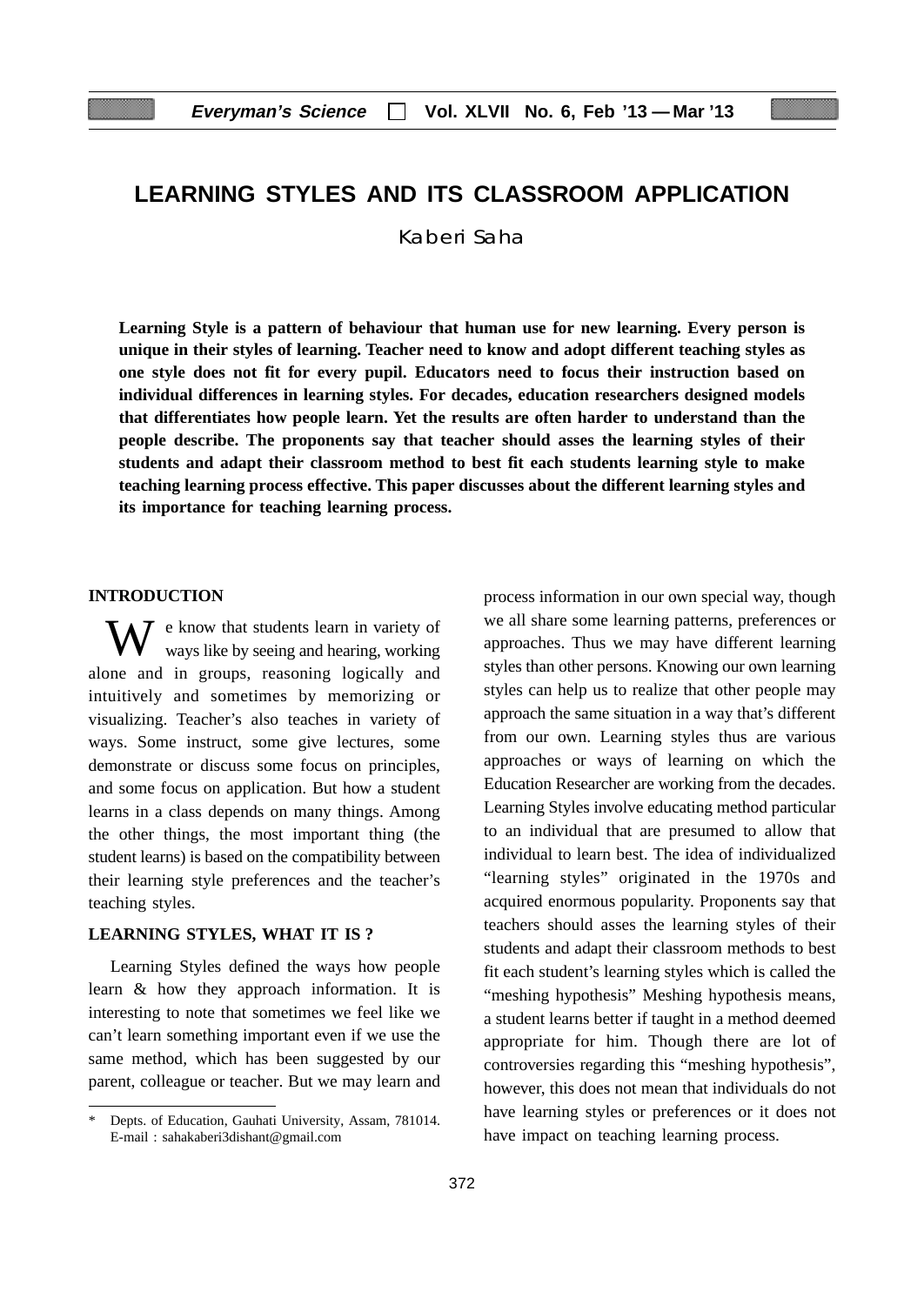### **MODELS OF LEARNING STYLES**

Researcher's has developed different Models of learning styles. Some of them are :

- 1. David Kolb's Model .
- 2. Honey and Mum Ford's Model.
- 3. Anthony Gregorc's Model.
- 4. Sudbury model of democratic education.
- 5. Fleming's VAK/VARK model (neurolinguistic programming, visual, auditory and kinesthetic learners).
- 6. Chris. J. Jackson's 2007,(neuropsychological hybrid model of learning in personality).
- 7. R. M. Felder and R. Bronte's model.

### **SOME COMMON FACTS IN TEACHING LEARNING PROCESS**

We always assumed that what students learn is always less than what we teach. However, how much they learn is depended upon different factors like their (i) native ability, (ii) background in their course topic (iii) match by their learning style (iv) teaching style as well on the basis of their "Perceptual Modality" According to Howard Gardner, every individual has seven Perceptual modalities which is popularly known as (Multiple Intelligence) which are important to describe how one learn. The basic multiple intelligence are 1. Verbal-linguistic (sensitive to the meaning and order of words) 2. Musical (sensitive to pitch, melody rhythm and tone.) 3. Logical-mathematical- (able to handle chains of reasoning and recognizes patterns and order) 4. Spatial (Perceive the world accurately and try to re-create or transform aspects of that world.) 5. Bodily- Kinesthetic : able to use the body skillfully and handle object 6. Interpersonal (understand people and relationship) 7. Intrapersonal (possess access to one's emotional life as a mean's to understand oneself and other). It is to be noted that we can't do much of their ability background or learning style but we can do something with our teaching styles in the teaching learning process.

### **HOW STUDENT LEARN AND HOW TEACHER TEACH ?**

Research studies revealed that there are basically two types of learners, Sensing Learners & Intuitive Learners. Sensing learners are those who focus on external input (see, hear, taste, touch and smell). They are practical, observant, (notice details of environment). They like to do concrete thinking, learn through repetition (drills replication of experiences). They are very much methodical, like working with details. They have no apparent connection with real world and have problems with exams and run out of time. On the other hand, the Intuitive learners like to focus on internal output (thoughts, memories, images). They are imaginative and look for details. They also love abstract thinking. They are quick, like working with concepts, always complain about courses, and do lot of silly mistakes.

Researcher also found that on the basis of Input Modality there are again two types of learners i.e., Visual & Verbal Learners. Visual learners demands to see what is taught i.e. they like pictures, diagram sketches flow charts graphs etc. whereas Verbal Learners demand to explain the spoken words, to explain the written words to explain the symbols etc.

On the basis of Processing there are two types of learner i.e., Active (A) & Reflective (R) Learners. Active Learner tends to process actively and they try out first and see how it goes. On the other hand, the Reflective Learners tend to process reflectively, thinking about presented material, then doing something about it. They work introspectively !

On the basis of Understanding, there are two types of Learners i.e., Sequential & Global Learners. Sequential (Sq) Learners build understanding in logical-sequential steps, function with practical understanding of information make steady progress,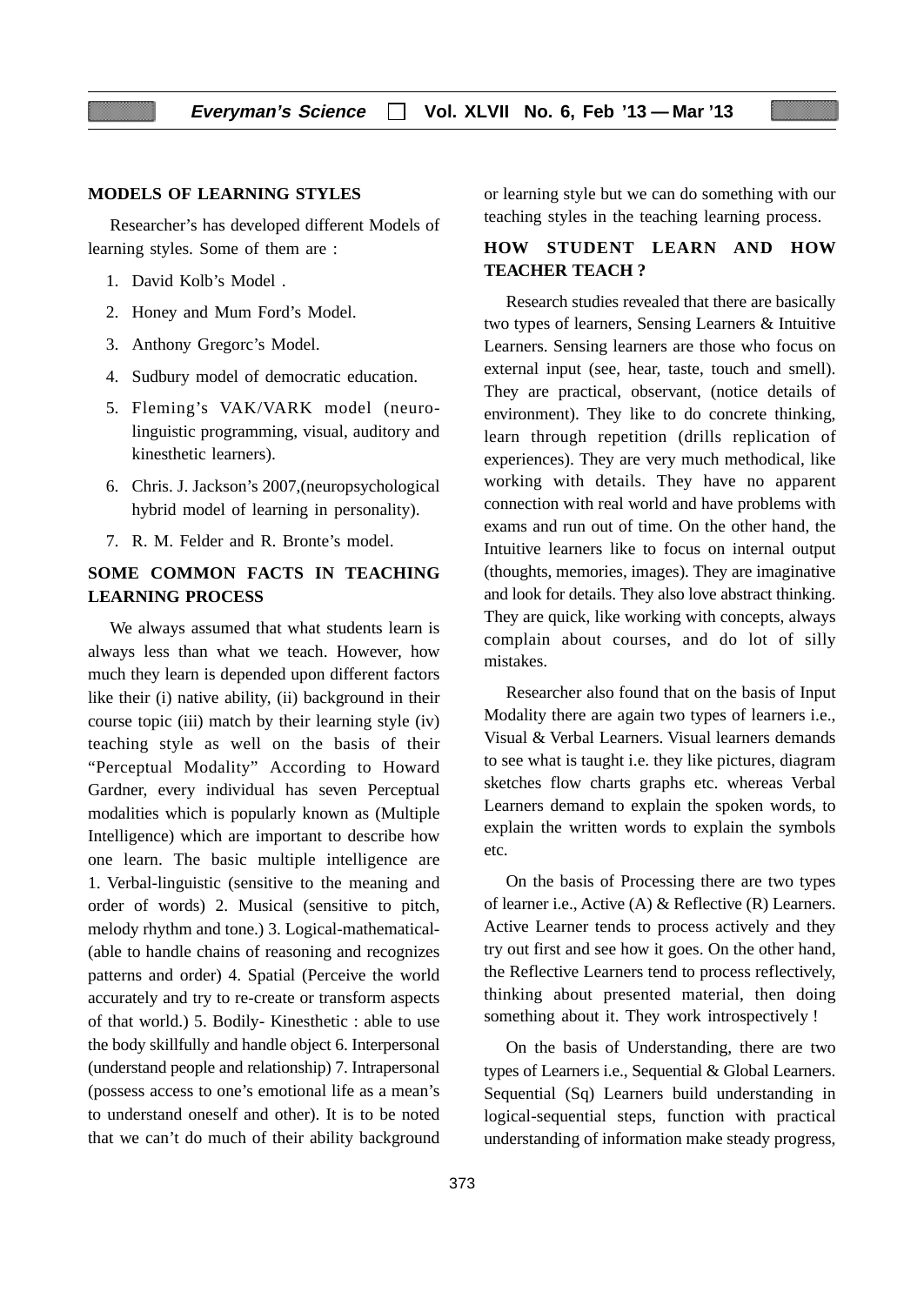### **Everyman's Science Vol. XLVII No. 6, Feb '13 — Mar '13**

explain easily and good at analytical thinking. On the other hand, Global Learners absorb information randomly then synthesize the big picture, can't explain easily and synthesis holistic thinking.

### **IMPLICATION OF LEARNING STYLES IN THE CLASSROOM TEACHING : HOW MISMATCH OCCURS**

Everybody is both sensor and intuitor but everyone has a preference that may be mild, moderate or strong. Research studies revealed that most undergraduate are sensors. On the other hand, most teachers working in college are intuitors. As a result there is a mismatch between the teaching style and learning styles. Again it was observed that, visual and verbal information is processed differently by the brain. A student will learn more if the information is presented by the teacher in their preferred modality.

Most people are visual learners while 90-95% of most course content is verbal. Thus, there is a mismatch between the teaching and learning styles. Again it is observed that all classes have both active and reflective learners. Most classes (except labs) wants to hear passively, whereas the active learners do not get to act on the material presented and the reflective learners do not do much reflecting during the lectures.

### **CONSEQUENCES OF LEARNING AND TEACHING STYLE MISMATCH**

When the mismatch between the teaching and learning styles occurs many students can't get what's being thought. As a result they become—

- Bored, inattentive or disruptive in class,
- Do poorly on tests,
- Get discouraged about the course, curriculum and about themselves, on the other hand, Teacher/Professor observe,
- Low test scores, unresponsive or holistic classes, poor attendance, dropouts,
- Teacher may themselves get defensive or hostile (making things even worst),
- They may question whether they are in right profession or not ?

### **WHAT TEACHER SHOULD DO IN THE CLASSROOM SITUATION ?**

Every teacher should have to know that in a classroom situation student may possess different types of learning styles. Most teaching are abstract (intuitive) verbal and sequential, and most classroom are passive. Hence the teacher needs to address all teaching styles. They have to make a balance. The teacher has to note that if the students are taught only in their less preferred modes, they will be uncomfortable to learn effectively and will not gain skills in either mode. Again if they will be taught only in their preferred mode they will gain skills in those modes but will not develop equally important skills in their less preferred modes. The teacher should try to balance concrete information (facts, data, observation) in sensing and abstract information (principles, theories, models) i.e. intuitive in all courses. The teacher has to make use of pictures, schematics, graphs and simple sketches before, during and after presenting material (sensing, visual). They have also to give students time to think about what they have been told (reflective). Sometimes we have to give small group exercises in the class (active learning). The teacher can also assign some drill exercises in home work (Sensing activity).

For the students having high intelligence, the teacher can also assign some open ended problems and exercises that call creative thinking and critical judgment (all styles), can also tell the students about the learning styles or let them assess their own style. The teacher can also cooperate students in doing their homework (cooperative learning), which is the combination of all styles.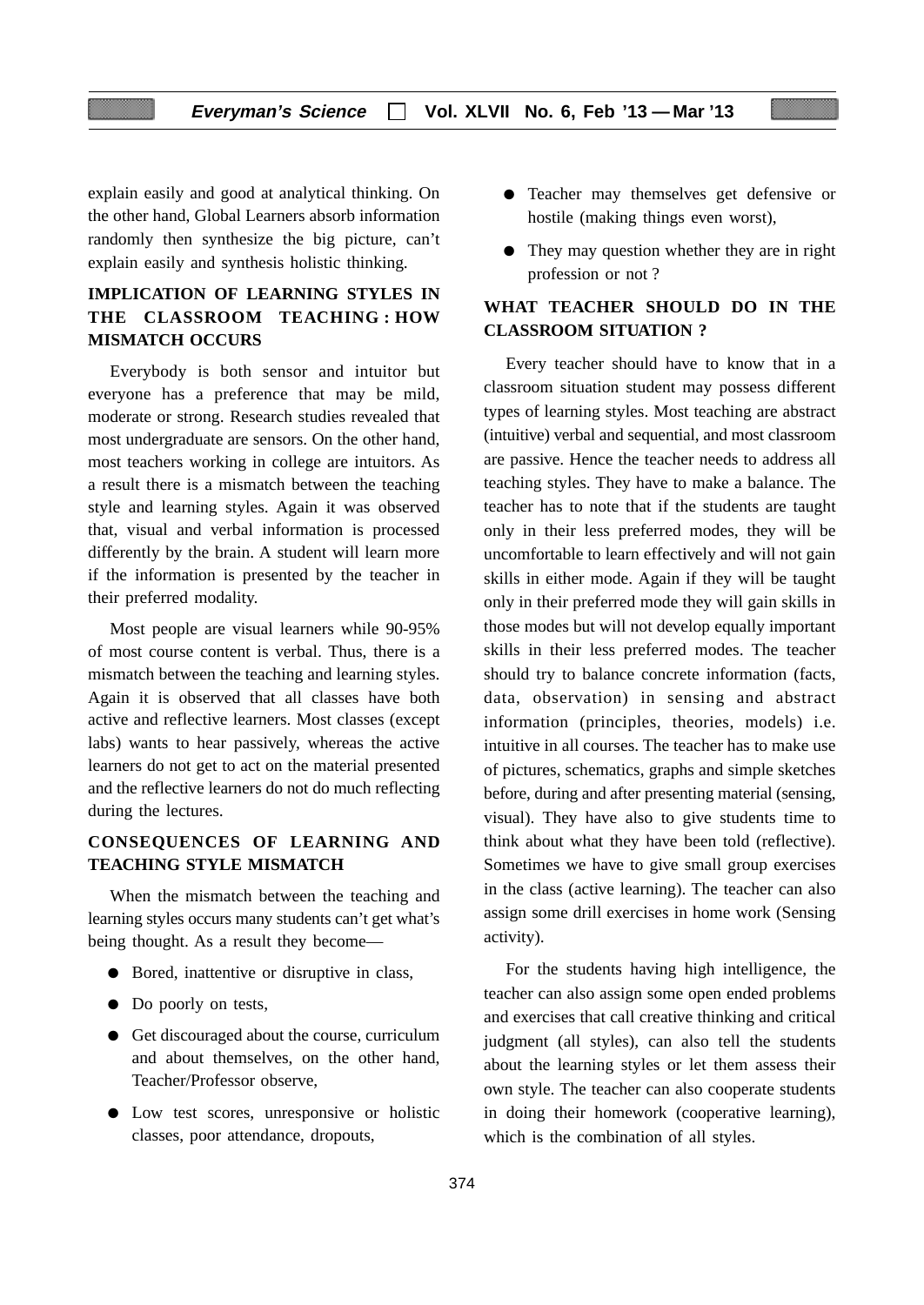### **REFERENCES**

- 1. David H. Jonassen & Barbara L. Grabowski , Handbook of Individual differences, Learning and Instruction, Lawrence Erlbaum Associates, Publishers, 1993, Hillsdate, New Jersy, Hove & London.
- 2. Rita Dunn, *Survey on Research on Learning Styles Educational Leadership*, **46** (6), 50- 58, 1989.
- 3. H. Gardner, Frames of Mind : The Theory of Multiple Intelligences, Basics Books, New York, 1998.
- 4. Ronald R. Sims and Serbrenia J. Sims, The importance of learning Styles, Greenwood Press, Westport, Connecticut, London.
- 5. Susan Bentham, Psychology and Education, Routledge, Newwork Publication, 2002.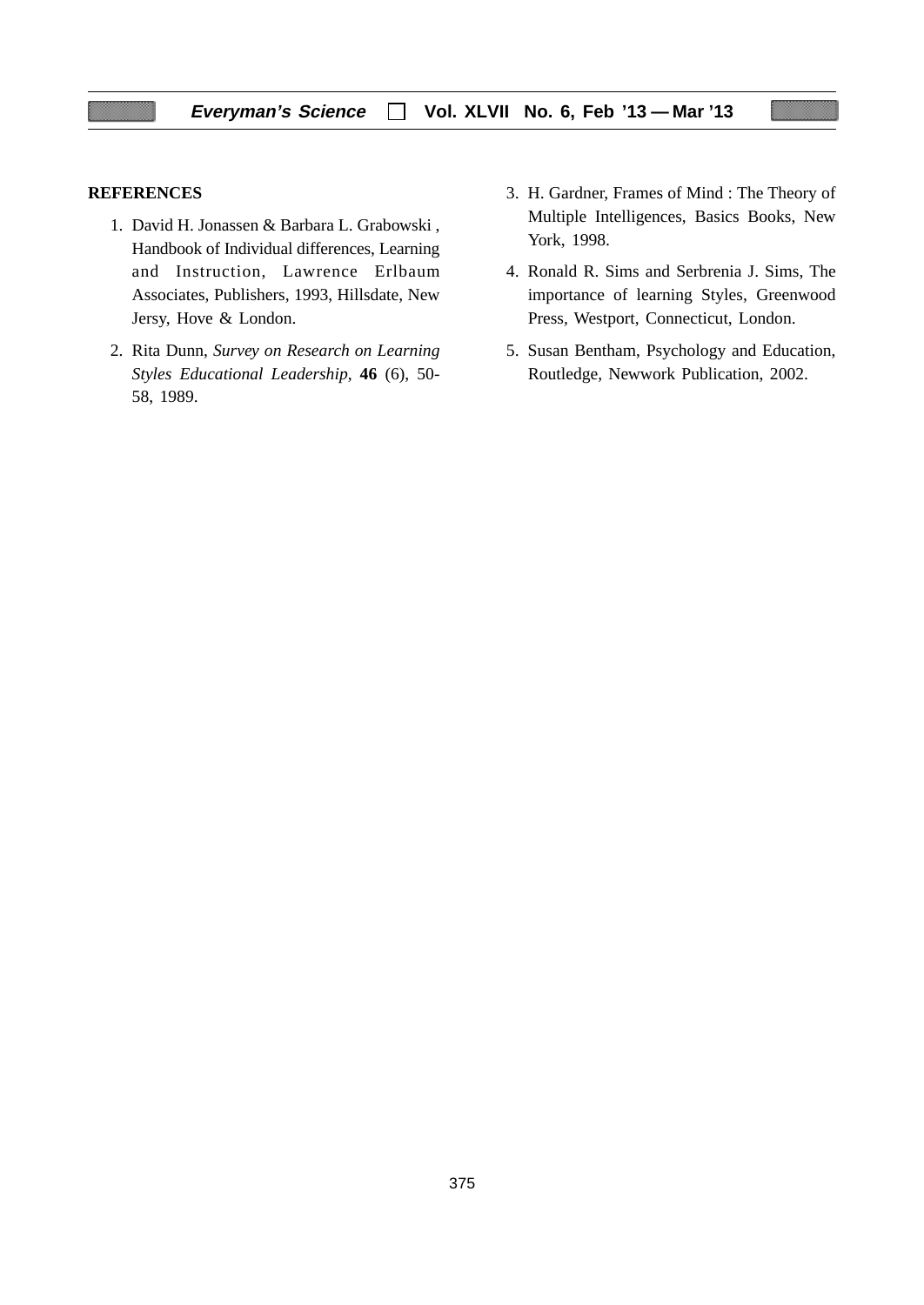### **DIOXINS ; A THREAT TO HUMAN WORLD**

S.Parthiban, M. Ranjithkumar\*, V.Kumar and K.Ravikumar

**Dioxins are highly toxic and ubiquitous compounds that are unintentional by-products of several chemical processes on earth. One of the biggest threats to public health is posed by dioxin. Dioxin is the most toxic chemical known to man; its potency is second only to radioactive waste. The present review focuses on dioxins chemical nature, mode of action, TEF values, sources, human exposure, health risks and prevention.**

### **INTRODUCTION**

ne of the biggest threats to public health is posed by a chemical known as Dioxin. Dioxin is the most toxic chemicals known to man; its potency is second only to radioactive waste. Dioxin is formed as an accidental by-product during the manufacturing, and incineration process of Chlorine based products. Once released into the environment, its contamination becomes very wide spread. Small traces of this substance can in fact be found in the clothing you wear, in the food you eat, and in the toys that your children play with. Dioxin is very long lasting, and has the ability to accumulate in living tissues. It is present in your body from the moment that you are born, to the moment you die. There is no safe level of Dioxin that a person can be exposed to, the smallest amounts have been proven to significantly increase the chances of developing cancer, as well as various health defects like birth defects, hormone disruption, diabetes, learning disorders, behavioural problems, reproductive difficulties, cardiovascular disease, and problems of the immune, nervous and gastrointestinal systems<sup>1</sup>.

### **CHEMICAL NATURE OF DIOXINS**

Dioxins are a class of structurally and chemically related polyhalogenated aromatic hydrocarbons that mainly includes polychlorinated dibenzo-*p*-dioxins (PCDDs or dioxins), dibenzofurans (PCDFs or furans) and the 'dioxin-like' biphenyls (PCBs). They constitute a group of persistent environmental chemicals and usually occur as a mixture of congeners. Their Presence in the incinerator fly ash samples was firstly reported by Dutch and Swiss scientists in the year 1977 and 1978, respectively. Only 7 of the 75 possible PCDD congeners, and 10 of the 135 possible PCDF congeners, those with chlorine substitution in the 2,3,7,8 positions, have dioxin-like toxicity<sup>2, 3</sup>. Likewise, there are  $209$ possible PCB congeners, only 12 of which have dioxin-like toxicity. Most toxic dioxin is 2, 3, 7, 8 tetrachlorodibenzo-*p*-dioxin (TCDD).

### **MODE OF ACTION**

The general population exposure to dioxin chemicals occurs as an exposure to a mixture of different congeners. The effects were mediated through an interaction with the aryl hydrocarbon receptor (AhR). Dioxins induce a broad spectrum of biological responses, including induction of gene expression for cytochrome P450, CYP1A1, and CYP1A2, disruption of normal hormone signalling pathways, reproductive and developmental defects. Briefly, it indicates that the inappropriate modulation of gene expression represents the initial steps in a

TANVVAS IVPM, Ranipet-632 402, E-mail : parthis17@gmail.com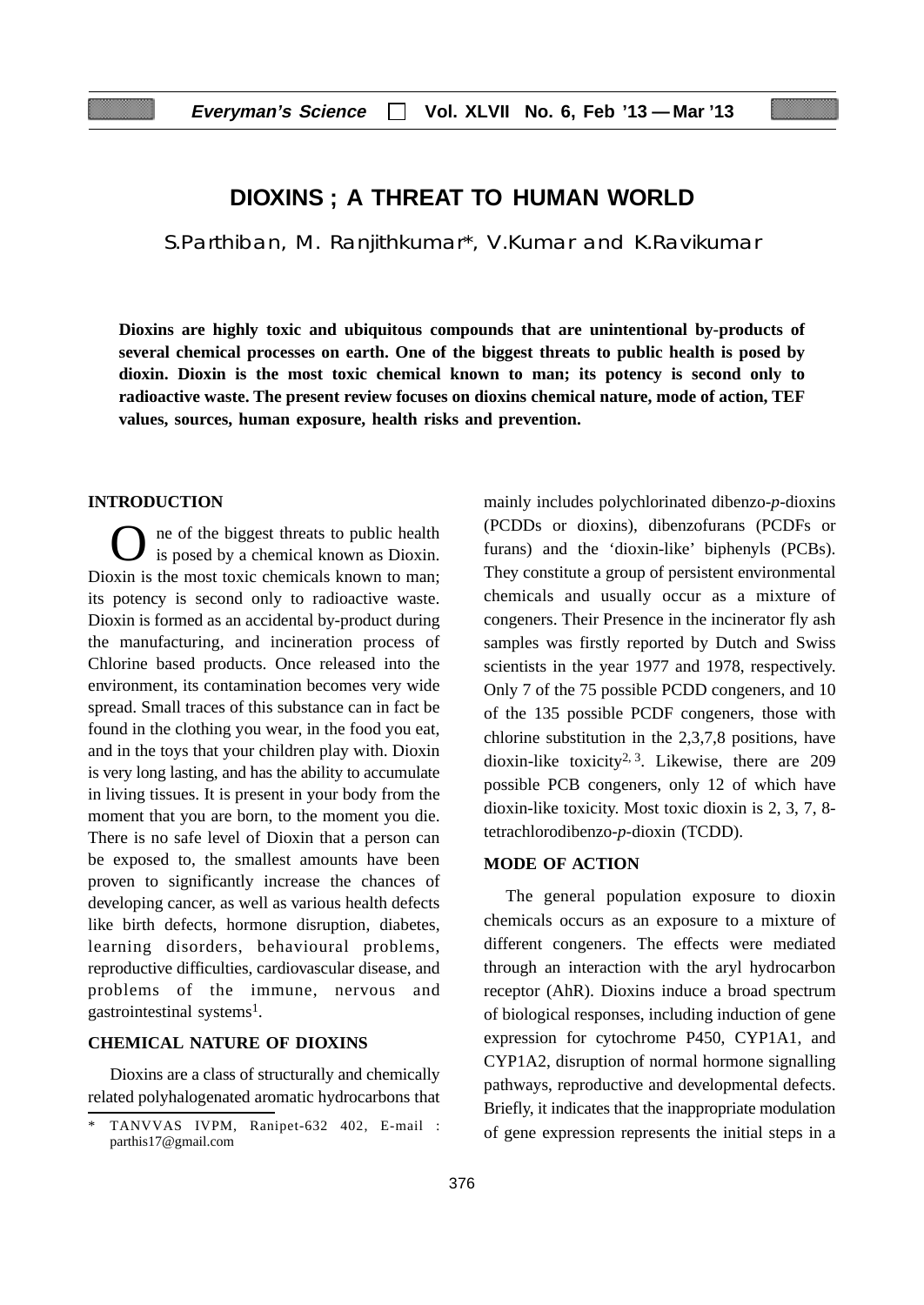series of biochemical, cellular and tissue changes that result in the toxicity observed<sup>4, 5</sup>. The variation in the toxicity amount of dioxins and furans and the effect at the AhR is 10,000 fold, with TCDD being the most potent.

### **TEF VALUES**

All dioxin-like compounds share a common mechanism of action via the aryl hydrocarbon receptor (AhR), but their potencies are very different. This means that similar effects are caused by all of them, but much larger doses of some of them are needed than of TCDD. Each congener has been given a toxicity equivalence factor (TEF). This indicates its relative toxicity as compared with TCDD. The most toxic dioxin 2, 3, 7, 8 tetrachlorodibenzo-*p*-dioxin (TCDD) as per definition has a TEF of one<sup>6</sup>.

WHO Toxic Equivalence Factors (WHO-TEF) for the dioxin-like congeners of concern

#### Example

| Polychlorinated dioxins       | TEF  |
|-------------------------------|------|
| 2, 3, 7, 8 - TCDD             | 1    |
| $1, 2, 3, 7, 8$ - PeCDD       | 1    |
| 1, 2, 3, 4, 7, 8 - HxCDD      | 0.1  |
| $1, 2, 3, 6, 7, 8$ - HxCDD    | 0.1  |
| $1, 2, 3, 7, 8, 9$ - HxCDD    | 0.1  |
| $1, 2, 3, 4, 6, 7, 8$ - HpCDD | 0.01 |

#### **SOURCES OF DIOXINS**

Dioxins are mainly by-products of industrial processes but can also result from natural processes, such as volcanic eruptions and forest fires. Dioxins are unwanted by-products of a wide range of manufacturing processes including smelting, chlorine bleaching of paper pulp and the manufacturing of some herbicides and pesticides. In terms of dioxin release into the environment, uncontrolled waste incinerators (solid waste and hospital waste) are often the worst culprits, due to incomplete burning7.



**Fig 1. Sources of Dioxins**

### **EXPOSURE OF HUMAN BEINGS TO DIOXINS**

Although dioxins are emitted into the air and find their way to our waters, very few people are exposed to dioxins via air or water. More than 90% of human exposure is through food, mainly meat and dairy products, fish and shellfish. Air emissions of dioxin settle out on grasses eaten by farm animals or in sediments that are eaten by fish. The dioxin builds up in fatty tissues and is passed on to humans. Beef, pork, fish, shellfish, dairy products, and human milk are the major sources of human exposure. Burn barrels, usually located close to the ground, tend to localize the dispersion of dioxin emissions, putting people who eat locally produced food at greater risk for dioxin exposure. Dioxins can cross the placenta, exposing children prenatally. In addition, newborns can be exposed through breast milk $8$ .



**Fig 2. Exposure of human beings to dioxins9**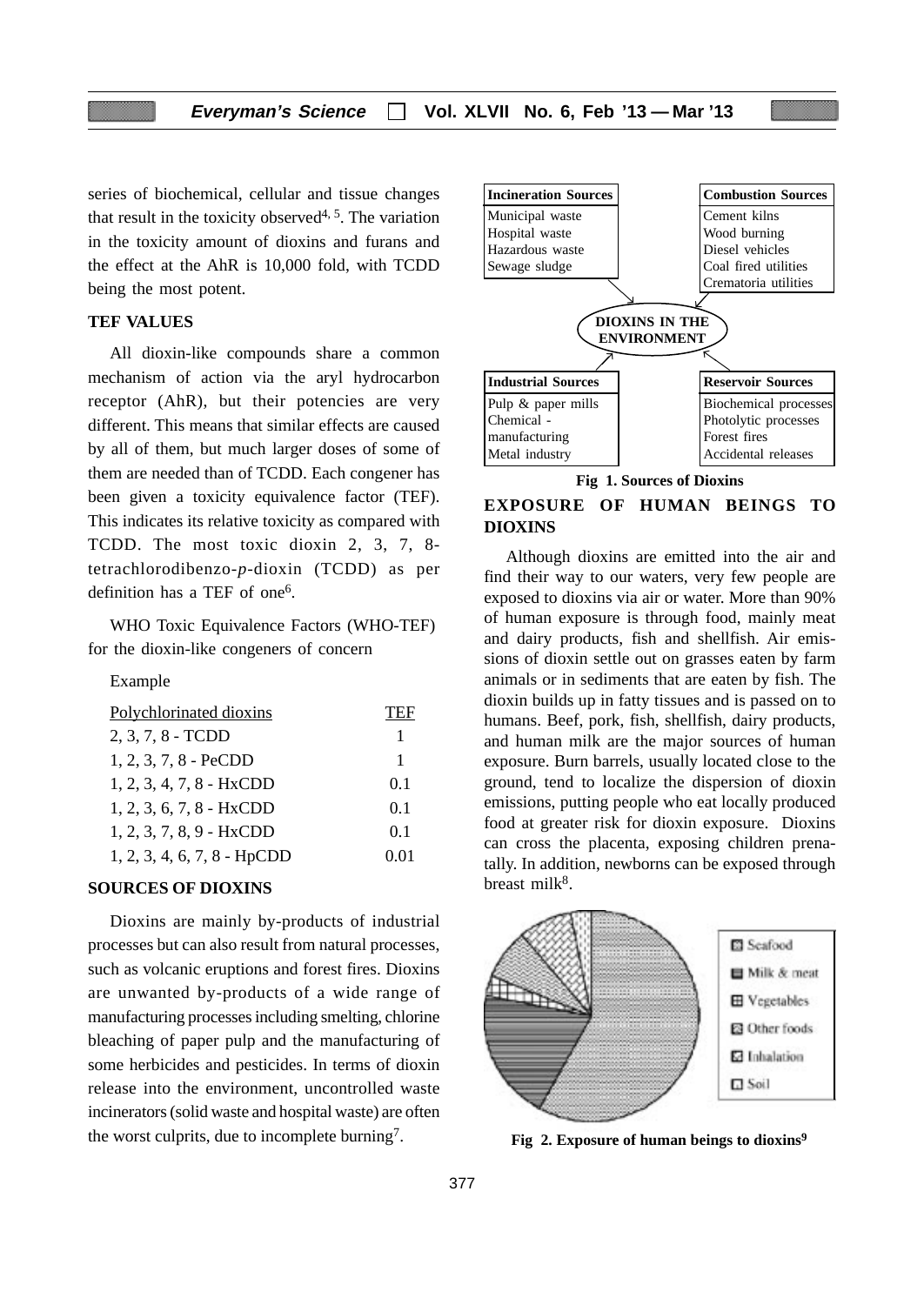### **EFFECTS OF DIOXINS ON HUMAN HEALTH**

The developing foetus is most sensitive to dioxin exposure. The newborn, with rapidly developing organ systems, may also be more vulnerable to certain effects. Some individuals or groups of individuals may be exposed to higher levels of dioxins because of their diets (e.g., high consumers of fish in certain parts of the world) or their occupations (e.g., workers in the pulp and paper industry, in incineration plants and at hazardous waste sites). Short-term exposure of humans to high levels of dioxins may result in skin lesions, such as chloracne and patchy darkening of the skin, and altered liver function<sup>10</sup>. Long-term exposure is linked to impairment of the immune system, the developing nervous system, the endocrine system and reproductive functions<sup>11</sup>. Chronic exposure of animals to dioxins has resulted in several types of cancer. TCDD was evaluated by the WHO's International Agency for Research on Cancer (IARC) in 1997. Based on animal data and on human epidemiology data, TCDD was classified by IARC as a "known human carcinogen"9. Other effects like behavioral problems, diabetes, cardiovascular disease, were also evident.

### **PREVENTION AND CONTROL OF DIOXIN EXPOSURE**

The first and most important step is to create public awareness. There are many methods that can be used to reduce the emissions of Dioxin. Provide local alternatives to backyard trash burning and burn barrels. Where garbage collection services do not exist, municipalities should provide incentives for recycling and composting to eliminate the need for backyard trash burning. Ban all backyards burning or, at a minimum, enforce the law on burning plastic household waste and provide more alternatives to burning, especially in rural areas. Proper incineration of contaminated material is the best available method of preventing and controlling exposure to dioxins. It can also destroy PCB-based waste oils. The incineration process requires high temperatures, over 850°C. For the destruction of large amounts of contaminated material, even higher temperatures - 1000°C or more - are required.

Prevention or reduction of human exposure is best done *via* source-directed measures, i.e. strict control of industrial processes to reduce formation of dioxins as much as possible. This is the responsibility of national governments, but in recognition of the importance of this approach, WHO, in collaboration with the Food and Agriculture Organization (FAO), through the joint FAO/WHO Codex Alimentarius Commission, has established a 'Code of Practice for the Prevention and Reduction of Dioxin and Dioxin-like PCB Contamination in Foods and Feed' (CAC/RCP 62-  $2006$ <sup>12</sup>.

More than 90% of human exposure to dioxins is through the food supply, mainly meat and dairy products, fish and shellfish. Consequently, protecting the food supply is critical. One approach includes, as mentioned above, source-directed measures to reduce dioxin emissions. Secondary contamination of the food supply needs to be avoided throughout the food-chain. Good controls and practices during primary production, processing, distribution and sale are all essential to the production of safe food.

### **CONCLUSION**

Food contamination monitoring systems must be in place to ensure that tolerance levels are not exceeded. It is the role of national governments to monitor the safety of food supply and to take action to protect public health. When incidents of contamination are suspected, countries should have contingency plans to identify, detain and dispose of contaminated feed and food. The exposed population should be examined in terms of exposure (e.g. measuring the contaminants in blood or human milk) and effects (e.g. clinical surveillance to detect signs of ill health).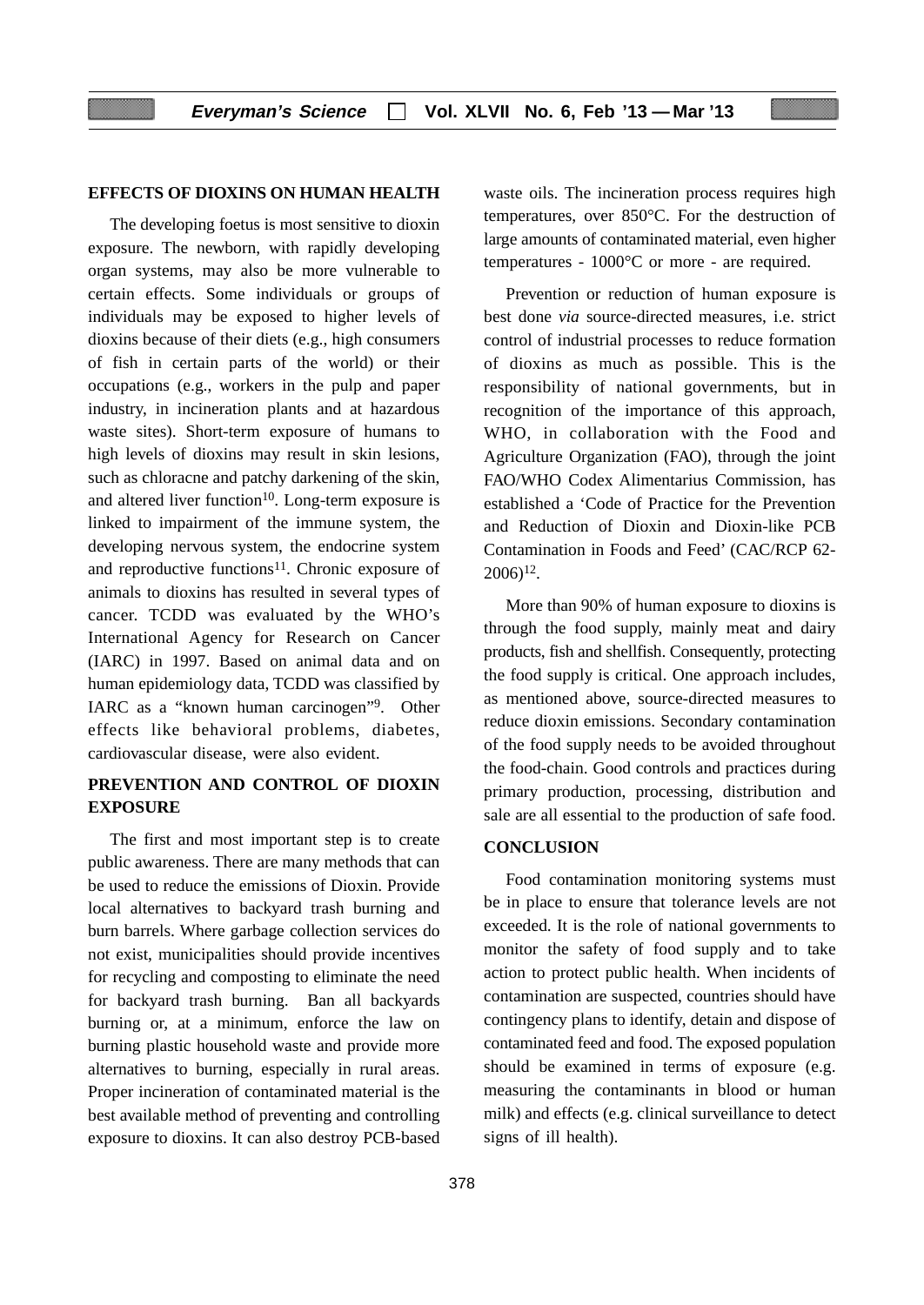#### **REFERENCES**

- 1. Washington state department of ecology, focus s feet : Hazards of Dioxin, 2001.
- 2. Y. Masuda, A. Schecter and O. Papke, *chemosphere*, **37**, 1773–80, 1998.
- 3. H. Kiviranta, J. T. Tuomisto, J. Tuomisto, E. Tukiainen and T. Vartiainen, *Chemosphere*, **60**, 854-869, 2005.
- 4. A. B. Okey, *Toxicological Sciences* **98**, 5–38, 2007.
- 5. P. K. Mandal, *J*. *Comp Physiol B Biochem Syst Environ Physiol*, **175**, 221–30, 2005.
- 6. M. Van den Berg *et al*., *Toxicol*. *Sci*. **93**, 223–241, 2006.
- 7. D. R. Anderson and R. Fisher, *Chemosphere*, **46**, 371–81, 2002.
- 8. R. E. Alcock and K. C. Jones, *Environ Sci Technol*, **30**, 3133–43, 1996.
- 9. A. Kishimoto, T. Oka, K. Yoshida and J. Nakanishi, *Environ Sci Technol*, **35**, 2861–6, 2001.
- 10. R. Pohjanvirta and J. Tuomisto, *Pharmacol. Rev*. **46**, 483–549, 1994.
- 11. M. H. Sweeney and P. Mocarelli, *Food Addit. Contam.*, **17**, 303–316, 2000.
- 12. WHO media centre.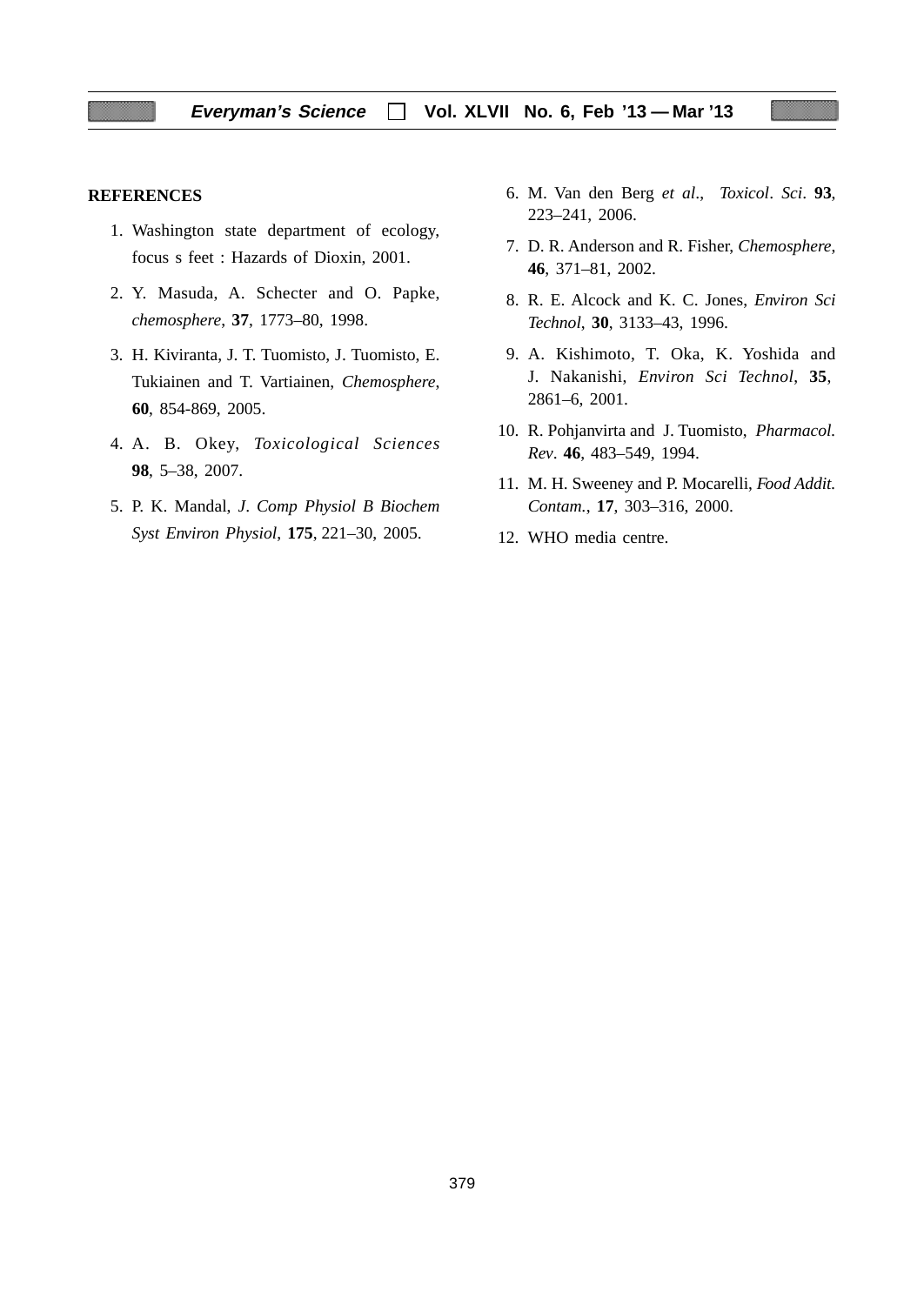# **A MULTIDISCIPLINARY FRAMEWORK OF ASSESSMENT AND MANAGEMENT IN CEREBRAL PALSY**

Vijay Batra

**Cerebral palsy is a non-progressive motor disorder invariably associated with disturbances of sensation, cognition, communication, perception, and / or behavior, and secondary orthopaedic deformities. Comprehensive management of cerebral palsy is based on clinical presentation, functional abilities, multidisciplinary assessment. It includes treatment planning, goal setting and implementation of individually tailored treatment and therapy program.**

### **INTRODUCTION**

erebral Palsy (CP) is a heterogeneous group of disorder of movement and posture caused by non-progressive defects or lesions of immature brain at prenatal, perinatal or postnatal period. It is considered the most common cause of childhood physical disability dominated by muscle weakness, poor selective motor control and abnormal motor sequences & synergies (such as contraction of agonist - antagonist muscle groups) resulting in absent or poorly developed postural reactions thereby affecting postural control and normal motor development 1.

CP is a common problem, the worldwide incidence being 2 to 2.5 per 1000 live births while in developing world, the prevalence of CP is not well established but estimates are 1.5-5.6 cases per 1000 live births  $2, 3$ .

The etiological and risk factors are many and an awareness of the interplay of multiple factors in the causation of Cerebral palsy is crucial. Cerebral Palsy is invariably associated with many deficits such as mental retardation, speech, & language problems, oromotor dysfunction  $2, 3$  and secondary orthopaedic deformities (such as hip dislocation and scoliosis of spine).

There are three basic recurrent elements that provide the basis for a concise definition. These are: significant problem with motor function resulting from something gone wrong with the brain during its early development and disturbance of typical brain development which occurred over a discrete period of time and does not represent a continuing, recurrent or progressive process. Depending on the location and extent of the damage, cerebral palsy can be mild, revealing itself as a kind of awkwardness, or severe, largely incapacitating a child from infancy.

Cerebral Palsy can be congenital or acquired depending on the cause and time of involvement<sup>3</sup>. The major causes associated with Cerebral Palsy are : birth asphyxia, trauma, premature birth and central nervous system infections etc.

### **CLINICAL PRESENTATION**

Cerebral Palsy is characterized by abnormal muscle tone, faulty posture, incoordination; persistent reflexes, absent and poorly developed postural reactions, delayed milestones and Poor functional performance and abilities <sup>4</sup>. The classical symptoms are spasticity, unsteady gait, and

Occupational Therapist, Department of Neurology, Govind Ballabh Pant Hospital (Govt. of NCT) Delhi, E-mail : vijaybatra@yahoo.com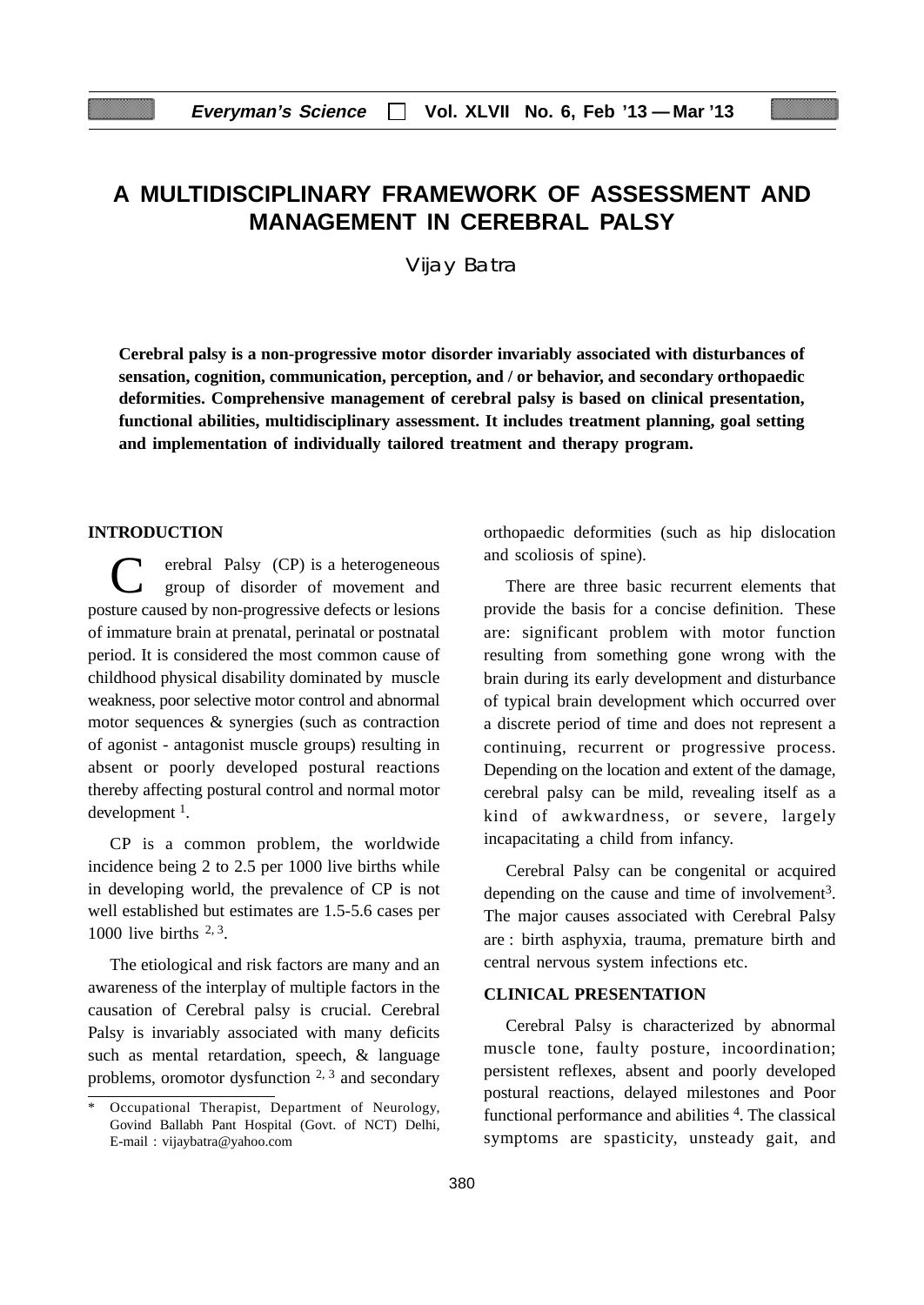dysarthria. Secondary symptoms can include speech or communication disorders, seizures, hearing or vision impairment or cognitive or perceptual abilities, learning abilities, and/or behavioral and orthopaedic complications.

Secondary orthopaedic problems in cerebral palsy include contractures and deformities. The bones in order to attain their normal shape and size require the stresses from normal musculature which gets affected in cerebral palsy because of tonal variations. Osseous findings will therefore mirror the specific muscular deficits. The shafts of the bones are often thin (gracile). When compared to these thin shafts (diaphyses) the metaphyses often appear quite enlarged (ballooning). With lack of use, articular cartilage may atrophy, leading to narrowed joint spaces. Depending on the degree of spasticity, children with Cerebral Palsy may exhibit a variety of angular joint deformities. Because vertebral bodies need vertical gravitational loading forces to develop properly, spasticity and an abnormal gait can hinder proper and/or full bone and skeletal development in cerebral palsy.

#### **ASSESSMENT & MANAGEMENT**

 A thorough neurological, developmental and functional assessment of the child with Cerebral Palsy helps in formulating a comprehensive early intervention program. Comprehensive assessment of a child with C.P. is essential to plan appropriate treatment8, 9, 10. Because of the multiplicity of problems, a multidisciplinary team 10 comprising of a neuro-developmental pediatrician, orthopedic surgeon, occupational therapist, clinical psychologist, speech pathologist, speech therapist, and social worker is required, preferably under one roof. Ideally all children with CP must have evaluation of their motor, sensory and cognitive functions. In addition other problems like feeding and nutrition, mobility etc. must also be given due importance.

The main aim of assessment is to evaluate physical & functional abilities of the child within

various performance areas and establish the current functioning level, assessing specific physical & structural limitations that may interfere with the attainment of certain goals, and functionality of skills. The management plan includes goal setting & implementation of individually tailored treatment & therapy program.

### **AIMS OF TREATMENT**

The comprehensive goals of treatment 4, 5, 6, 10 includes: normalizing tone, preventing & treating tightness, contractures & deformities, improving balance & coordination**,** increase physical & functional abilities, correcting & improving posture & gait and achieving developmental milestones, thereby improving the quality of life.

### **CURRENT TREATMENT TECHNIQUES & METHODS**

The following treatment techniques, procedures and therapies options are available for management of Cerebral Palsy.

Drugs, include muscle relaxants for spastic muscles like oral medications (such as Baclofen*,* Diazepam etc.), intrathecal medications (such as Baclofen*,* Morphine etc.) and anti-seizure drugs, if epilepsy is involved.

Occupational therapy, incorporates the use of specialized scientific techniques <sup>4, 5, 9</sup> such as Neuro Facilitation of Developmental Reactions (NFDR), Bobath, Rood, Proprioceptive Neuromuscular Facilitation & Sensory Integrative Therapy to improve movement control & coordination, correct posture, balance & enhance functional and motor abilities (such as developmental milestones, activities of daily living etc.). These techniques include specific therapeutic procedures like positioning, therapeutic exercises & activities, active & dynamic stretching, neurofacilitation, posture & balance training, recommendations for ergonomic modifications, adapted work settings, and adapted living arrangements.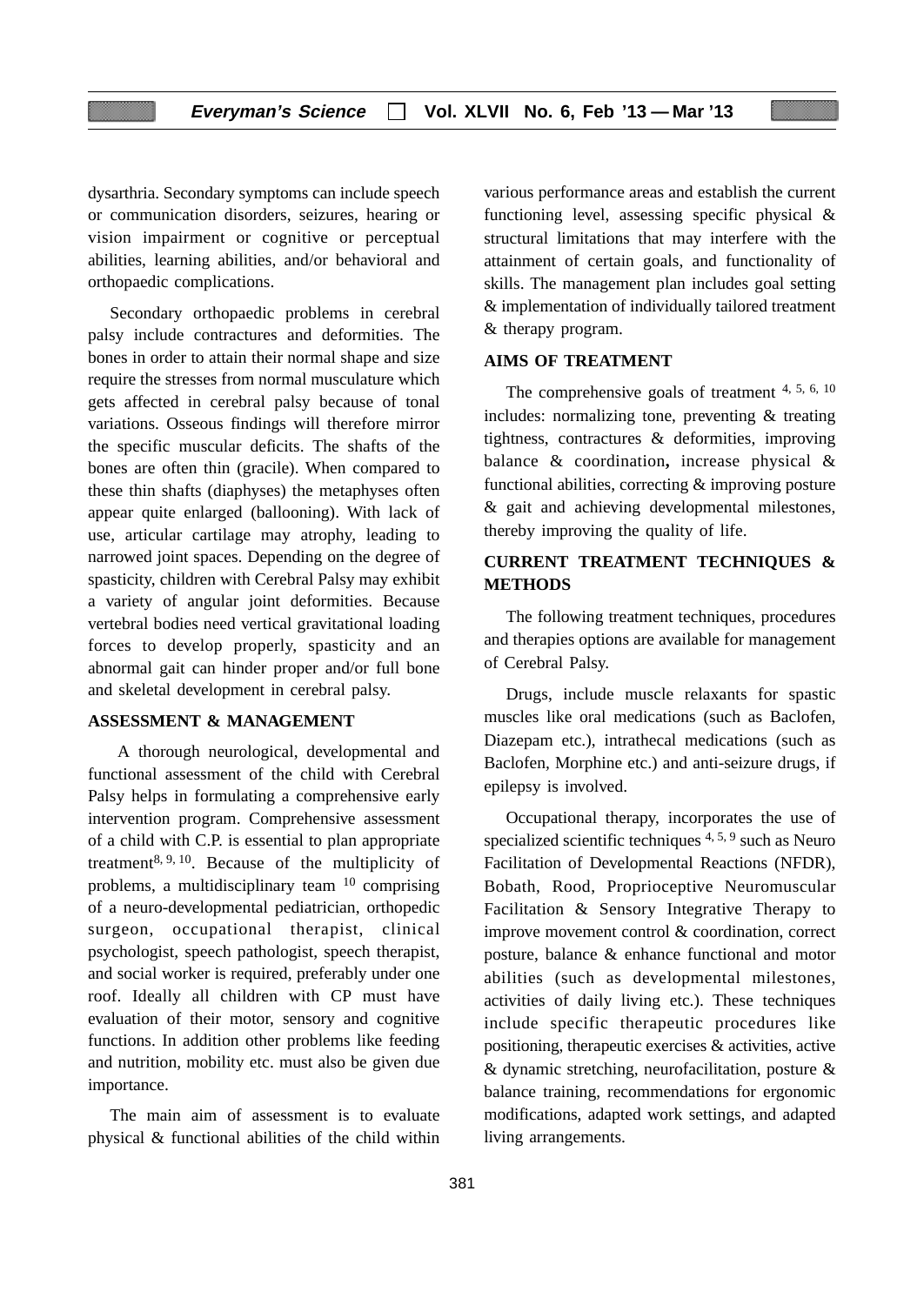Biofeedback provides the information about the internal physiological events in the form of audiovisual feedback signals and helps the children with Cerebral Palsy to gain increased voluntary control over movements.

Neuromuscular blocks, and Local anesthetics : such as phenol blocks, Botulinum toxin.

Orthopaedic Surgery7 **(**Rehabilitative & Corrective), which can be helpful in dealing with certain specific problems, such as those involving static contracture & deformity, affecting posture and gait.

Orthotic devices $4$  such as mobility aids (like walkers, wheelchairs) and Seating devices (like C.P. chair).

Splints, Casts and Calipers : specially designed shoes, ankle-foot orthoses and calipers may be required to provide stability to the joints in a child who is learning to stand and walk. Splints and Casts should not be used for prolonged periods of time as they may lead to disuse atrophy of the muscles.

Speech and language therapy : which can help children overcome some speech and hearing impairments, and also learn to use the great variety of mechanical and electronic devices and improve communication abilities.

Physiotherapy : includes Passive ROM & stretching exercises to prevent contractures and deformity<sup>9</sup>.

Child and family counseling : which can offer family / parent education, emotional support and relief of stress.

Behaviour Management : some children with CP may have problematic aggression and at times hyperactivity and destructive behaviour. Behaviour modification techniques and parental counseling are helpful.

### **Table 1. Showing treatment option for management of Cerebral Palsy**

| <b>Pharmacological</b> | Nonpharmacological                     | <b>Surgical</b>          |
|------------------------|----------------------------------------|--------------------------|
|                        | Oral Medication   Occupational Therapy | Orthopaedic              |
| (Baclofen,             | [Neuro Facilitation of Surgery]        |                          |
| Diazepam)              | Developmental (Rehabilitative          |                          |
| Introthecal            | reactions                              | $(NFDR)$ , & Corrective) |
| Medication             | Bobath, Rood]                          |                          |
| (Baclofen)             | <b>Biofeedback</b>                     |                          |
| Antiepileptic          | Orthotic devices such as               |                          |
| drugs                  | splints                                |                          |
| Neuromuscular          | Mobility aids, seating                 |                          |
| blocks                 | devices                                |                          |
| Local anesthetics      | Speech therapy                         |                          |
|                        | Physiotherapy                          |                          |
|                        | Child & family                         |                          |
|                        | Counseling                             |                          |
|                        | <b>Behaviour Management</b>            |                          |

#### **REFERENCES**

- 1. M. Bax, M.Goldstein, P. Rosenbaum, A. Leviton, N. Paneth, B. Dan, B. Jacobsson, & D. Damiano, *Developmental Medicine and Child Neurology*, **47**, 571-6, 2005.
- 2. Hammodi F AL-Jumaily, *European Journal of Scientific Research*, **94**, 406-414, 2013
- 3. C. Sankar, N. Mundkur, *Indian J. Pediatr.*, **72**, 865-868, 2005.
- 4. NR. Finnie, Handling the Young Cerebral Palsied Child at Home. 2nd edn. New York, USA. Haynes U Dutton Sunrise Inc. 1974
- 5. JM Gracies, *Phys. Med. Rehabil. Clin. N. Am.*, **12**, 747-768, 2001.
- 6. E. Helander, P. Mendis, G. Nelson, A Manual on Community Based Rehabilitation for Developing Countries. Geneva W.H.O. Publications 1983
- 7. JP. Lin, *J. Neurol. Neurosurg. Psychiatry*, **74**, 123-129, 2003.
- 8. Ruth A. Hansen and Ben Atchison, Conditions in Occupational Therapy : effect on occupational performance." ed. Baltimore : Lippincott Williams & Williams, 8-21, 2000.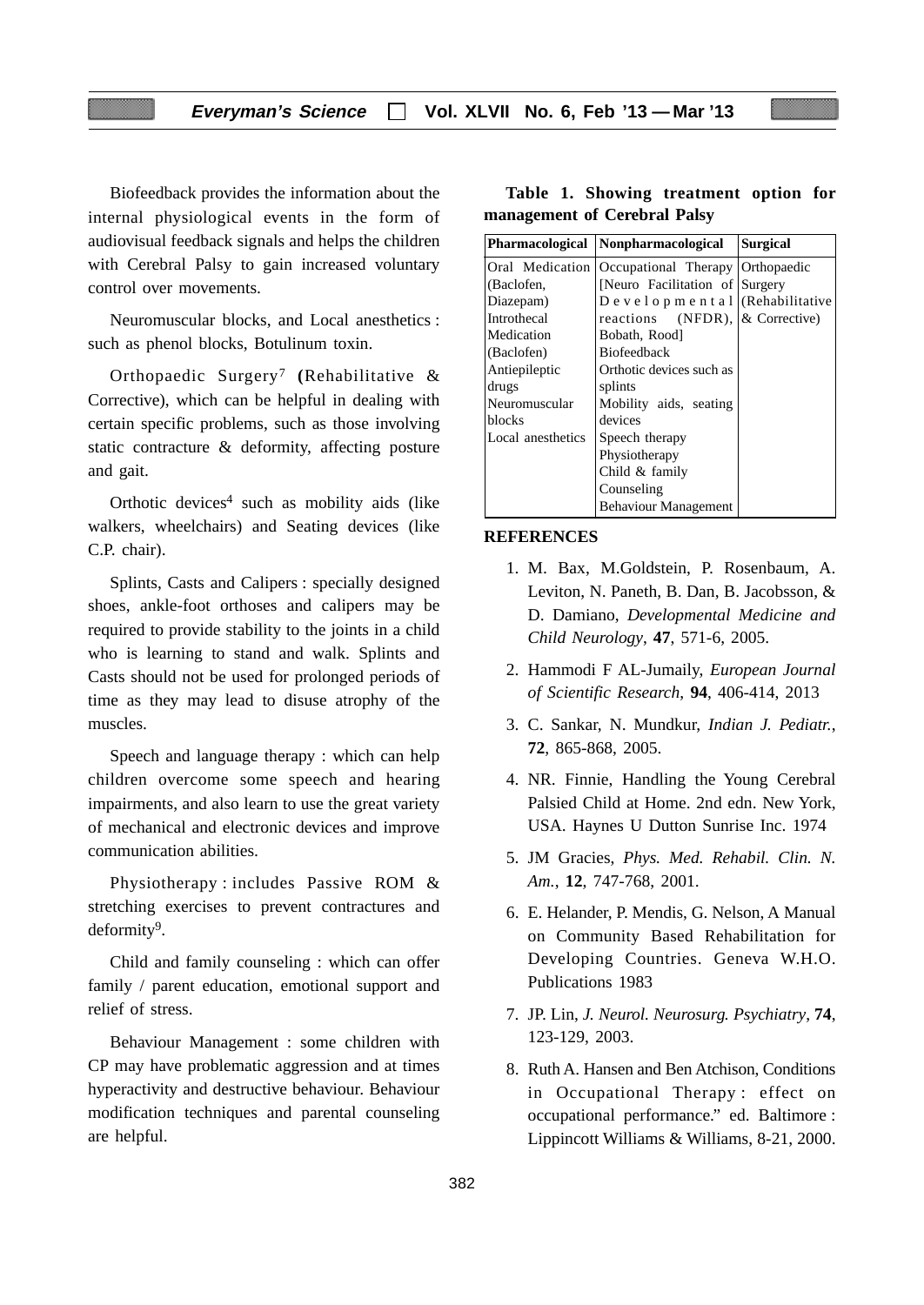9. D. J. Russell, P. L. Rosenbaum & L. M. Avery, Gross motor function measure (GMFM 66& GMFM 88) users manual, *Clinics in Developmental Medicine* No. **159**, MacKeith Press. Distributed by Cambridge University Press 2002.

10. A. H. Tilton, *Semin. Pediatr. Neurol.*, **11**, 58-65, 2004.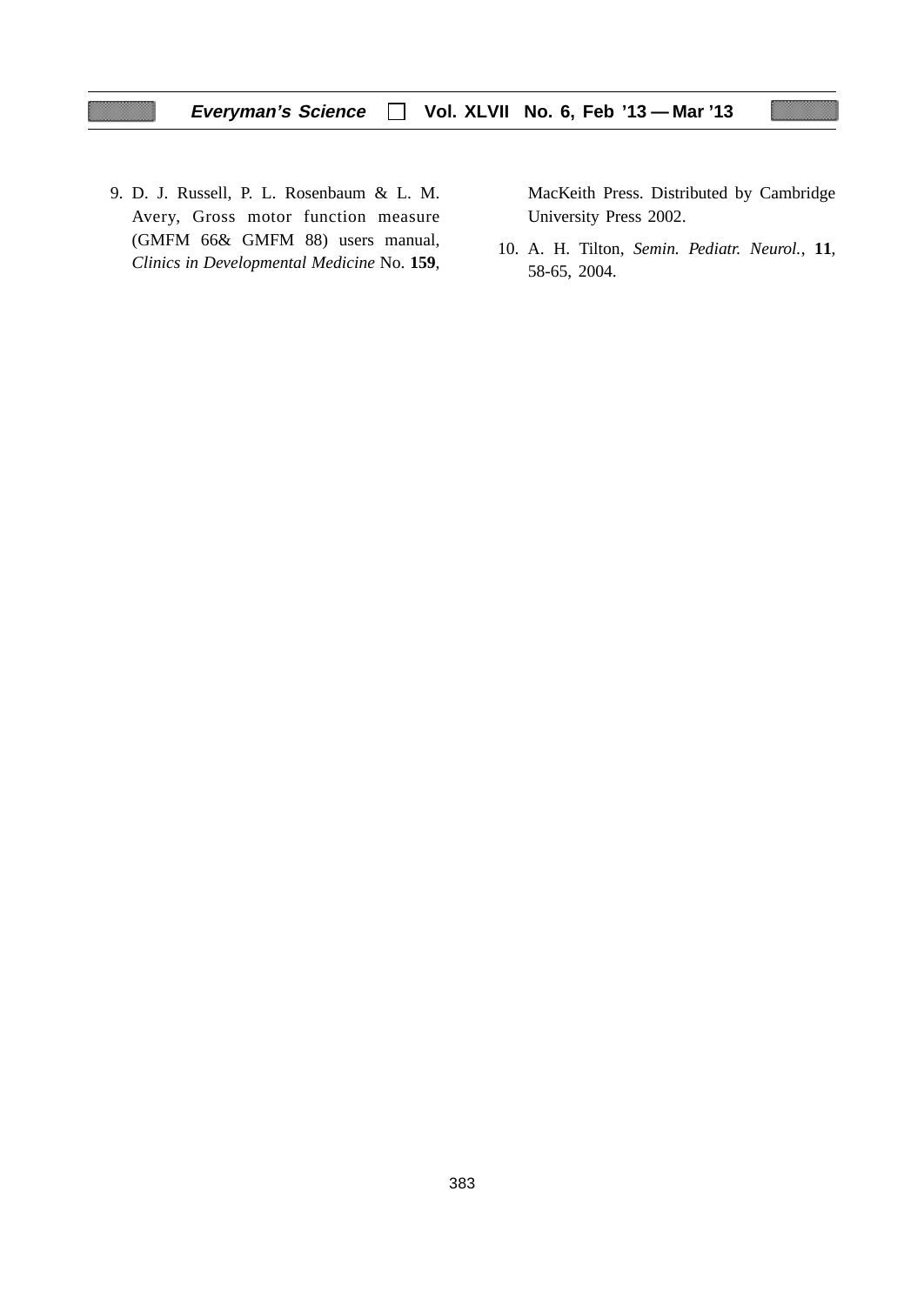# **PHYTASE-IMPORTANT ENZYME FOR ANIMAL, HUMAN NUTRITION AND ENVIRONMENT**

Iti Gontia-Mishra, Khushboo Bardiya-Bhurat\* and Sharad Tiwari

**Phytases are enzymes that catalyze the breakdown of phytate into inorganic phosphorus and** *myo***-inositol phosphate derivatives. Plant seeds that have high phytate content are used as animal feed. Phytases have been intensively studied in recent years and gained immense attention because of their application in reducing phytate content in animal feed and food for human consumption and indirectly lowering environmental pollution caused by undigested phytate. Microbial phytases have various biotechnological applications in diversified ventures such as animal feed additives, aquaculture, food industry, probiotics, biofertilizers, pharmaceuticals, development of transgenic plants and animals.**

### **INTRODUCTION**

yo-inositol hexakisphosphate (phytase) is a ubiquitous constituent of cereals and grains, which serves as a major source of phosphorus for the animals and exists predominantly in its salt form (phytic acid). Phytic acid (phytate) is the principal storage form of phosphorus and inositol. It represents ~60-90% of the total phosphorus content in cereals, legumes, and oilseeds,  $~50\%$  in nuts and  $~24\%$  in cocoa and chocolate.<sup>1</sup> In spite of being a rich source of phosphorus, the bound phosphorus in phytate is poorly utilized by monogastric animals such as pigs, poultry and fish because these animals have very low levels of phytate-degrading enzymes *i.e.* phytase (myoinositol hexakisphosphate phosphohydrolase) in their digestive tracts which requires addition to the forage of sources with  $Ca<sub>3</sub>(PO<sub>4</sub>)<sub>2</sub>$ . Besides this phytate is also considered as anti nutritional compound because it forms complexes with several

divalent cations of major nutritional significance, such as  $Ca^{2+}$ ,  $Mg^{2+}$ ,  $Zn^{2+}$ ,  $Cu^{2+}$ ,  $Fe^{2+}$  and  $Mn^{2+}$  and with proteins under both acidic and alkaline pH conditions which affect the protein structure, resulting in decrease in the enzymatic activity, protein solubility and proteolytic digestibility.<sup>2, 3</sup> The undigested phytate excreted by the animals is degraded by microorganisms in the soil and the released phosphorus at high concentrations gets into the rivers where it causes eutrophication. The importance of phytic acid as a source of phosphorus, its ability to cause undesirable ecological effects and antinutritive properties has stimulated research into ways for its dephosphorylation. Hence, from last few decades, phytases have attracted substantial interest of scientists and entrepreneurs in the areas of nutrition, environmental protection and biotechnology.

### **PHYSIOLOGICAL ROLES OF PHYTASES**

 It is clear and evident that phytases are widespread in nature ranging from microorganisms to plants and animals as well as the role of these enzymes in each organism varies depending on its physiological requirements.

Biotechnology Centre, Jawaharlal Nehru Agricultural University, Jabalpur 482004.

IPS Academy, Indore 452002. E-mail: khushboosbardiya@gmail.com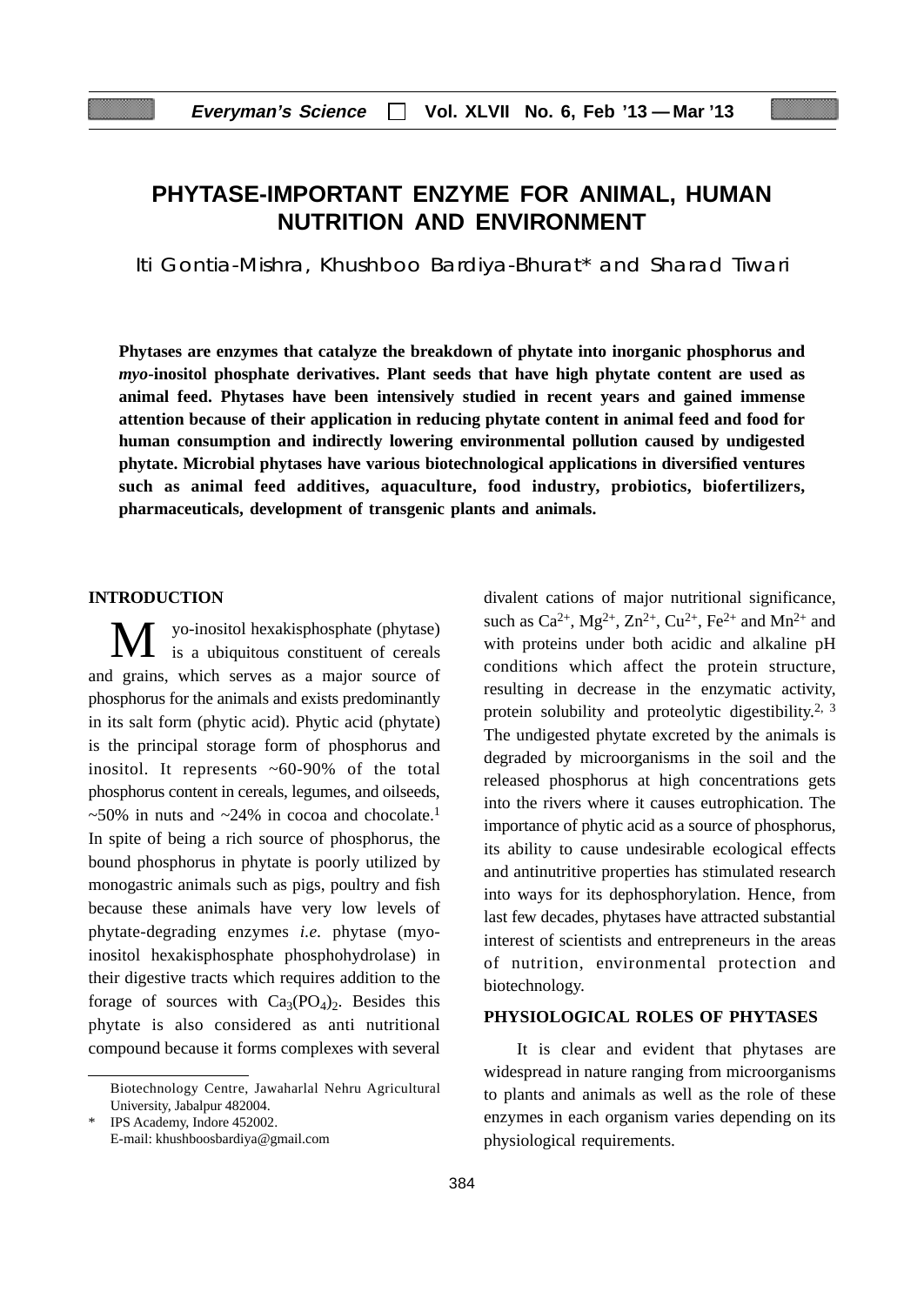#### **MICROORGANISMS**

In microorganisms, phytase expression is most frequently induced and the enzymes are usually secreted in response to phosphate starvation and in some cases for pathogenesis. The expression of phytases results in release of inorganic phosphate from surrounding and/or internal Ins  $P_6$  stores.

### **PLANTS**

 In plants, phytase is expressed during seed germination for phytate degradation to provide the growing seedling with orthophosphate, lower inositol Polyphosphate Phosphatase (IPPs), free myo-inositol and previously bound cations, such as  $K^+$ , Mg<sup>2+</sup>, Zn<sup>2+</sup>, and Ca<sup>2+</sup> thus providing nutrition for plant growth.

### **ANIMALS**

 In animals phytases are mainly involved in maintenance of the cell's metabolic reservoirs of Ins  $P_6$  and other IPPs. The Multiple Inositol Polyphosphate Phosphatase (MIPP) play vital role in regulation of cellular activities of Ins  $P_6$  and Ins  $(1, 3, 4, 5, 6)$   $P_5$ .

#### **APPLICATIONS OF PHYTASES**

Phytases are enzymes which have multifaceted applications ranging from human to animal, plant and environmental benefits as represented in Fig. 1. A few of the applications of phytases in various



**Fig 1. Multifacted applications of phytases**

#### **NUTRITIONAL BENEFITS TO HUMANS**

#### ● **Enhanced nutritive bakery products**

Preference for consumptions of whole grain bread is increasing due to its nutritional benefits like high fiber contents. Whole grain flour contains the high concentration of iron and phytate that originates from the bran.4 Addition of phytase significantly reduced the phytate content in dough as well as shortened the fermentation time. Besides this, it also improved the bread shape, volume and softness of the crumb. Phytases also increase the bioavailability of essential minerals like Ca, Mg, Zn, Fe, etc. by acting upon phytate which have a tendency to form complexes with these metal ions.

#### ● **Improved iron absorption**

Iron deficiency is widespread micronutrient deficiency world-wide. A major cause is the poor absorption of iron from cereal and legume-based diets high in phytic acid. The most-widely recognized strategies for reducing micronutrient malnutrition are supplementation with pharmaceutical preparations and food fortification. These strategies are not very well implicated for reduction of iron-deficiency. An alternative more sustainable approach would be the enrichment of food staples by increasing iron bioavailability, by development of phytase over-expressing transgenic plant. Using this approach *phy* gene from *Aspergillus fumigatus* was introduced into the rice endosperm for better bioavailability of iron.5

#### ● **Transgenic crop as food and feed**

The approach to produce transgenic crops having high phytase expression is becoming a prerequisite to improve the bioavailability of phosphorus in food/feed along with direct supplementation of microbial phytase to animal feed. Transgenic crops expressing phytase were used as animal feed and showed comparable results to feed supplemented with microbial phytase in terms of phosphorus (P) utilization. As a cost-effective option, transgenic plants have been evaluated as bioreactors for the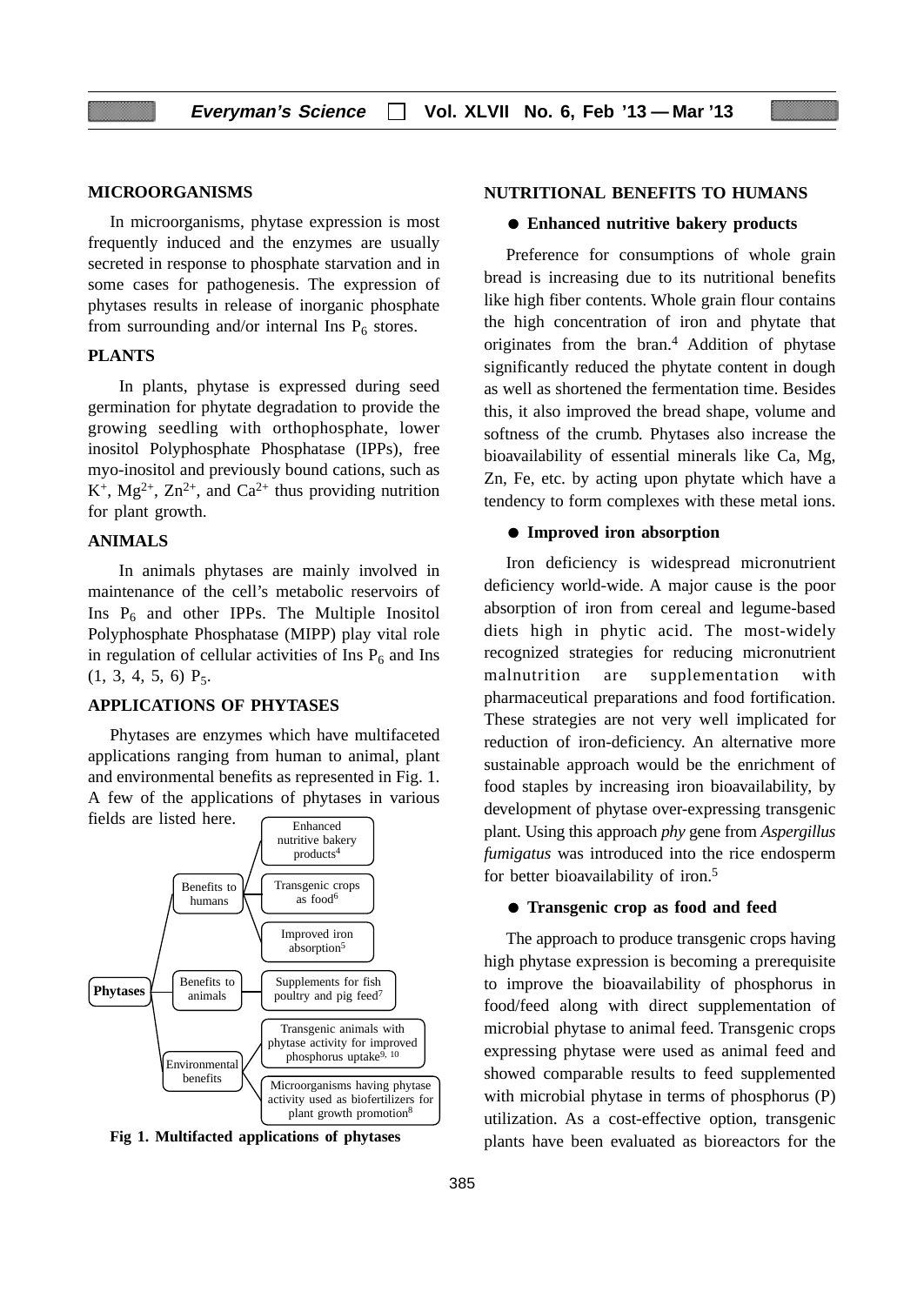production of recombinant phytases to meet the industrial demand. Moreover, transgenic plants overexpressing phytase gene from microorganisms targeted for root specific secretion can improve P nutrition in crop plants under P-limiting conditions.<sup>6</sup>

### **NUTRITIONAL BENEFITS TO ANIMALS**

Supplementing the animal feeds with phytase is considered to be one way to check the phosphate utilization for better animal nutrition. A large number of microbial phytases are marketed and extensively used as animal feed supplements as mentioned in Table 1.

**Table 1. List of commercially available microbial Phytases.**

| Company                    | <b>Phytase source</b>          | <b>Production strain</b>       | <b>Trademark</b>           |
|----------------------------|--------------------------------|--------------------------------|----------------------------|
| <b>AB</b> Enzymes          | Aspergillus<br>awamori         | Trichoderma<br>reesei          | Finase                     |
| Alko<br>Biotechnology      | A. oryzae                      | A. oryzae                      | SP, TP<br>and SF           |
| Alltech                    | A. niger                       | A. niger                       | Allzyme<br>phytase         |
| <b>BASF</b>                | A. niger                       | A. niger                       | <b>Natuphos</b>            |
| Biozyme                    | A. oryzae                      | A. oryzae                      | <b>AMAFERM</b>             |
| <b>DSM</b>                 | P. lycii                       | A. oryzae                      | <b>Bio-Feed</b><br>phytase |
| Fermic                     | A. Oryzae                      | A. oryzae                      | Phyzyme                    |
| Finnfeeds<br>International | A. awamori                     | T. reesei                      | Avizyme                    |
| Roal                       | A. awamori                     | T. reesei                      | Finase                     |
| Novozyme                   | Peniophora<br>lycii            | A. oryzae                      | Ronozyme®,<br>Roxazyme®    |
| Diversa/<br>Syngenta       | Escherichia<br>coli            | <b>Escherichia</b><br>coli     | Quantum <sup>TM</sup> ,    |
| Diversa/<br>Danisco A/S    | Schizosacchar-<br>omyces pombe | Schizosacchar-<br>omyces pombe | Phyzyme <sup>TM</sup> ,    |

### ● **Phytase as supplement in fish feed**

Fishmeal, which is usually used as fish feed is very expensive and needs a substitute. The replacement of fishmeal with plant or grain byproducts is an effective low cost option for fish feed but it is associated with problems such as presence of anti-nutritional factors, like phytic acid. Supplementation of phytase in plant based feed will solve the above said problem without affecting

growth, feed efficiency or bone phosphorus deposition. In addition it will aid in reduction of phosphorus discharge into the aquatic environment, thereby causing less pollution7.

### ● **Phytase in poultry and pig feed**

The addition of phytase to high phytate containing diets improves the absorption and utilization of phosphorus. Microbial phytase addition to diets improves the bioavailability of  $Mg^{2+}$ ,  $Zn^{2+}$ ,  $Cu^{2+}$  and Fe<sup>2+</sup> in pigs and poultry. The phytase supplementation in the diets significantly improved the digestibility of minerals, total phosphorus, phytate phosphorus and gross energy.7

### **ENVIRONMENTAL ASPECT**

### ● **Biofertilizers for plant growth promotion**

Although plants have developed numerous mechanisms to increase the availability of soil phosphorus, utilization of phytate phosphorus from the soil is very limited due to low phytase activity present within rhizosphere. Thus, phytase producing microorganisms are the ideal candidates as biofertilizers for improvement of P utilization by plants. Phytase and phosphatases producing fungi were used as seed inoculants, to help attain higher P nutrition of plants in the soils containing high phytate phosphorus.8 Alternatively, extracellular phytase producing microorganisms can be incorporated in traditionally used phytate rich manures such as poultry and fish manure. This will, in turn, help to increase the availability of phosphorus and other essential minerals in manure.

### ● **Transgenic animals with improved phosphorus uptake**

The problem of manure-based environmental pollution is wide spread and is a matter of utmost concern. To overcome this problem phytase expressing transgenic animals were developed such as transgenic mice and transgenic pig.9 These transgenic pigs producing salivary phytase required less inorganic phosphate supplementation for normal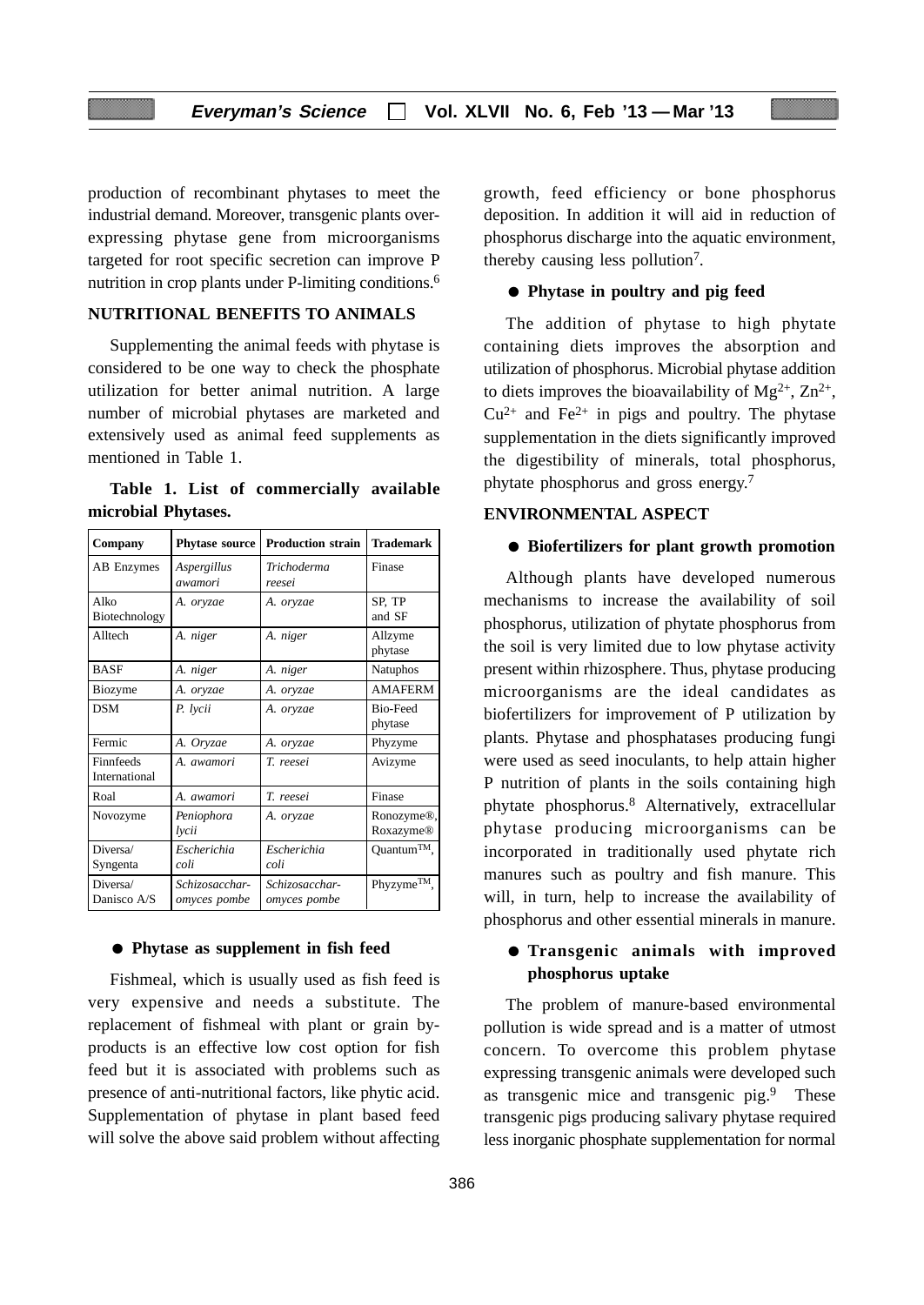growth and excreted up to 75% less fecal phosphorus than non-transgenic pigs. These studies suggested that the introduction of salivary phytase transgenes into monogastric farm animals offers a promising biological approach to lessen the requirement for dietary phosphate supplements and reduce phosphorus pollution.10

#### **CONCLUDING REMARKS**

The importance of phytases as potential tool has been recognized in various fields. It is imperative to comprehend that all the nutritional and environmental applications cannot be fulfilled by any single known phytase. Thus, continuous efforts must be made to isolate new phytases with desirable traits. Alternatively, engineering of phytases is also required to optimize their catalytic and stability attributes to make a better phytase available for various applications. Phytases producing microorganisms, individually or in combination can serve as probitiotics in various food formulations for improving phosphate utilization. Supplementation of phytase significantly reduced the phytate content of various food products and provides health benefits for alleviation of mineral deficiency. Transgenic crops expressing phytases not only rules out the problem of mineral malnutrition, phosphate uptake in animals and humans, but also alleviates the environmental pollution due to phytate phosphorus. The transgenic plants expressing microbial phytase genes could also be used to improve soil fertility and availability of minerals to plants. Search of new phytases as well as engineering of known phytases for desirable characteristics should go hand in hand for proficient solutions to the biotechnological implication of phytases in mineral nutrition, and environmental protection.

#### **ACKNOWLEDGEMENT**

Authors are grateful to the Department of Biotechnology, Ministry of Science and Technology, Government of India, New Delhi, India, for financial assistance.

#### **REFERENCES**

- 1. D.E.C.S. Rao, K.V. Rao, T.P. Reddy and V. D. Reddy, *Crit. Rev*. *Biotechnol*. **29**, 182- 198, 2009.
- 2. B. F. Harland and D. Oberleas, Phytic acid complex in feed ingredients. In: Phytase in Animal Nutrition and Waste Management 1999 (ed. M.B. Coelho and E.T. Kornegay), pp. 69-76, BASF, Mexico.
- 3. A. K. Kies, L. H. De Jonge, P. A. Kemme and A. W. Jongbloed, *J. Agric. Food Chem*. **54**, 1753-1758, 2006.
- 4. M. Haros, C. M. Rosell, C. Benedito, *Eur. Food Res. Technol*. **213**, 317-322, 2001.
- 5. S. M. Yoon, S. Y. Kim, K. F. Li, B. H. Yoon, S. Choe, M. M. C. Kuo, *Appl. Microbiol. Biotechnol*. **91**, 553-563, 2011.
- 6. I. Gontia, K. Tantwai, L. P. S. Rajput and S. Tiwari, *Food Technol. Biotechnol*. **50**, 3-10, 2012.
- 7. Z. J. Cheng and R. W. Hardy, *Aquacult. Nutr*. **8**, 271-277, 2002.
- 8. R. S. Yadav and J. C. Tarafdar, *Soil Biol. Biochem*. **35**, 745-751, 2003.
- 9. S. P. Golovan, M. A. Hayes, J. P. Phillips and CW Forsberg, *Nat. Biotechnol*. **19**, 429-433, 2001.
- 10. S. P. Golovan, R. G. Meidinger, A. Ajakaiye, M. Cottrill, M. Z. Wiederkehr, D. J. Barney, C. Plante, J. W. Pollard, M. Z. Fan, M. A. Hayes, J. Laursen, J. P. Hjorth, R. R. Hacker, J. P. Phillips and C. W. Forsberg, *Nat. Biotechnol*. **19**, 741-745, 2001.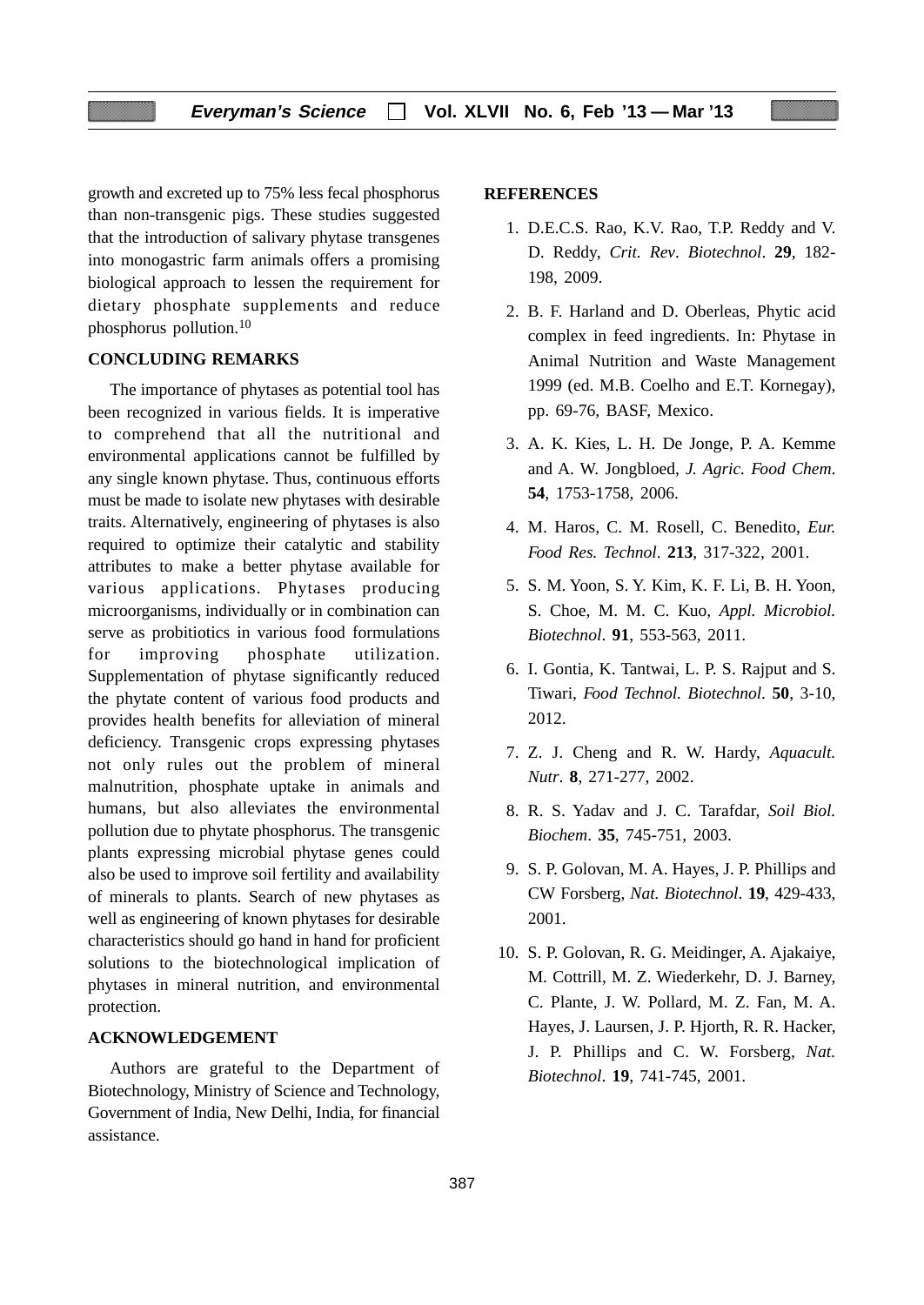# KNOW THY INSTITUTIONS



#### **CENTRAL INSTITUTE OF FRESHWATER AQUACULTURE, BHUBANESWAR**

The Central Institute of Freshwater Aquaculture (CIFA) is a premier research Institute on freshwater aquaculture in the country under the aegeis of the Indian Council of Agricultural Research (ICAR), New Delhi. The present Institute has had its beginnings in the Pond Culture Division of Central Inland Fisheries Research Institute (CIFRI) established at Cuttack, Orissa in 1949 with a view of face challenges in the field of fish culture in ponds, tanks and other small aquatic body. Subsequently, CIFRI, in a major effort to give emphasis to freshwater aquaculture research, initiated steps to establish the Freshwater Aquaculture Research and Training Centre (FARTC) over 147 ha campus at Kausalyaganga, Bhubaneswar, Orissa. The Centre gradually developed into its full capacity and became an independent Institute during 1987 as Central Institute

of Freshwater Aquaculture (CIFA). The Institute is also the Lead Centre on 'Carp Farming in India' under Network of Aquaculture Centres in Asia-Pacific (NACA) operative under Food and Agriculture Organisation of United Nation (FAO).

### **VISION**

Making Indian freshwater aquculture globally competative through eco-friendly and economically viable fish production system for livelihood and nutritional security.

### **MISSION**

Excellence in research for developing sustainable and diversified freshwater aquaculture practicies for enhanced productivity, quality, water use efficiency and farm income.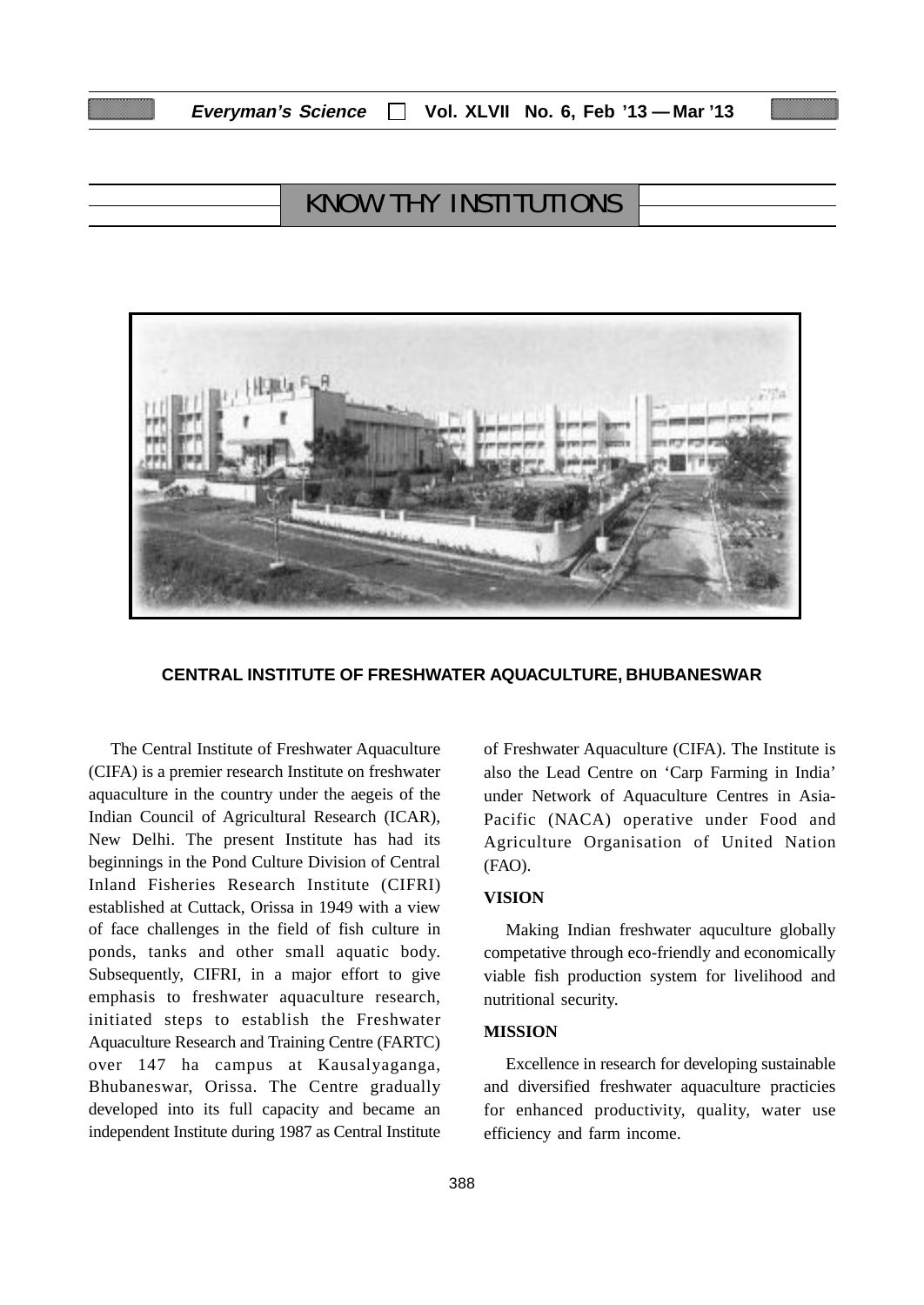### **MANDATE**

- To conduct basic, strategic and applied research in freshwater aquaculture.
- To enhance production efficiencies through incorporation of biotechnological tools.
- To undertake study on diversifcation of aquaculture practices with reference to species and systems.
- To provide training and consultancy services.

#### **DIVISIONS**

- Aquaculture Production and Environment Division.
- Fish Nutrition & Physiology Division.
- Fish Genetics and Biotechnology Division.
- Fish Health Management Division.
- Social Science Section.

### **AQUACULTURE PRODUCTION AND ENVIRONMENT DIVISION**

### **RESEARCH ACHIEVEMENTS**

#### **Breeding of finfishes and shellfishes**

- Induced carp breeding through use of synthetic hormones.
- Induced breeding and seed production of magur and singhi.
- Development of FRP hatchery system for magur.
- Breeding and seed rearing of *Wallago attu*, *Pangasius pangasius*, *Ompak pabda*, *Horabagras brachysoma* and *Mystus vittatus.*
- Breeding and seed rearing of Murrels and Koi.
- Breeding and mass scale seed production of different indigenous ornamental species.
- Design and modification of carp hatcheries.
- A portable model FRP hatchery for carps has

been developed facilitating small-scale seed production at farmers' site.

- Prolonged and multiple carp breeding of carps: as many as four times in a year, from April-September, with 2-3 fold increase in spawn production from a single female.
- Advanved and delayed gonadal maturation through environmental and hormonal manipulation Cryopreservation of carp milt.
- Development of low-cost mini cryofreezer.
- Demonstration of cryomilt utilization at different states of India (Tamil Nadu, Haryana, Andhra Pradesh and Utter Pradesh).
- Technology for production of high quality captive broodstock of giant freshwater prawn, *Macrobrachium rosenbergii*.
- Development of mass scale larval rearing technique for freshwater prawn.
- Development of safe and simple procedure for the separation of embryonic stages of *M*. *rosenbergii* for cryopreservation studies.
- Breeding and larval rearing of freshwater mussel, *Lamellidens marginalis* with identification of appropriate host of glochidial attachment.

### **Culture of finfishes**

- Development of packages of practices on carp seed rearing in nursery and rearing ponds.
- Low input technologies using biogas slurry or aquatic weed.
- Aquatic weed based system with grass as main components (40-50%) demonstrated 3-5 t/ha/yr production of without additional feed and fertilizer.
- Development of multiple cropping for growout production of carps.
- Diversification of carp culture with minor carps and barbs.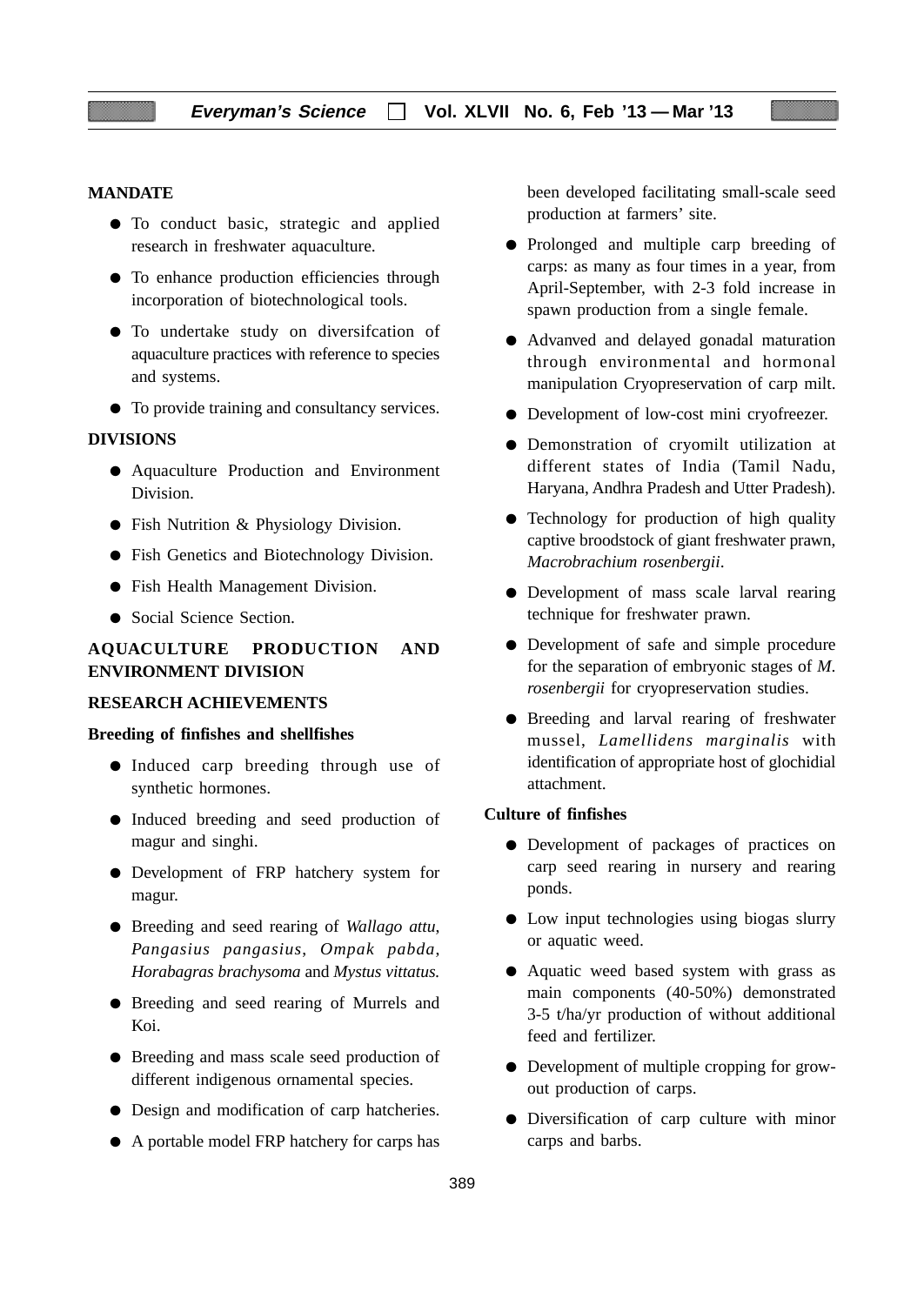### **Everyman's Science Vol. XLVII No. 6, Feb '13 — Mar '13**

- Intensive carp culture with production levels of 10-15 tonnes/ha/yr in static pond with higher use of 20,000–25,000 fingerlings/ha densities, balanced supplementary feed, aeration and bio-fertilization with Azolla @ 40 t/ha/yr.
- Polyculture of freshwater prawn with carps: demonstrated 200-300 kg or prawn production along with 2-3 tonnes of carps/ha/yr.
- Sewage-fed carp polyculture with demonstration of 3-5 t/ha/yr production without any additional feed and fertilizer inputs.
- Integrated farming systems with sewage water involving agriculture, fish culture and horticulture.
- Seed production and supply of minor carps/ barbs of different states.
- Standardization of technology of cage culture with 80-130 tonnes/ha/yr production demonstrated.
- Standardization of techniques for pen culture using Indian major carps.
- Development of flow-through culture of carps with 60-65 t/ha/yr production demonstrated at high stocking densities under monoculture with continuous water flow through.

#### **Culture of shellfishes**

- Standardization of grow-out culture of freshwater prawn with 1-1.5 t/ha/crop production in six months with supplementary feed and aeration.
- Production of cultured pearls from freshwater mussel: shell sttached half-round and designed pearls, non-nucleated oval to round pearls.
- Development of nucleus through indigenous material for pearl production.
- Cell culture of epithelial cell of freshwater mussel.

### **Aquaculture engineering**

- Design of hatcheries for carps and catfishes.
- Design of farm ponds.
- Development of closed-loop recirculatory system and flow-through system for industrial aquaculture.
- Development of Mechnical pond applicator.
- Development of Mechanized fish harvesting system.

### **Aquatic environment**

- Comparative efficiency study of organic manures and inorganic fertilizers.
- Fertilization measures and schedules for different categories of ponds.
- Standardization of doses of major micro and macronutrients for enhancing the productivity in culture systems.
- Technology of waste water treatment through aquaculture using duck weed and fish.
- Control of aquatic vegetation through mechanical, chemical and biological methods.
- Optimization of productivity based on both autotrophic and heterotrophic food chains.
- Quantification of biological nitrogen fixation in freshwater fishponds.
- Biofertilization with Azolla in fishponds.
- Evaluation of biofilters and studies on bacterial flora of crops, catfish and prawn hatchery systems.
- Demonstrated trophic significance of microbial communities in carp culture.

### **FISH NUTRITION & PHYSIOLOGY DIVISION**

### **Research Highlights**

● Feeds standards for carps, catfish and prawn with Bureau of Indian Standards.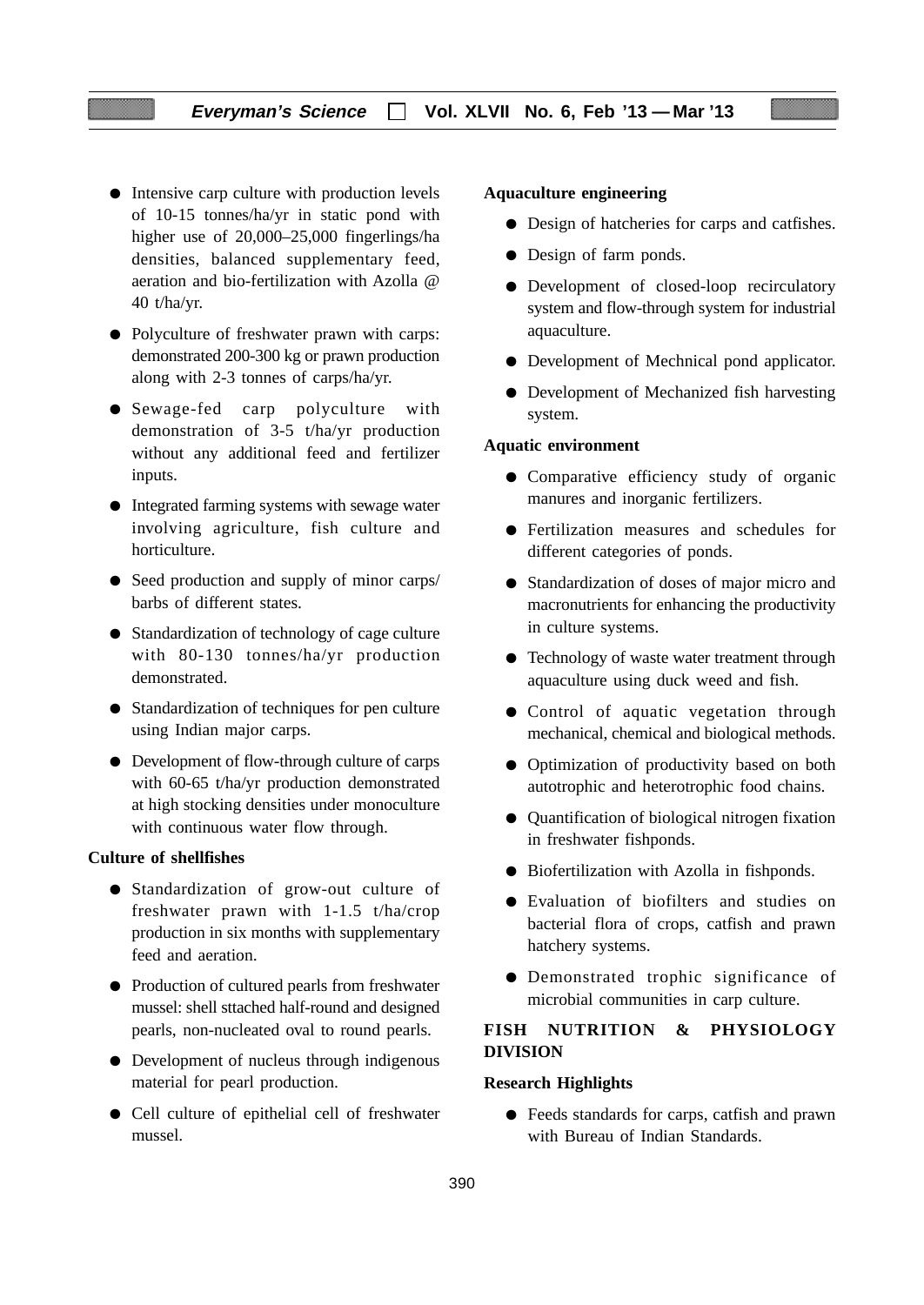- CIFACA, growout carps feed.
- Starter-M and Starter Pangas, catfish larval feeds.
- CIFABROOD, brood Indian major carps feed.
- Pangas grower feeds 'Pangas Grow-I and 'Pangas Grow-II.
- On-farm demonstration of carp production towards doubling the national average with 'GRAM-CA-Feed'.
- National Feed Testing and Referral Laboratory for feed quality assurance and certification.
- A State of Art Feed Mill for feed technology demonstration.
- Climatology Laboratory for climate change study in Fish Physiology.
- Fish digestibility laboratory for nutrient digestibility study.
- Off season gonadal maturation and seed production techniques in carps.
- Cataloguing of region based feed resources in India.

### **FISH GENETICS AND BIOTECHNOLOGY DIVISION**

#### **Research Highlights**

- CIFA IR1, Jayanti improved Rohu through selection.
- Production of Triploid grass carp .
- Diploid Meiotic & Mitotic Gynogenesis and Polyploidy (Triploidy/Tetra Ploidy).
- Evaluation of interspecific, intergenetic & intraspecific (Diallele) hybrids of major carps.

#### **Fish Health Management Division**

Important activities

● Monitoring national fish disease outbreaks and serological screening of diseases.

- Development of vaccine using molecular techniques.
- Molecular characterization of important bacteria, viruses, parasites and fungi.
- Application of probiotics in aquaculture.
- Immunity and immunomodulation in fish.
- Maternal immunity in craps and their role in seed survival.
- Standardization of cell culture of Carps.
- Repository of pathogenic bacteria and immuno diagnostic reagents.
- Isolation and characterization of bacteria associated with nutrient cycles and bioremediation.
- Biodiversity and identification of microorganisms important to aquaculture.
- Nanotechnology in aquaculture.

#### **Achievements**

- Development of Diagnostic kits : ELISA kits, Spot agglutination kits Nested and multiplex RT-PCR kits.
- Development of Chemical formulation-CIFAX, CIFACURE and herbal formulation (AQUAHERBICARE) to control diseases.
- Immunoboost-C of to enhance disease resistance.
- *Aeromonas hydrophila* resistant improved rohu *(In collaboration with Genetics and Biotechnology Div.)*

### **SOCIAL SCIENCE SECTION**

The Social Science Section of the Institute was established in 2006 with a view to popularize research results for the overall development of the freshwater aquaculture sector, to provide a forum for feed back to the Institute, to maintain liaison with the fish farmers, fisheries departments and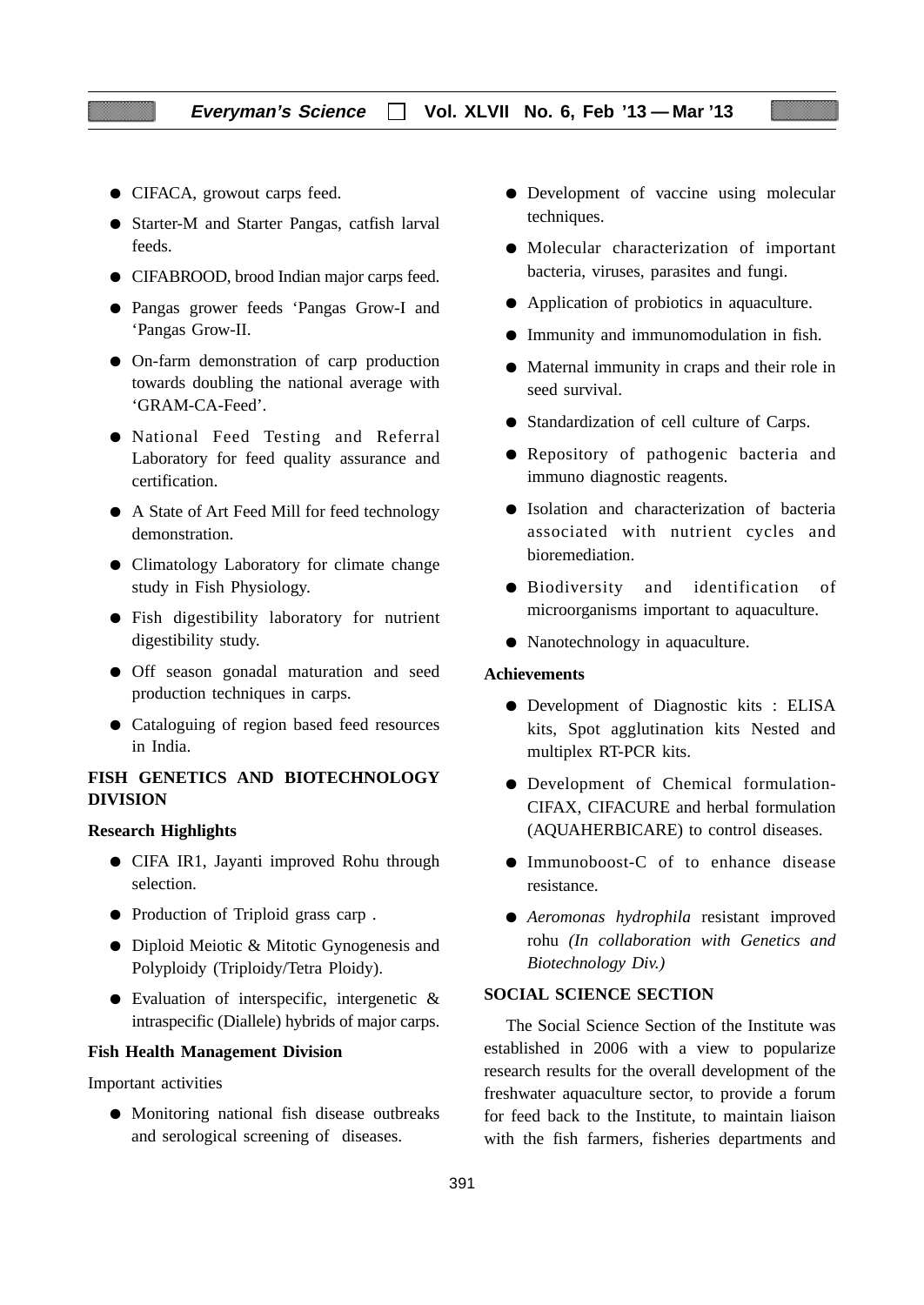### **Everyman's Science Vol. XLVII No. 6, Feb '13 — Mar '13**

fishery industry as a whole, to organize short term refresher courses, to conduct research investigations for studying the extent of adoption of the new and improved technologies developed by the Institute and to conduct economical and statistical investigations on various aspects of freshwater aquaculture.

The section also takes care of transfer of technology programmes, organizing educational programmes for farmers and farm women by conducting exhibitions, demonstrations, interactive meetings, trainings and campaigns. Presently there are 4 scientists working in the division of which 2 are in Fisheries Extension, 1 in Statistics and 1 in Fisheries Economics. There are 6 in-house research projects presently being handled by the division in addition to 2 funded projects. The division also serves the fish farmers through the Agricultural Technology Information Centre (ATIC) by supply of technological inputs, products and services through the single-window delivery system. ATIC receives over 4000 information seekers per year. Awareness programmes on freshwater aquaculture technologies and video shows are being organized at ATIC for large number of beneficiaries. The section also assists in preparing the audio, video CDs, publications and press coverage on important activities of the Institute.

### **RESEARCH PROJECTS**

#### **(i) Institute Funded**

- Agricultural Technology Information Centre.
- Aquaculture in changing climate a study based on the perception of freshwater aquaculturists (2008-13).
- Community based management for sustainable aquaculture in rural areas (2009- 13).
- Digitalization of Research Project and Publication Records related to Freshwater Aquaculture (2010-2012).
- Development of a Database and Information System for Institute's Publications (2012- 14).
- Mainstreaming gender concerns in freshwater aquaculture development-An action research (2012-14).

#### **(ii) Externally Funded**

- Bio-Technology Information System (BTIS) (DBT).
- Transfer of technology of composite carp culture through demonstration among SC/ST women in Boudh and Purulia. (DST) (2009- 12).

Other activities in which Scientists are involved,

- As Nodal officer PIMS.
- As Nodal officer PERMISNET.
- As Nodal officer National Knowledge Network (NKN).
- As nodal officer Strengthening Statistical Computing for NARS.
- Creating infrastructure for 100 seat Online ARS Examination centre under NAIP project "Developing, Commissioning, Operating and Managing an Online Examination System for NET/ARS-PRELIM Examination For ASRB, ICAR"
- Officer in Charge, Extension
- Officer in Charge, Press and Media
- Secretary, Management Committee for Implementation of ISO-9001

### **Contact**

### **Director**

Central Institute of Freshwater Aquaculture Kausalyaganga, Bhubaneswar-751002, Odisha, India Ph. 91-674-2465421, 2465446 Fax : 91-674- 2465407 E-mail : cifa@ori.nic.in, Website : www.cifa.in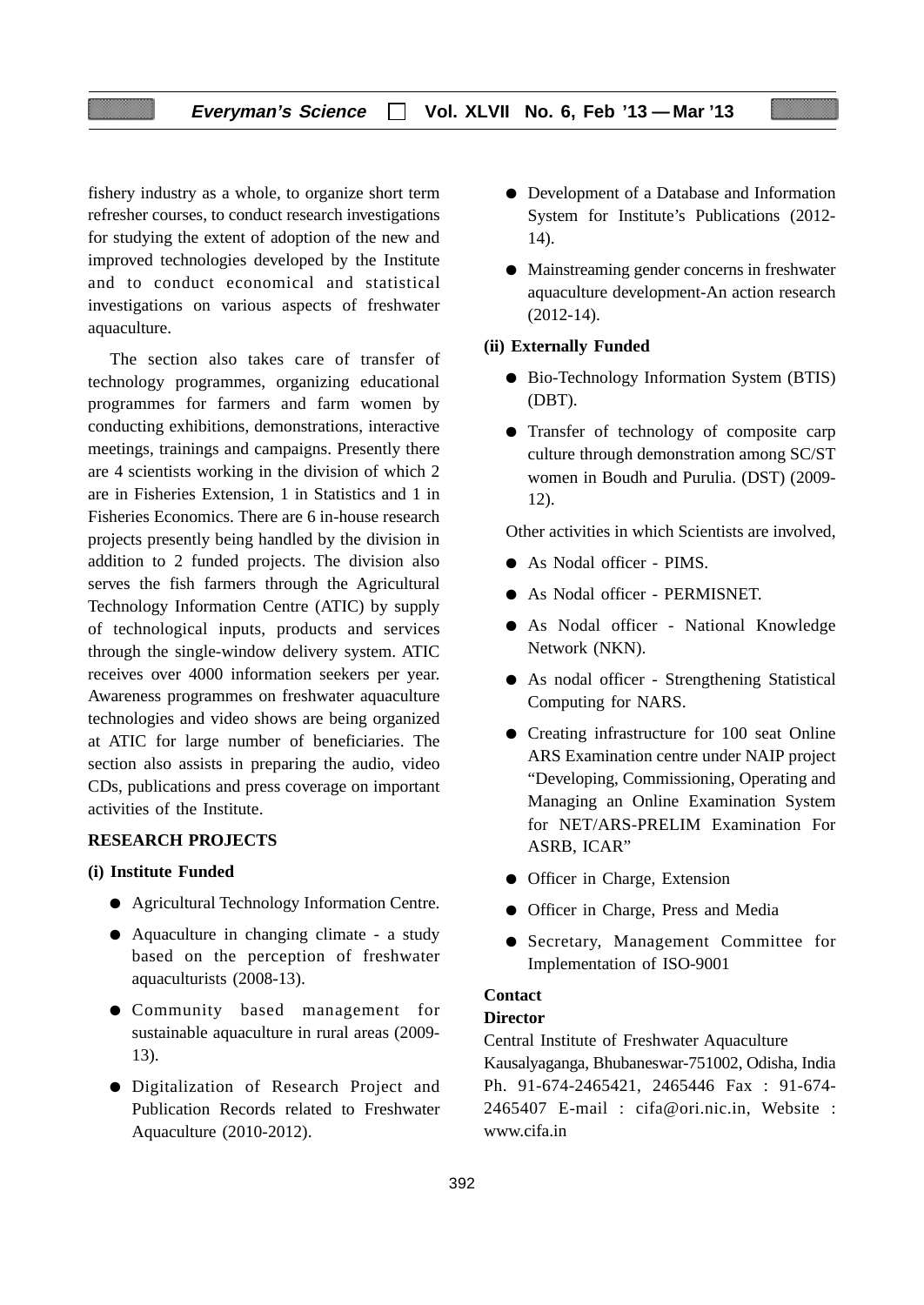# **Conferences / Meetings / Symposia / Seminars**

# **7th International Conference of IMBIC on Mathematical Sciences for Advancement of Science and Technology (MSAST 2013), Dec 21-23, 2013, Kolkata.**

- **Theme : Mathematics** 
	- Cryptology and Information Security
	- Probability, Statistics and their Applications
	- Bioinformatics
	- Mathematics and Launch Vehicle Technology

**Contact :** Dr. Avishek Adhikari, Secretary, IMBIC, AH 317, Salt Lake City, Sector II, Kolkata - 700 091, West Bengal. E-mail : msast.paper@gmail.com

# **International Conference on Operations Research for Data Analytics & Decision Analysis, October 21 - 23, 2013, Srinagar, Jammu & Kashmir.**

**Theme :** ● Global and Local Optimization

- Planning and Scheduling
- Optimal Resource Management
- Portfolio Optimization
- Combinatorial Optimization
- Inventory Management
- Mathematical Programming
- Supply Chain Management
- Multi-criteria Decision Making
- Fuzzy and Stochastic Programming
- Discrete Optimization
- Goal Programming
- Transporation and Routing
- Statistical Decision Making
- Statistical Computing/forecasing
- Queuing Models

**Contact :** Prof. Aquil Ahmad, General Chair, ICORDADA13, Head, Department of Statistics University of Kashmir, Hazratbal, Srinagar, Jammu & Kashmir-190006, Fax No. + 91194-2421357, Mobile No. 094199- 72572, E-mail : icordadal3@gmail.com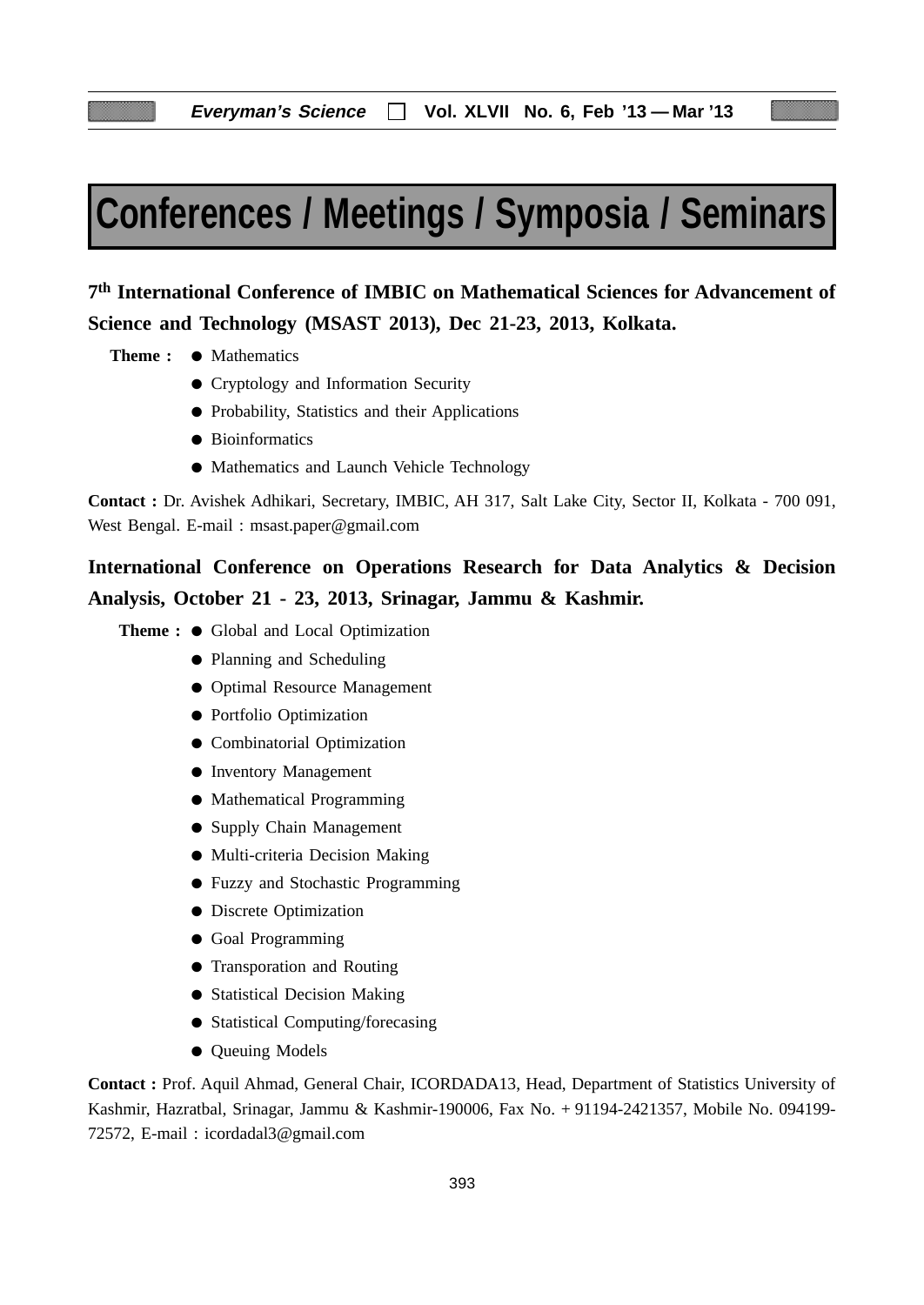## **XXVth (Silver Jubilee) Annual National Conference of Physiological Society of India, (PHYSICON 2013), 9th- 11th, December, 2013, Nalgonda, Andhra Pradesh.**

**Theme :** Today's Physiology is Tomorrow's Medicine

**Contact :** Dr. B. R. Doddamani, Organizing Secretary, Department of Physiology, Kamineni Institute of Medical Sciences, Sreepuram, Narketpally-508 254, Nalgonda (Dist), Andhra Pradesh, Mobile no : 09342351898,08978630670, Email : drdoddamani@yahoo.com

### **International Conference on Recent Advances in Statistics and Their Applications, (ICRASTAT - 2013), 26th - 28th December, 2013, Aurangabad, Maharashtra.**

**Topics :** Statistical Inference, Stochastic Processes, Computational Statistics, Clinical Trials and Bio Statistics, Data Mining, Reliability, Survival analysis, Industrial Statistics, Actuarial Science, Financial Statistics, Probability Theory, Decision Theory, Design of Experiments, Distribution Theory, Econometrics, Multivariate Analysis, Neural Networks, Operations Research, Simulation Methods, Statistical Genetics, Statistical Quality Control, Survey Sampling, Time Series Analysis, Agricultural Statistics.

**Contact :** Dr. V. H. Bajaj, Professor & Head, Co-ordinator UGC-SAP DRS-I, General Chair - ICRASTAT2013 Department of Statistics, Dr. Babasaheb Ambedkar Marathwada University, Aurangabad (M.S.) - 431 004 Mob : 094227 04381, 094045 03615, E-mail : vhbajaj@gmail.com, Web : www.bamu.ac.in/incrastat2013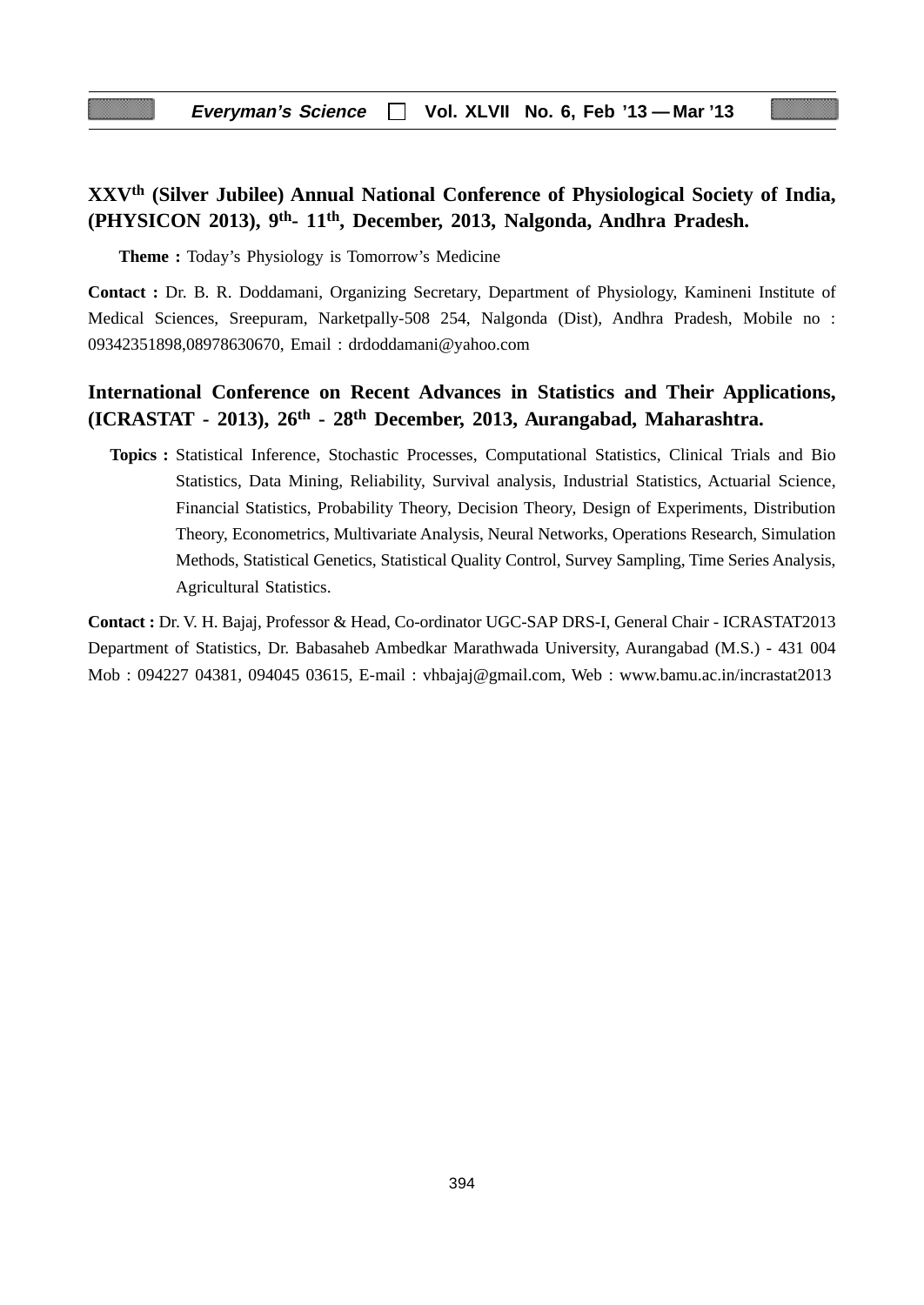# **S & T ACROSS THE WORLD**

### **OLDEST NEARLY COMPLETE PRIMATE FOSSIL REPORTED**

Scientists they have found the oldest known nearly complets skeleton of a primate—an animal ancestral to people, apes and monkeys.

The fossil of the tiny-dweller dates back an estimated 55 million years, to the so-called Eocene Epoch, and was found in Hubei Province in central China. This adds to growing evidence that primates originated in Asia, scientists said.

"This is the oldest primate skeleton of this quality and completness ever discovered and one of the most primitive primate fossils ever documented," said Northern Illinois University anthropologist Dan Gebo, a member of the research team. "The origin of primates sets the first milestone for all primate lineages, including that of humanity.

"Although scientists have found primate teeth, jaws, occasionally skulls or a few limb bones from this time period, none of this evidence is as complete as this," Gebo added. "With completeness comes more information and better evidence for the adaptive and evolutionary themes concerning prmiate evolution. It takes guessing out of the game."

Primates comprise two subgroups, or suborders, called prosimians (lemurs, lorises, and tarsiers) and anthropoids (monkey, apes, and people).

The research team, led by Xijun Ni of the Institute of Vertebrate Paleontology and Paleoanthropology at the Chinese Academy of Sciences in Beijing, describes the fossil in the June 6 edition of the Journal *Nature*.

Ni said that while doing fieldwork years ago in Hubei Province, he first came across the fossil, which had been found by a local farmer and was later donated to his institute. The fossil was encased within a rock and discovered after the rock was spilt open, yielding fossils and impressions of the primate of each side of the two halves.

It was discovered in a quarry that had once been a lake and is known for producing ancient fish and bird fossils from the Eocene. The quarry is near Jingzhou, south of the Yungtze River, and abotu 270 km southwest of Wuhan, the provincial capital.

"This region would have been a large series of lakes, surrounded by lush tropical forests dueing the early Eocene," Ni said. "This new primate was very small and would have weighed less than an ounce. It has slender limbs and a long tail, would have been an excellent arboreal [tree] leaper, active during the daytime, and mainly fed on insects."

The fossil has been named *Archicebus achilles*. *Archicebus* roughly means "first long-tailed monkey," and achilles is an allusion to its interesting heel anatomy and to the mythological Greek warrior, for whom the Achilles tendon is named.

"*Archicebus* marks the first time we have a reasonably complete picture of a primate close to the divergence between tarsiers and anthropoids," which include people, Ni said. "It represents a big step forward in our efforts to chart the course of the earliest phases of primate and human evolution."

*Archicebus* has an unusual blend of features never seen in this combination before, making it hard for the scientists to interpret, they added. This study of the fossil included a detailed 3D reconstruction, aided by high-tech scanning of the sample.

*Archicebus* differs radically from any other primate, living or fossil, known," said co-author Christopher Beard of the Carnegie Museum of Natural History in Pittsburgh. "It looks like an odd hybrid with the feel of a small monkey, the arms, legs and teeth of a very primitive primate, and a primitive skull bearing surprisingly small eyes. It will force us to rewrite how the anthropoid lineage evolved."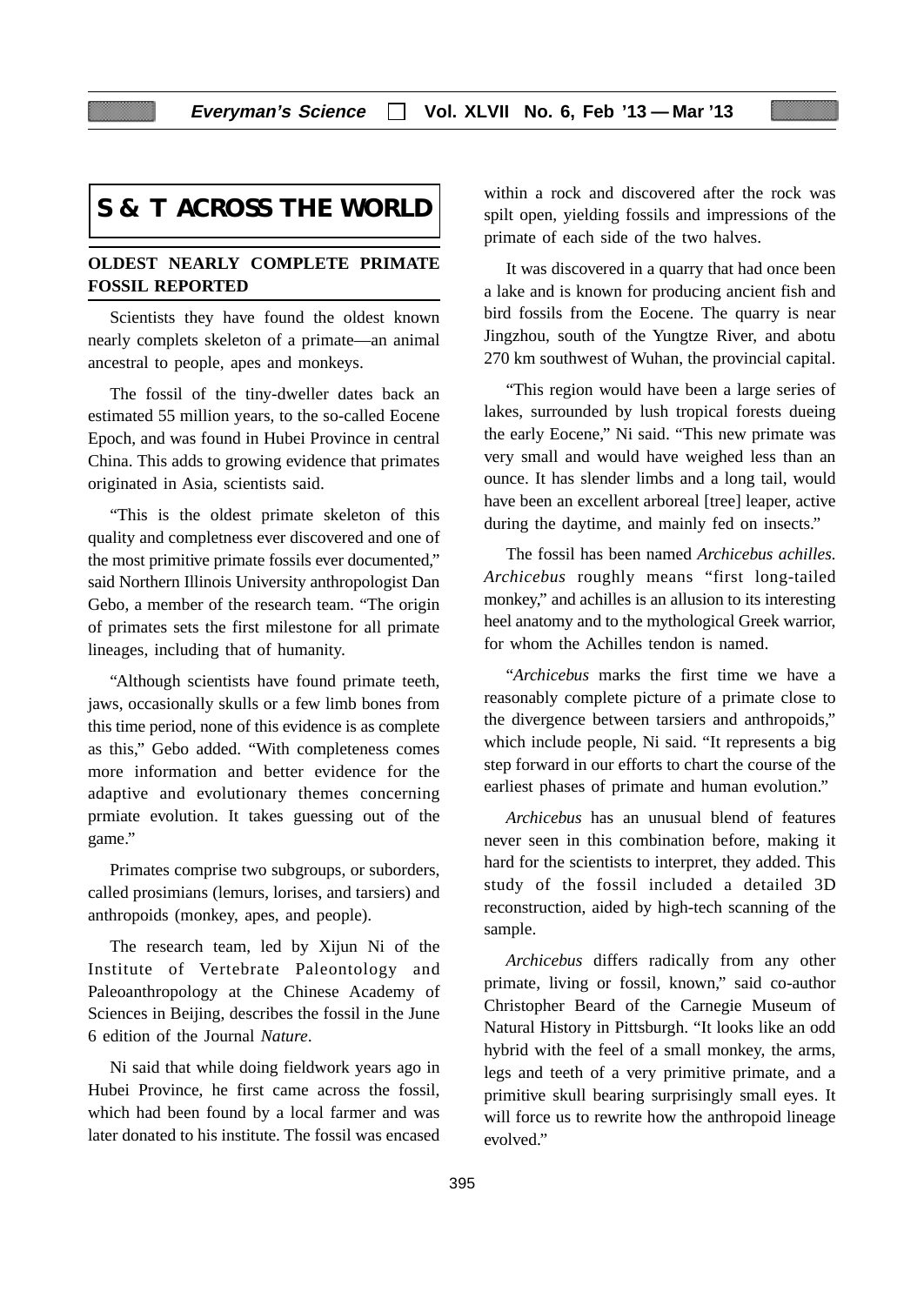The most unusual aspect of *Archicebus* is its feet, Gebo added.

"We see typical robust graspring big toes, long toes and nailed digits of primitve arboreal primates, but we also have rather monkey-looking heel bones and monkey-like long metatarsals, often viewed as advanced features that you would not normally find in a primitive earlhy Eocene fossil primate".

"We have interpreted this new combination of features as evidence that this fossil is quite primitive and its unique anatomical combination is a link between the tarsier and monkey-ape branches of dry-nosed primates," he said. "This new view suggests that the advanced foot features of anthropoids... are in fact primitive for the entire lineage of dry-nosed primates."

Gebo said primitive primate fossils have been discovered on several continents, including North America, but he believes *Archicebus* and other ancient fossils point to Asia as the continent where primates of originated.

"In the past, many scientists believed that Africa was the continent of origin for all primates, but it appears over the last decade that Asia is the more likely continent of origin, and this new skeleton supports that view," Gebo said.

> *Courtesy of Northern Illinois University and World Science*

### **NEW PRINCIPLE MAY HELP EXPLAIN WHY NATURE IS QUANTUM**

Like children, scientists are always asking "why?" One question they've yet to answer is why nature picked quantum physics, in all its weird glory, as a sensible way to behave.

Researches Corsin Pfister and Stephanie Wehner at the Centre of Quantum Technologies at the National University of Singapore tackle this question in a paper published May 14 in the journal *Nature Communications*.

Things that follow quantum rules, such as atoms, electrons or the photons that make up light, are full of surprises. They can exist in more than one place at once, for instance, or exist in a shared state where the properties of two particles interact in what Einstein called "spooky action at a distance," no matter the distance between them. Because experiments have confirmed such things, researchers are confident the theory is right. But it would still be easier to swallow if they could show quantum physics sprang from underlying principles that seem sensible.

One way to approach the problem is to imagine all the theories one could possibly come up with to describe nature, and then work out what principles help to single out quantum physics.

A good start is to assume information can't travel faster then light, as established by Einstein's theory of relativity, but this isn't enough to define quantum physics as the only way nature might behave, Pfister and Wehner say.

They think they have come across a useful new principle, which is very good at ruling out other theories," said Pfister. In short, the principle is that if a measurement yields no information, then the system being measured has not been disturbed. Quantum physicists accept that gaining information from quantum systems causes disturbance. Pfister and Wehner suggest that in a sensible world the reverse should be true too. If you learn nothing from measuring a system, then you can't have disturbed it.

Consider the famous Schrodinger's cat paradox, they say, a thought experiment in which a cat in a box simultaneously exists in two states (this is known as a "quantum superposition.") According to quantum theory it is possible that the cat is both dead and alive—until, that is, the cat's state of health is "measured" by opening the box. When the box is opened, allowing the health of the cat to be